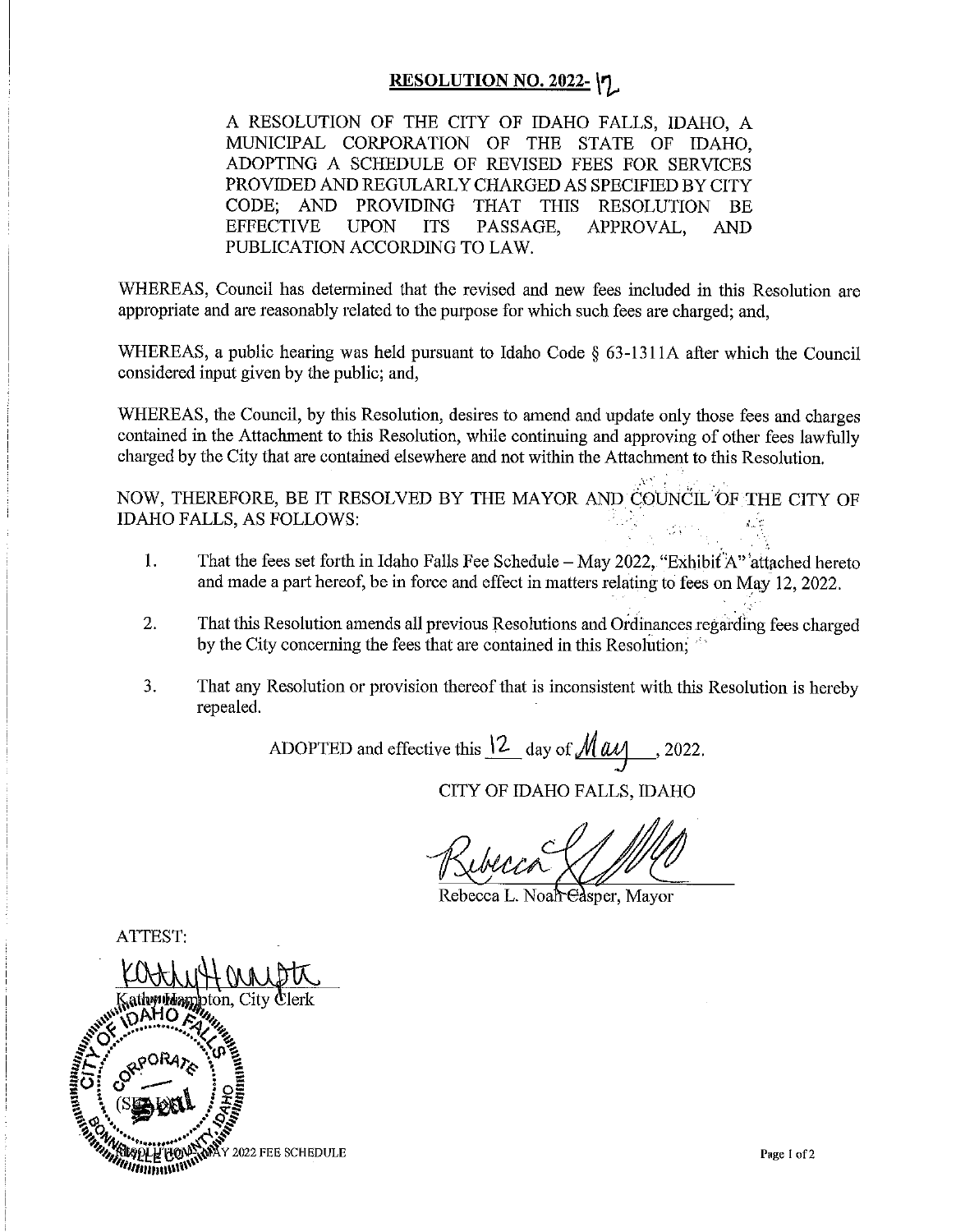**STATE OF IDAHO** 

#### $)$  ss: )

 $\lambda$ 

County of Bonneville

I, KATHY HAMPTON, CITY CLERK OF THE CITY OF IDAHO FALLS, IDAHO, DO HEREBY **CERTIFY:** 

That the above and foregoing is a full, true and correct copy of the Resolution entitled, "A RESOLUTION OF THE CITY OF IDAHO FALLS, IDAHO, A MUNICIPAL CORPORATION OF THE STATE OF IDAHO, ADOPTING A SCHEDULE OF REVISED FEES FOR SERVICES PROVIDED AND REGULARLY CHARGED AS SPECIFIED BY CITY CODE; AND PROVIDING THAT THIS RESOLUTION BE EFFECTIVE UPON ITS PASSAGE, APPROVAL, AND PUBLICATION ACCORDING TO LAW."



Kathy Hampton, City Clerk

Page 2 of 2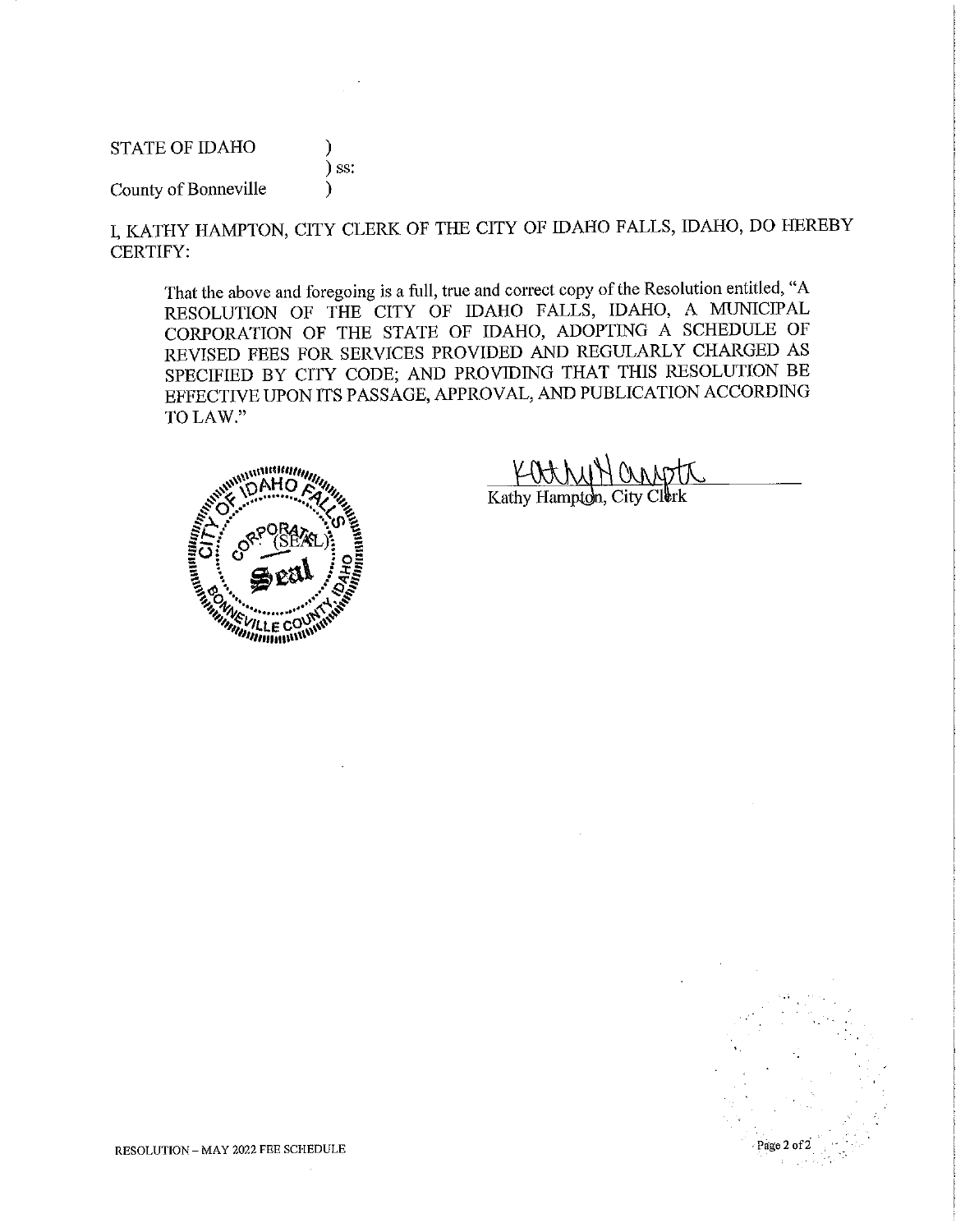#### EXHIBIT 'A'

#### **CITY OF IDAHO FALLS**

#### FEE SCHEDULE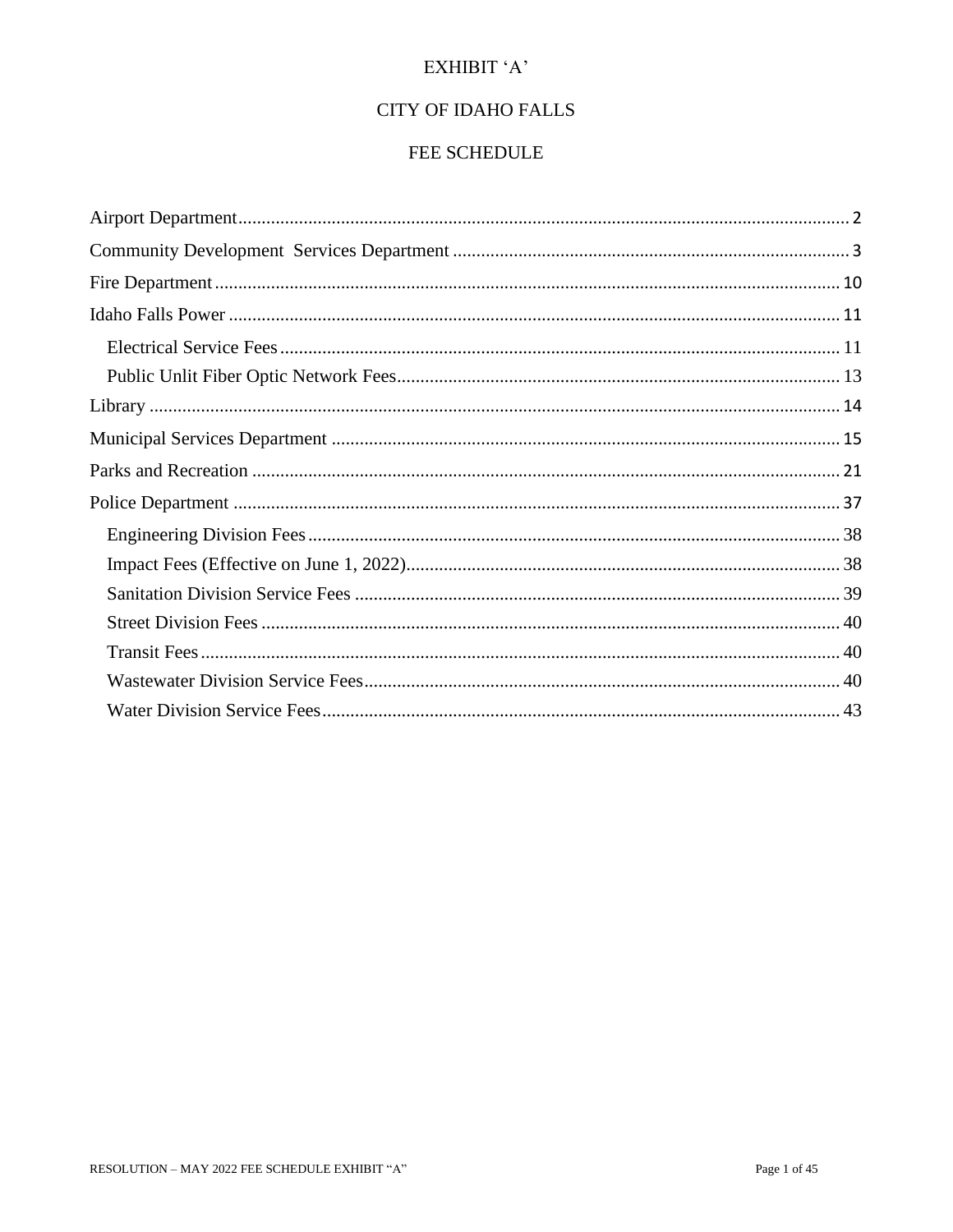## AIRPORT DEPARTMENT

| 1. Landing Fee                                                      | Up to $$1.35$ per 1,000 pound                       |
|---------------------------------------------------------------------|-----------------------------------------------------|
|                                                                     | gross weight, depended upon                         |
|                                                                     | total annual landing weight                         |
| 2. Fuel Flowage Fee                                                 | \$0.07 per each gallon of                           |
|                                                                     | aviation fuel dispensed into                        |
|                                                                     | any general aviation aircraft                       |
| <b>Passenger Facility Charge</b><br>3.                              | \$4.50                                              |
| Customer Facility Charge, On-Airport Car Rental Companies<br>4.     | \$2.50 per transaction, per day                     |
| 5. Commercial Passenger Enplanement Charge                          | Up to \$4.50 per passenger,                         |
|                                                                     | depended upon total annual                          |
|                                                                     | enplanements                                        |
| 6. Ground Transportation Fees                                       |                                                     |
| Busses (Non-Public)<br>a.                                           |                                                     |
| Permit Application Fee<br>i.                                        | \$50                                                |
| ii.<br><b>Annual Fee</b>                                            | \$500.00 per year per company                       |
|                                                                     | + \$20.00 for every additional                      |
|                                                                     | vehicle                                             |
| iii.<br>Trip Fee                                                    | \$3.50 per Passenger                                |
| Taxicab<br>b.                                                       |                                                     |
| Permit Application Fee<br>$\mathbf{i}$ .                            | \$50                                                |
| ii.<br><b>Monthly Fee</b>                                           | \$20.00 per month per                               |
|                                                                     | company $+$ \$10.00 for every<br>additional vehicle |
| iii.                                                                |                                                     |
| Trip Fee<br>Courtesy Vehicle - Hotel/Motel (irrespective of type of | \$1.50 per Trip                                     |
| $c_{\cdot}$<br>vehicle used)                                        |                                                     |
| i. Permit Application Fee                                           | \$50                                                |
| ii.<br><b>Annual Fee</b>                                            | \$50.00 per year per company                        |
|                                                                     | $+$ \$10.00 for every additional                    |
|                                                                     | vehicle                                             |
| <b>Special Event</b><br>d.                                          |                                                     |
| i. Permit Application Fee                                           | \$50                                                |
| ii. Daily Fee                                                       | $$65.00/day$ per company +                          |
|                                                                     | \$5.00/day for each additional                      |
|                                                                     | vehicle                                             |
| <b>Badge Fees</b><br>7.                                             |                                                     |
| $Fingerprinting - CHRC$<br>a.                                       | \$40.00                                             |
| b.<br>SIDA Badge                                                    | $$50.00/year - 2year$ max                           |
| <b>AOA</b> Badge<br>c.                                              | $$40.00/year - 1year$ max                           |
| Lost Badge Replacement<br>d.                                        | \$100.00/instance                                   |
| <b>Reprint Fee</b><br>e.                                            | \$15.00                                             |
| f.<br>Renewal Fee                                                   |                                                     |
| i. AOA                                                              | \$20.00                                             |
| ii.<br><b>SIDA</b>                                                  | \$30.00                                             |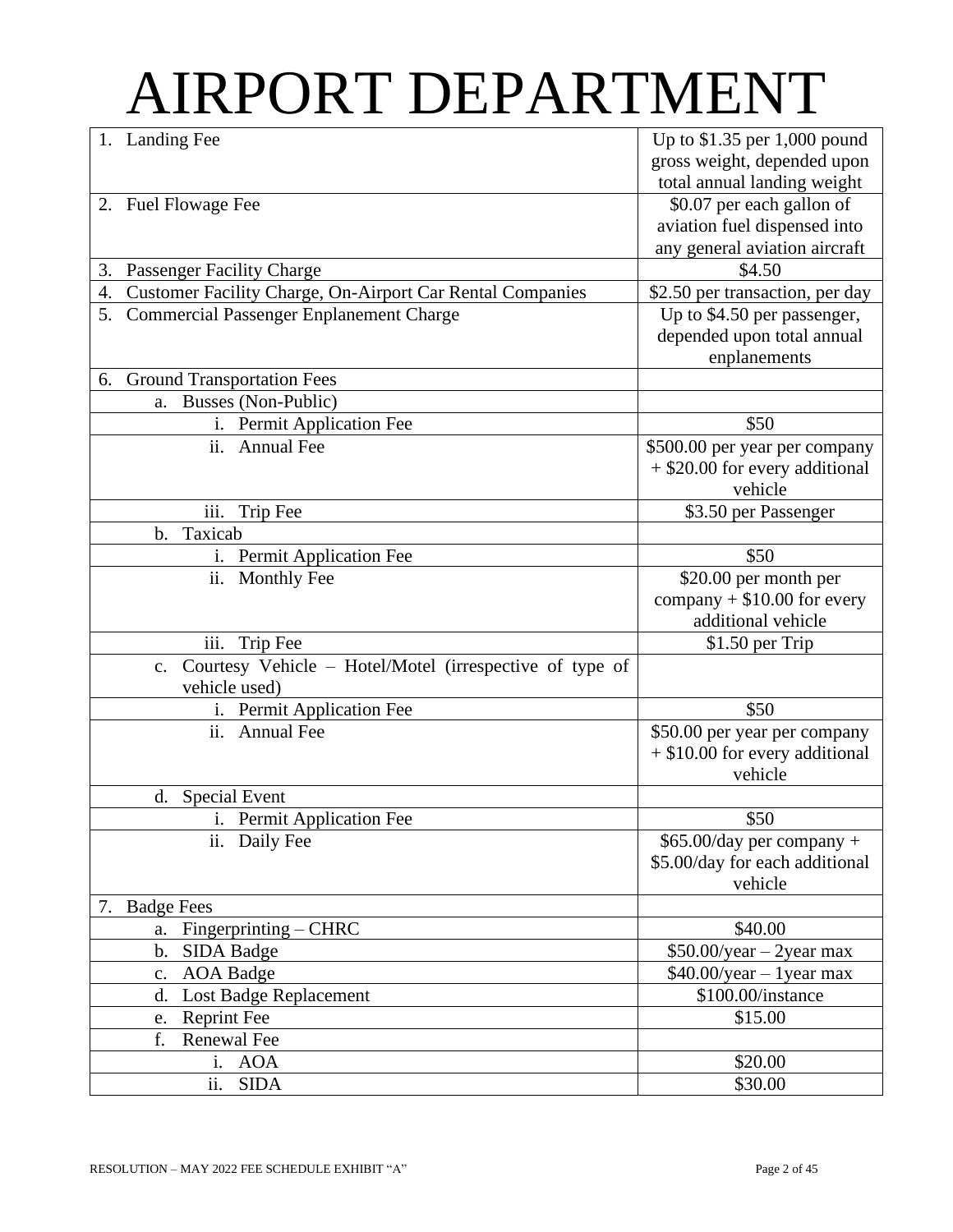# COMMUNITY DEVELOPMENT SERVICES DEPARTMENT

| 1. Erosion Control                                                   |                        |
|----------------------------------------------------------------------|------------------------|
| Initial Erosion Control Contractors Certificate<br>a.                | \$50                   |
| b. Erosion Control Contractors Certificate Renewal                   | \$25                   |
| c. Erosion Control Plan Permit - Plans less than One Acre            | \$50                   |
| d. Erosion Control Plan Permit - Plans One Acre or More              | \$100                  |
| 2. Print and Digital Data Costs                                      |                        |
| a. Paper                                                             |                        |
| i. Zoning Map $-36$ " X 50"                                          | \$6                    |
| ii. Street Map $-36$ " X 36"                                         | \$5                    |
| iii. Street Map $-24$ " X 24"                                        | \$3                    |
| iv. Subdivision Map $-42$ " X 36"                                    | \$5                    |
| v. Aerial Map $-36$ " X 48"                                          | \$12                   |
| vi. Aerial Map $-36$ " X 36"                                         | \$9                    |
| vii. Aerial Map $-24$ " X 36"                                        | \$6                    |
| viii. Print (Per Print More than $5$ ) – 8.5" X 11" or 8.5" X        |                        |
| 14"                                                                  | \$0.50                 |
| ix. Print (Per Print More than 5) $-\overline{11" \times 17"}$       | \$1                    |
| x. Custom Size Print                                                 | \$0.50 per Square Foot |
| xi. Custom Size Aerial Print                                         | \$1 per Square Foot    |
| b. Mylar                                                             |                        |
| i. Custom Size Print                                                 | \$1 per Square Foot    |
| ii. Custom Size Aerial Print                                         | \$2 per Square Foot    |
| Digital Data<br>$c_{\cdot}$                                          |                        |
| i. CD                                                                | \$1 per Disk           |
| ii. DVD                                                              | \$2 per Disk           |
| d. Shipping and Handling (US Postal Service)                         |                        |
| i. Envelope                                                          | \$2                    |
| ii. CD-Mailer                                                        | \$2                    |
| iii. Map Tube                                                        | \$10                   |
| <b>Subdivision Fees</b><br>3.                                        |                        |
| a. Site plan review and processing (review of civil site plans       | \$300                  |
| other than single-family residence)                                  |                        |
| Site plan resubmittal (review of civil site plans not<br>$b_{\cdot}$ | \$100                  |
| completed after 3 reviews)                                           |                        |
| Preliminary Plat Review and Processing Fee (review of<br>$c_{\cdot}$ | \$500                  |
| preliminary plats)                                                   |                        |
| Preliminary plat resubmittal (review of preliminary plats not<br>d.  | \$150                  |
| completed after 3 reviews)                                           |                        |
| Final Plat Review and Processing (review of final plats)<br>e.       | $$500 + $15$ per lot   |
| Final plat resubmittal (review of final plats not completed<br>f.    | $$150 + $5$ per lot    |
| after 3 reviews)                                                     |                        |
| Zoning compliance report (researching historical land uses<br>g.     | \$50                   |
| of properties)                                                       |                        |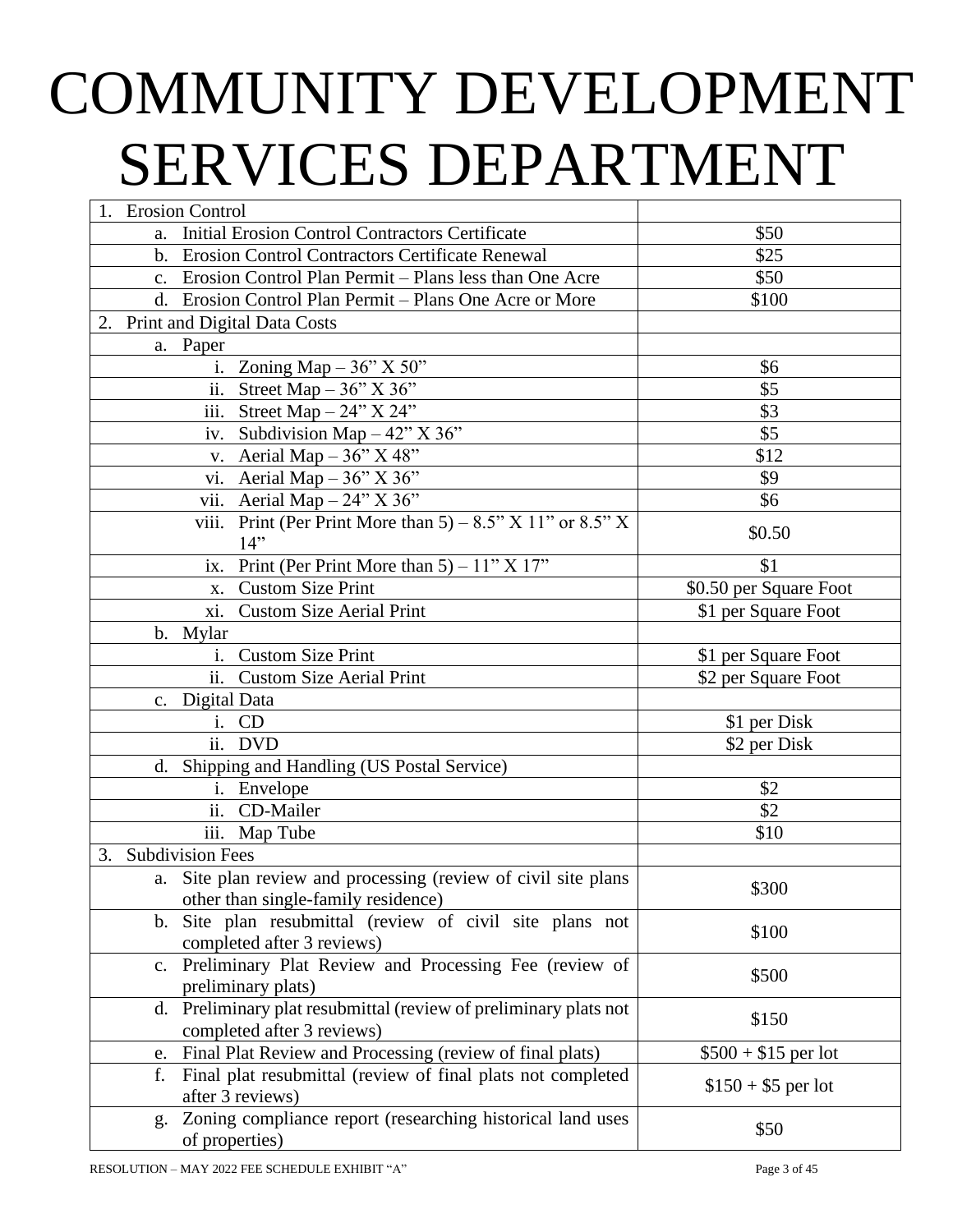| h. Advertising fee (fee to cover cost of legal advertisement for<br>public hearings)                                 | \$50                             |
|----------------------------------------------------------------------------------------------------------------------|----------------------------------|
| i.<br>Improvement drawings review and processing (review of<br>improvement drawings)                                 | \$350                            |
| j.<br>Improvement drawings resubmittal (review of improvement<br>drawings not completed after 3 reviews)             | \$150                            |
| Utility reviews - non-franchise (review of non-franchise<br>k.<br>utility improvement plans)                         | \$20                             |
| Iona Bonneville Sewer District reviews (review of sewer<br>1.<br>improvement drawings with Sewer District)           | \$50                             |
| m. Vacation (Review and processing of applications to vacate<br>right-of-way, easements, and other public utilities) | \$350                            |
| n. n. Appeals (Appeal decisions by Board or Adjustment or<br>Planning Commission)                                    | \$150                            |
| 4. Annexation Fees                                                                                                   |                                  |
| a. Bridge and Arterial Streets Fee                                                                                   | \$100 per required parking space |
| b. Surface draining fee per square foot of assessable land                                                           | \$0.0075                         |
| 5. Application Fees                                                                                                  |                                  |
| a. Variance Application                                                                                              | \$350                            |
| b. Rezoning Application                                                                                              | \$550                            |
| <b>Planned Transition Zone Application</b><br>c.                                                                     | \$550                            |
| Comprehensive Plan Amendment<br>d.                                                                                   | \$250                            |
| Conditional Use Permit (Either Planning Commission or<br>e.<br>City Council)                                         | \$225                            |
| f.<br>Conditional Use Permit (Both Planning Commission and<br>City Council)                                          | \$325                            |
| g.                                                                                                                   |                                  |
| h. Planned Unit Development                                                                                          | \$300                            |
| 6. Residential Building Permit Fee Valuation Table                                                                   |                                  |
| <b>Valuation Range</b>                                                                                               |                                  |
| \$1 to \$499                                                                                                         | \$30.18                          |
| \$500 to \$999                                                                                                       | \$67.31                          |
| \$1,000 to \$9,999                                                                                                   | \$132.42                         |
| \$10,000 to \$19,999                                                                                                 | \$164.97                         |
| \$20,000 to \$29,999                                                                                                 | \$197.53                         |
| \$30,000 to \$39,999                                                                                                 | \$230.09                         |
| \$40,000 to 49,999                                                                                                   |                                  |
| \$50,000 to \$59,999                                                                                                 | \$262.65                         |
|                                                                                                                      | \$295.21                         |
| \$60,000 to \$69,999                                                                                                 | \$327.77                         |
| \$70,000 to \$79,999                                                                                                 | \$360.32                         |
| \$80,000 to \$89,999                                                                                                 | \$392.88                         |
| \$90,000 to \$99,999                                                                                                 | \$425.44                         |
| \$100,000 to \$104,999                                                                                               | \$458.00                         |
| \$105,000 to \$109,999                                                                                               | \$490.56                         |
| \$110,000 to \$114,999                                                                                               | \$523.11                         |
| \$115,000 to \$119,999                                                                                               | \$555.67                         |
| \$120,000 to \$124,999                                                                                               | \$588.23                         |
| \$125,000 to \$129,999                                                                                               | \$620.79                         |
| \$130,000 to \$134,999                                                                                               | \$653.35                         |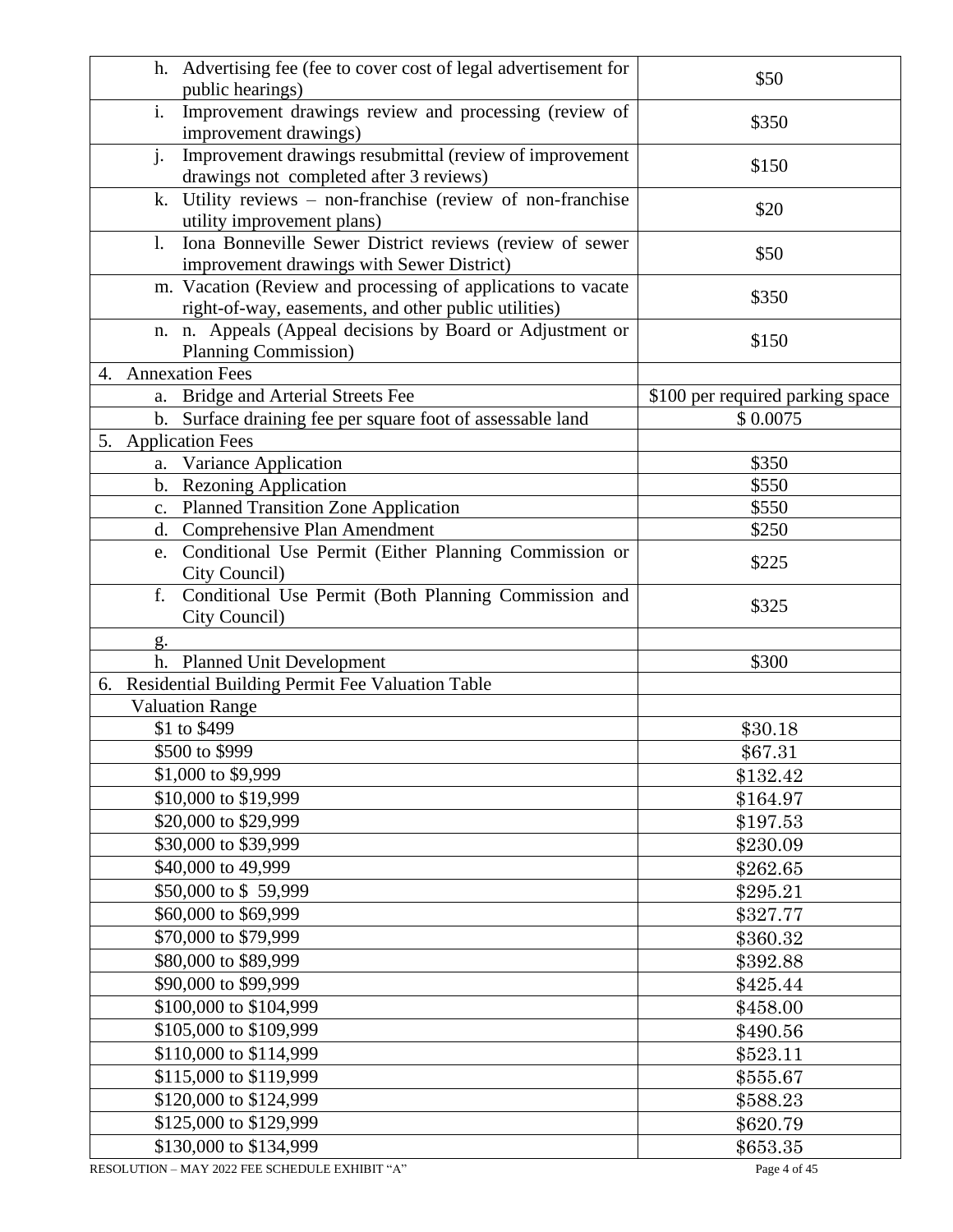| \$135,000 to \$139,999 | \$685.91  |
|------------------------|-----------|
| \$140,000 to \$144,999 | \$718.45  |
| \$145,000 to \$149,999 | \$751.01  |
| \$150,000 to \$154,999 | \$783.57  |
| \$155,000 to \$159.999 | \$816.13  |
| \$160,000 to \$164,999 | \$848.69  |
| \$165,000 to \$169,999 | \$881.24  |
| \$170,000 to \$174,999 | \$913.80  |
| \$175,000 to \$179,999 | \$946.36  |
| \$180,000 to \$184,999 | \$987.06  |
| \$185,000 to \$189,999 | \$1012.06 |
| \$190,000 to \$194,999 | \$1037.05 |
| \$195,000 to \$199,999 | \$1062.04 |
| \$200,000 to \$204,999 | \$1087.02 |
| \$205,000 to \$209,999 | \$1112.01 |
| \$210,000 to \$214,999 | \$1137.00 |
| \$215,000 to \$219,999 | \$1162.00 |
| \$220,000 to \$224,999 | \$1186.99 |
| \$225,000 to \$229,999 | \$1211.98 |
| \$230,000 to \$234,999 | \$1236.97 |
| \$235,000 to \$239,999 | \$1261.95 |
| \$240,000 to \$244,999 | \$1286.95 |
| \$245,000 to \$249,999 | \$1311.94 |
| \$250,000 to \$254,999 | \$1336.93 |
| \$255,000 to \$259,999 | \$1361.92 |
| \$260,000 to \$264,999 | \$1386.91 |
| \$265,000 to \$269,999 | \$1411.91 |
| \$270,000 to \$274,999 | \$1436.90 |
| \$275,000 to \$279,999 | \$1461.88 |
| \$280,000 to \$284,999 | \$1486.87 |
| \$285,000 to \$289,999 | \$1511.86 |
| \$290,000 to \$294,999 | \$1536.85 |
| \$295,000 to \$299,999 | \$1561.85 |
| \$300,000 to \$304,999 | \$1586.84 |
| \$305,000 to \$309,999 | \$1611.83 |
| \$310,000 to \$314,999 | \$1636.81 |
| \$315,000 to \$319,999 | \$1661.80 |
| \$320,000 to \$324,999 | \$1686.80 |
| \$325,000 to \$329,999 | \$1711.79 |
| \$330,000 to \$334,999 | \$1736.78 |
| \$335,000 to \$339,999 | \$1761.77 |
| \$340,000 to \$344,999 | \$1786.76 |
| \$345,000 to \$349,999 | \$1811.74 |
| \$350,000 to \$354,999 | \$1836.74 |
| \$355,000 to \$359,999 | \$1861.73 |
| \$360,000 to \$364,999 | \$1886.72 |
| \$365,000 to \$369,999 | \$1911.71 |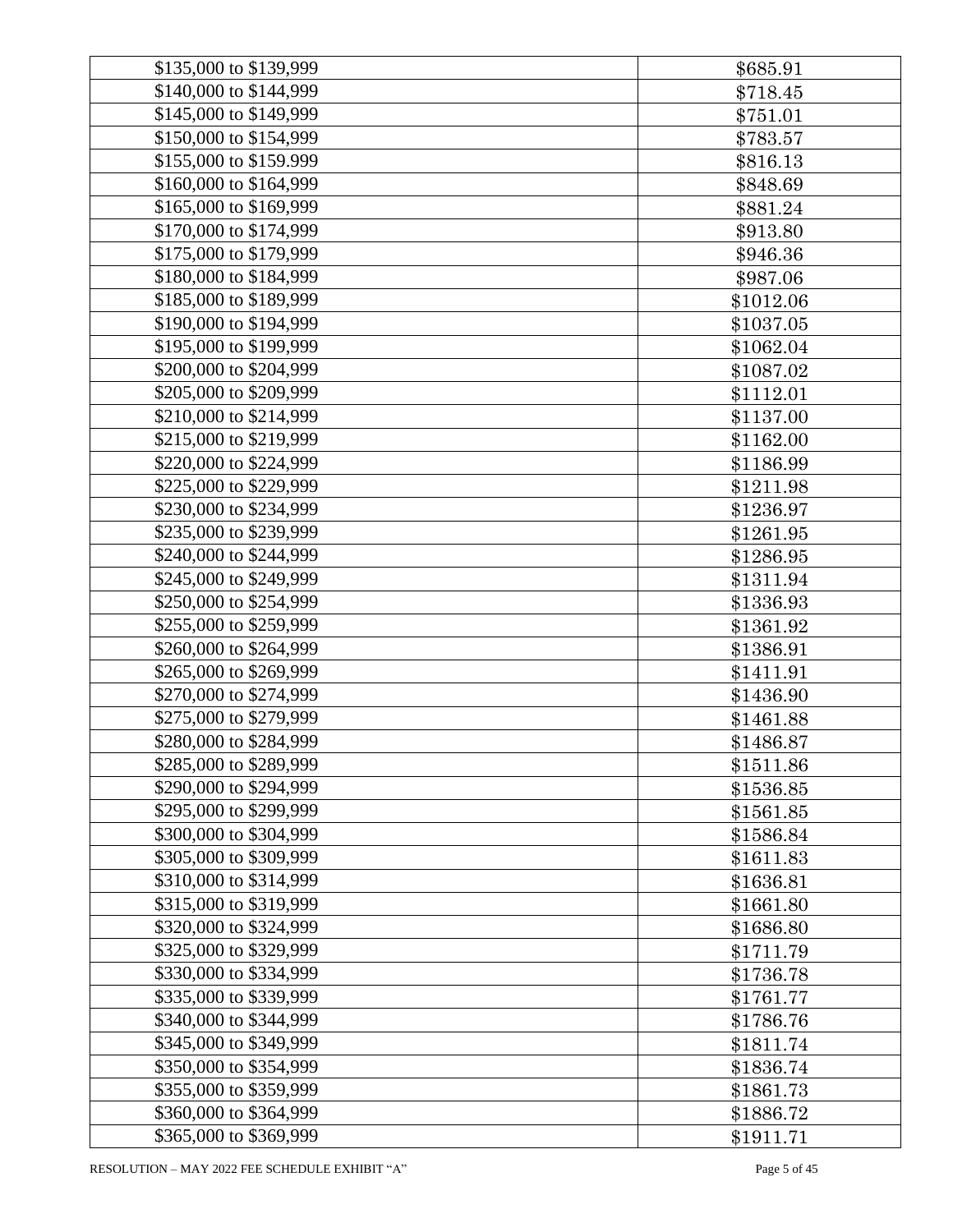| \$370,000 to \$374,999                                        | \$1936.70                    |
|---------------------------------------------------------------|------------------------------|
| \$375,000 to \$379,999                                        | \$1961.70                    |
| \$380,000 to \$384,999                                        | \$1986.68                    |
| \$385,000 to \$389,999                                        | \$2011.67                    |
| \$390,000 to \$394,999                                        | \$2036.66                    |
| \$395,000 to \$399,999                                        | \$2061.65                    |
| \$400,000 to \$404,999                                        | \$2086.65                    |
| \$405,000 to \$409,999                                        | \$2111.64                    |
| \$410,000 to \$414,999                                        | \$2136.63                    |
| \$415,000 to \$419,999                                        | \$2161.61                    |
| \$420,000 to \$424,999                                        | \$2186.60                    |
| \$425,000 to \$429,999                                        | \$2211.59                    |
| \$430,000 to \$434,999                                        | \$2236.59                    |
| \$435,000 to \$439,999                                        | \$2261.58                    |
| \$440,000 to \$444,999                                        | \$2286.57                    |
| \$445,000 to \$449,999                                        | \$2311.56                    |
| \$450,000 to \$454,999                                        | \$2336.54                    |
| \$455,000 to \$459,999                                        | \$2361.54                    |
| \$460,000 to \$464,999                                        | \$2386.53                    |
| \$465,000 to \$469,999                                        | \$2411.52                    |
| \$470,000 to \$474,999                                        | \$2436.51                    |
| \$475,000 to \$479,999                                        | \$2462.60                    |
| \$480,000 to \$484,999                                        | \$2486.50                    |
| \$485,000 to \$489,999                                        | \$2511.48                    |
| \$490,000 to \$494,999                                        | \$2536.47                    |
| \$495,000 to \$499,999                                        | \$2561.46                    |
| \$500,000 to \$1,000,000                                      | \$2,865.25 for the first     |
|                                                               | \$500,000                    |
|                                                               | valuation, plus \$4.10 for   |
|                                                               | each additional \$1,000 or   |
|                                                               | fraction                     |
|                                                               | thereof                      |
|                                                               |                              |
| \$1,000,001 to Beyond                                         | \$4,972.74 for the first     |
|                                                               | $$1,000,000$ valuation, plus |
|                                                               | \$2.67 for each additional   |
|                                                               | $$1,000$ or                  |
|                                                               | fraction thereof             |
|                                                               |                              |
| <b>Commercial Building Permit Fees Valuation Table:</b><br>7. |                              |
| <b>Valuation Table</b>                                        |                              |
| Total Valuation up to \$800                                   | \$30.18                      |
| Total Valuation up to \$900                                   | \$32.41                      |
| Total Valuation up to \$1,000                                 | \$34.89                      |
| Total Valuation up to \$1,100                                 | \$37.39                      |
| Total Valuation up to \$1,200                                 | \$39.89                      |
| Total Valuation up to \$1,300                                 | \$44.87                      |
| Total Valuation up to \$1,400                                 | \$44.87                      |
| RESOLUTION - MAY 2022 FEE SCHEDULE EXHIBIT "A"                | Page 6 of 45                 |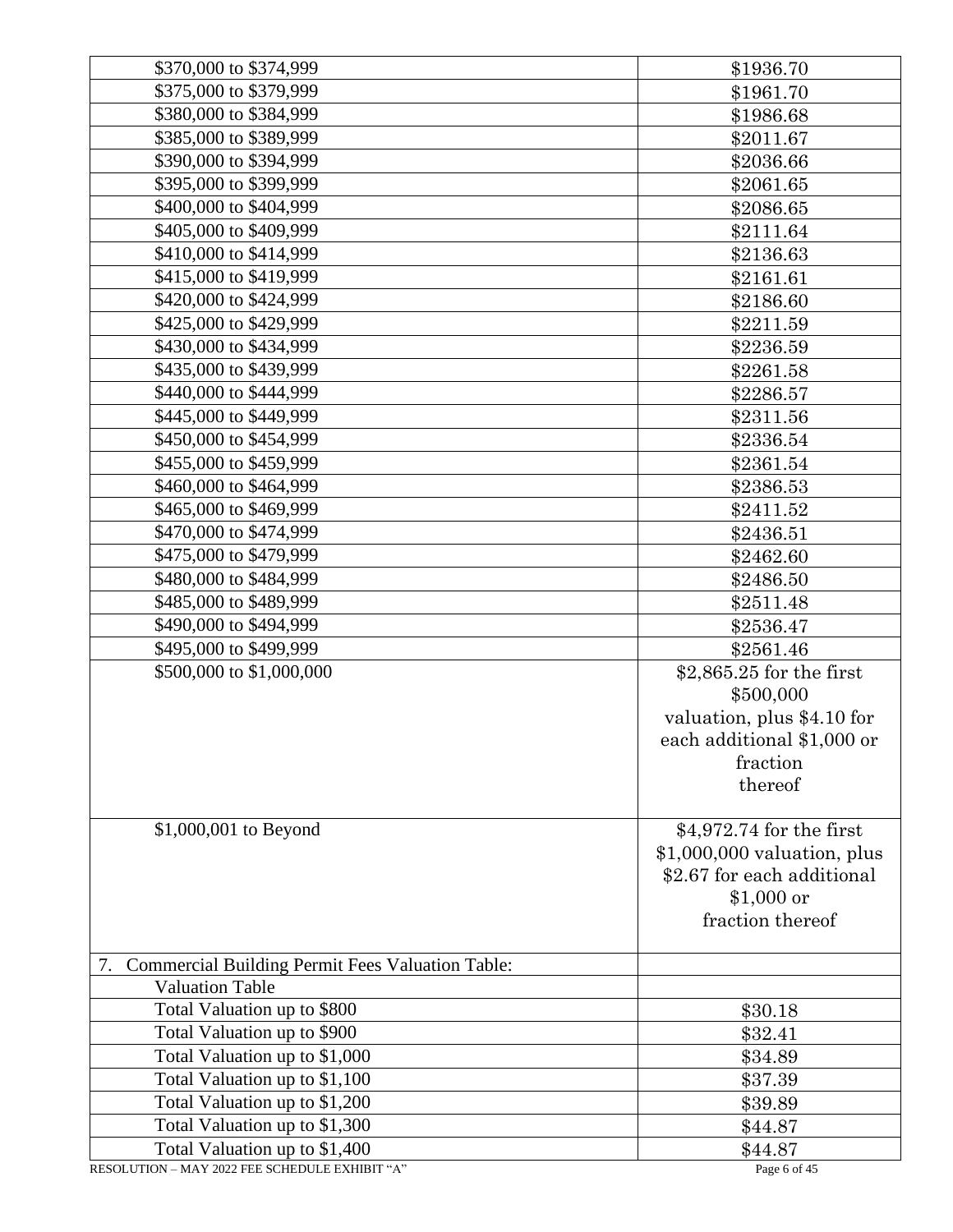| Total Valuation up to \$1,500                      | \$47.36                         |
|----------------------------------------------------|---------------------------------|
| Total Valuation up to \$3,000                      | \$82.04                         |
| Total Valuation up to \$4,000                      | \$88.48                         |
| Total Valuation up to \$5,000                      | \$107.55                        |
| Total Valuation up to \$6,000                      | \$113.41                        |
| Total Valuation up to \$7,000                      | \$127.13                        |
| Total Valuation up to \$8,000                      | \$139.59                        |
| Total Valuation up to \$9,000                      | \$150.80                        |
| Total Valuation up to \$10,000                     | \$164.52                        |
| Total Valuation up to \$11,000                     | \$176.98                        |
| Total Valuation up to \$12,000                     | \$189.44                        |
| Total Valuation up to \$13,000                     | \$201.91                        |
| Total Valuation up to \$14,000                     | \$214.37                        |
| Total Valuation up to \$15,000                     | \$226.47                        |
| Total Valuation up to \$16,000                     | \$240.54                        |
| Total Valuation up to \$17,000                     | \$253.00                        |
| Total Valuation up to \$18,000                     | \$266.71                        |
| Total Valuation up to \$19,000                     | \$277.93                        |
| Total Valuation up to \$20,000                     | \$290.39                        |
| Total Valuation up to \$21,000                     | \$304.10                        |
| Total Valuation up to \$22,000                     | \$316.56                        |
| Total Valuation up to \$23,000                     | \$327.78                        |
| Total Valuation up to \$24,000                     | \$341.48                        |
| Total Valuation up to \$30,000                     | \$398.82                        |
| Total Valuation up to \$31,000                     | \$407.54                        |
| Total Valuation up to \$32,000                     | \$415.02                        |
| Total Valuation up to \$33,000                     | \$426.24                        |
| Total Valuation up to \$34,000                     | \$434.96                        |
| Total Valuation up to \$35,000                     | \$444.93                        |
| Total Valuation up to \$36,000                     | \$452.41                        |
| Total Valuation up to \$37,000                     | \$461.13                        |
| Total Valuation up to \$38,000                     | \$472.35                        |
| Total Valuation up to \$39,000                     | \$481.07                        |
| Total Valuation up to \$40,000                     | \$488.55                        |
| Total Valuation up to \$41,000                     | \$499.76                        |
| Total Valuation up to \$42,000                     | \$508.49                        |
| Total Valuation up to \$43,000                     | \$517.22                        |
| Total Valuation up to \$44,000                     | \$527.19                        |
| Total Valuation up to \$45,000                     | \$535.91                        |
| Total Valuation up to \$46,000                     | \$544.63                        |
| Total Valuation up to \$47,000                     | \$554.61                        |
| Total Valuation up to \$48,000                     | \$563.33                        |
| Total Valuation up to \$49,000                     | \$572.06                        |
| Total Valuation up to \$50,000                     | \$582.02                        |
| For total valuation between \$50,001 and \$100,000 | \$582.02 for the first \$50,000 |
|                                                    | valuation, plus \$6.40 for      |
|                                                    |                                 |
|                                                    | each additional \$1,000 or      |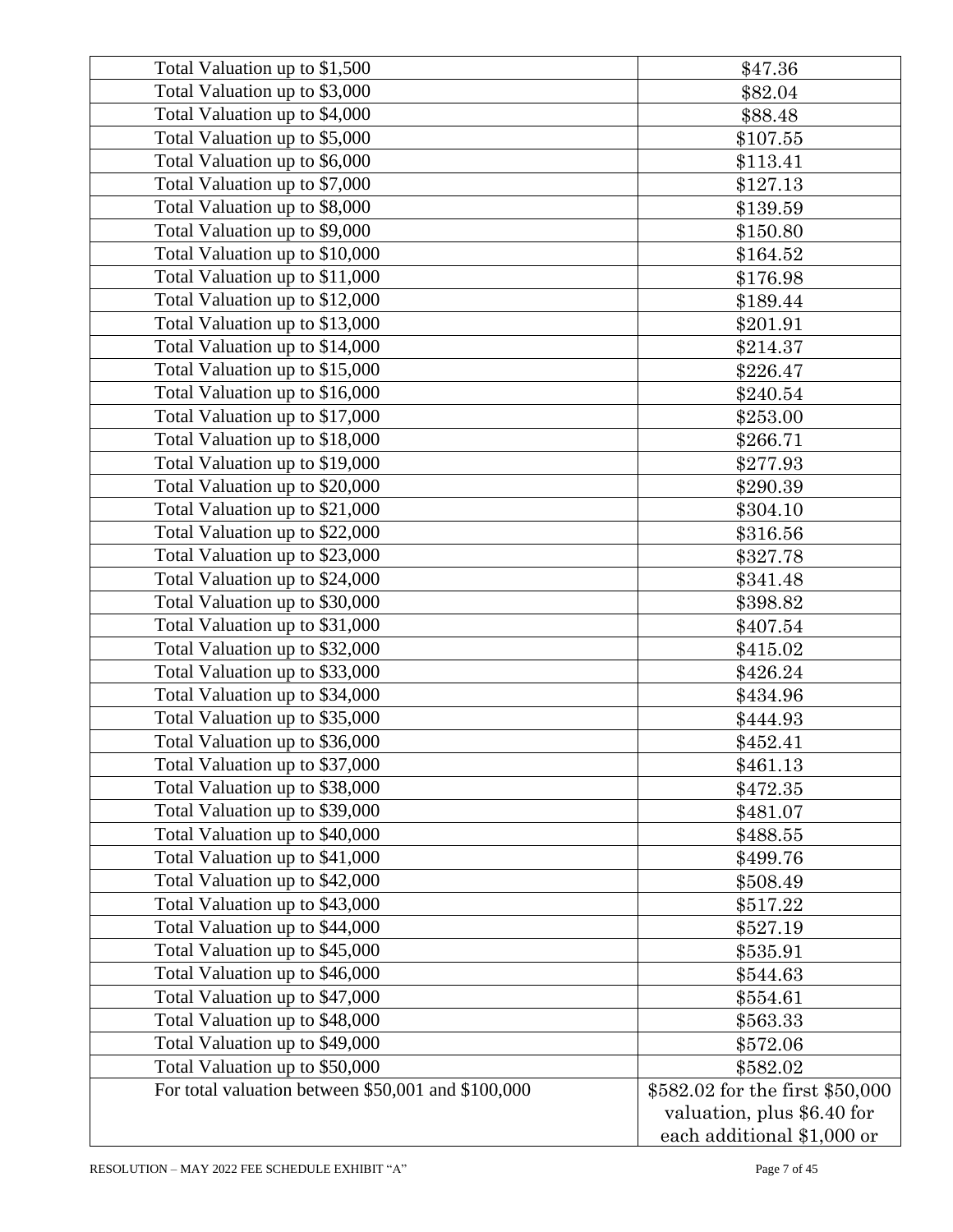|                                                                | fraction                                                   |
|----------------------------------------------------------------|------------------------------------------------------------|
|                                                                | thereof                                                    |
| For total valuation between \$100,001 and \$400,000            | $$947.12$ for the first                                    |
|                                                                | \$100,000                                                  |
|                                                                | valuation, plus \$4.91 for                                 |
|                                                                | each additional \$1,000 or                                 |
|                                                                | fraction                                                   |
|                                                                | thereof                                                    |
| For total valuation between \$500,001 and \$1,000,000          | \$3,005.64 for the first                                   |
|                                                                | \$500,000                                                  |
|                                                                | valuation, plus \$4.19 for                                 |
|                                                                | each additional \$1,000 or                                 |
|                                                                | fraction                                                   |
|                                                                | thereof                                                    |
| For total valuation of \$1,000,000 and beyond                  | \$4,972.73 for the first                                   |
|                                                                | $$1,000,000$ valuation, plus                               |
|                                                                | \$2.67 for each additional                                 |
|                                                                |                                                            |
|                                                                | $$1,000$ or                                                |
| Plan Check Fee                                                 | fraction thereof                                           |
| 8.<br><b>Residential Plan Check</b>                            |                                                            |
| a.                                                             | 25% of the permit valuation                                |
| <b>Commercial Plan Check</b><br>$\mathbf{b}$ .                 | 65% of the permit valuation                                |
| 9. New Residential Buildings and Additions Valuation Multiples |                                                            |
| <b>Dwelling Unit Valuation</b><br>a.                           | $$90$ per Sq. ft                                           |
| <b>Finished Basement Total Valuation</b><br>$\mathbf{b}$ .     | \$25 per Sq. ft.                                           |
| Unfinished Basement/Wood Frame Garage<br>$\mathbf{c}$ .        | $$15$ per Sq. Ft                                           |
| 10. Commercial Permits Fees:                                   |                                                            |
| a. Commercial Electrical Wiring Permit                         | 1.5% of first \$20,000 of wiring                           |
|                                                                | costs, plus 0.75% of wiring costs                          |
|                                                                | in excess of \$20,000 (Wiring                              |
|                                                                | Costs include the total costs of                           |
|                                                                | any and all equipment,                                     |
|                                                                | materials, and labor for<br>installation governed by the   |
|                                                                | National Electrical Code.                                  |
| <b>Commercial Mechanical Permits</b><br>$\mathbf b$ .          |                                                            |
|                                                                | 1.5% of the first \$20,000 plus<br>\$0.75% of amounts over |
|                                                                | \$20,000 of bid amount. The bid                            |
|                                                                | amount includes total costs of all                         |
|                                                                | equipment, materials, and labor                            |
|                                                                | for installation governed by the                           |
|                                                                | Uniform Mechanical Code.                                   |
| c. Commercial Plumbing Permit Fees                             | 1.5% of first \$20,000 plus                                |
|                                                                | 0.75% of amounts over \$20,000                             |
|                                                                | of bid amount. The bid amount                              |
|                                                                | includes total costs of all                                |
|                                                                | equipment, materials, and labor                            |
|                                                                | for installation governed by the                           |
|                                                                | Uniform Plumbing Code.                                     |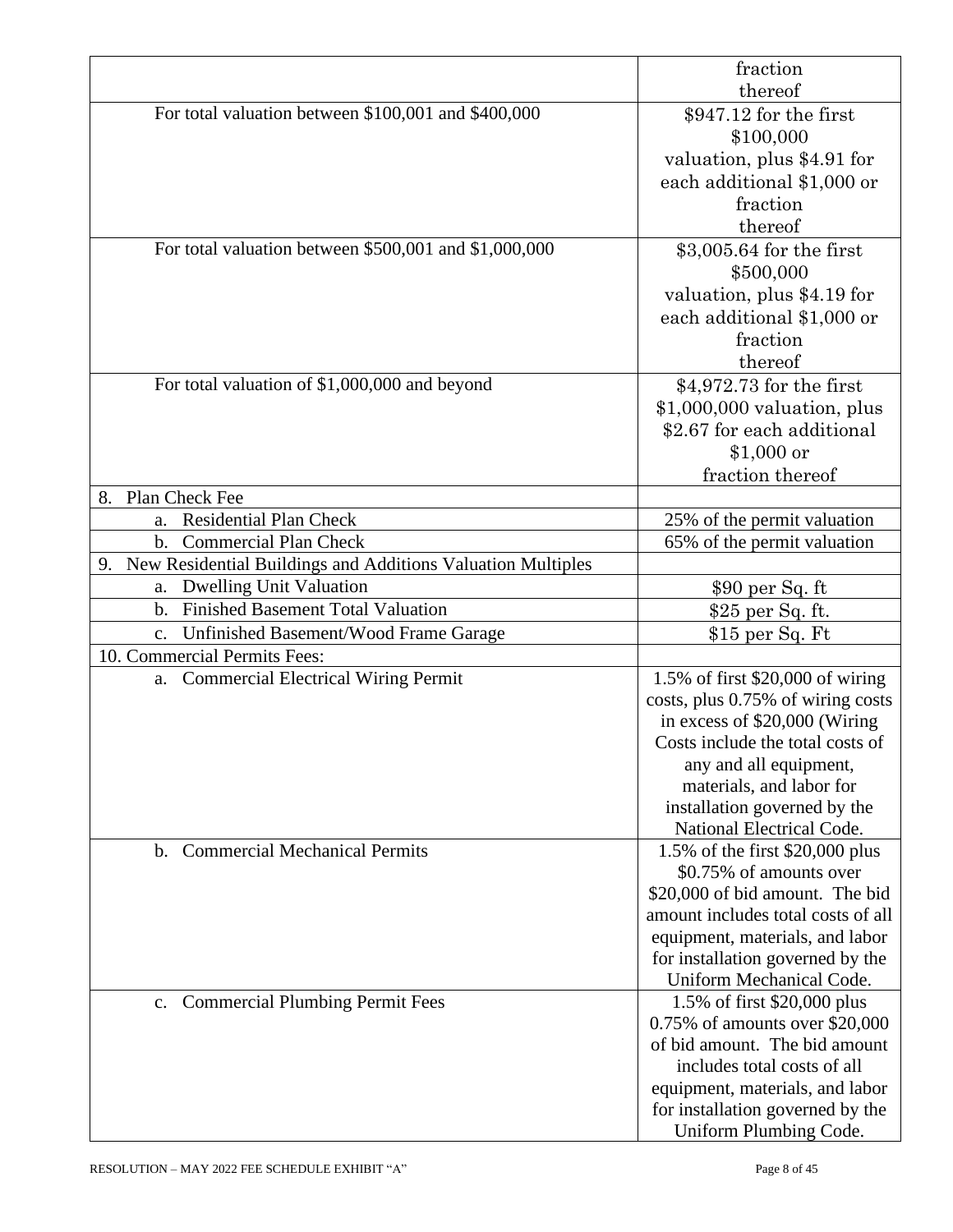| d. Commercial Re-Roofing Permit Fee                                   | 1% of first $$20,000$ of roofing   |
|-----------------------------------------------------------------------|------------------------------------|
|                                                                       | costs, plus .79% of the costs in   |
|                                                                       | excess of \$20,000 (Maximum        |
|                                                                       | Fee \$3,000)                       |
| 11. Residential Permit Fees:                                          |                                    |
| <b>Residential Electrical Permits</b><br>a.                           | \$5.85 for each electrical         |
|                                                                       | service                            |
| <b>Residential Mechanical Permit Issuance</b><br>$\mathbf{b}$ .       | \$5.10 Unit Fee per                |
|                                                                       | installation                       |
| c. Residential Plumbing Permit Fees:                                  |                                    |
| i. Unit Fee for each Plumbing                                         | \$5.10 Unit Fee per                |
|                                                                       | installation                       |
| ii. Unit Fee for each Gas Piping System                               | \$5.10 Unit Fee per                |
|                                                                       | installation                       |
| d. Residential Re-Roofing Permit                                      | 1% of valuation; Minimum           |
|                                                                       | fee                                |
|                                                                       | of \$30.18 Maximum fee of          |
|                                                                       | \$110                              |
| Signs, Outline Lighting Systems or Marquees:<br>e.                    |                                    |
| i. Non Electric Sign                                                  | \$65                               |
| ii. Electric Sign                                                     | \$95                               |
| iii.<br>Structural Review if over 30 feet                             | \$35                               |
| iv. Billboard                                                         | \$155                              |
| <b>LED Message Center</b><br>V.                                       | \$155                              |
| 12. Other Inspections and Fees (covers residential and commercial     |                                    |
| buildings, plumbing, mechanical, and electrical):                     |                                    |
| Permit Issuance Fee (For Issuing Each Permit)<br>a.                   | \$30.18                            |
| Inspections outside of normal business hours (Minimum 2<br>b.         | \$70 per hour or hourly cost to    |
| hour charge)                                                          | City, whichever is greatest        |
| c. Re-inspection Fees (Section 305.8)                                 | \$70 per hour hourly cost to City, |
|                                                                       | whichever is greatest              |
| Inspection for which no fee is specifically indicated<br>d.           | \$70 per hour hourly cost to City, |
| (minimum one-half hour charge)                                        | whichever is greatest              |
| Additional plan review required by changes, additions, or<br>e.       | \$35 per hour hourly cost to City, |
| revisions to plan (minimum one-half hour charge)                      | whichever is greatest              |
| Residential Combination Mechanical Electrical Plumbing<br>f.<br>(MEP) | \$0.08 per sq ft. total            |
| <b>Residential Combination Energy Code</b><br>g.                      | \$55                               |
| <b>Code Enforcement Violations</b><br>h.                              |                                    |
| <b>First Offense</b><br>i.                                            | \$35                               |
| Second Offense, within 1 year of a prior violation<br>ii.             | \$75                               |
| Third Offense, and any subsequent offense, within 1<br>iii.           |                                    |
| year of a prior violation                                             | \$150                              |
| iv. Appeal code violation to BOA                                      | \$150                              |
| Work Commencing before permit fee paid<br>i.                          | \$125                              |
| 13. Parklet Lease - Fee for leasing on-street parking for a parklet   | \$1200 per year per stall          |
| 14. Temporary On-Street Construction Parking Permits                  |                                    |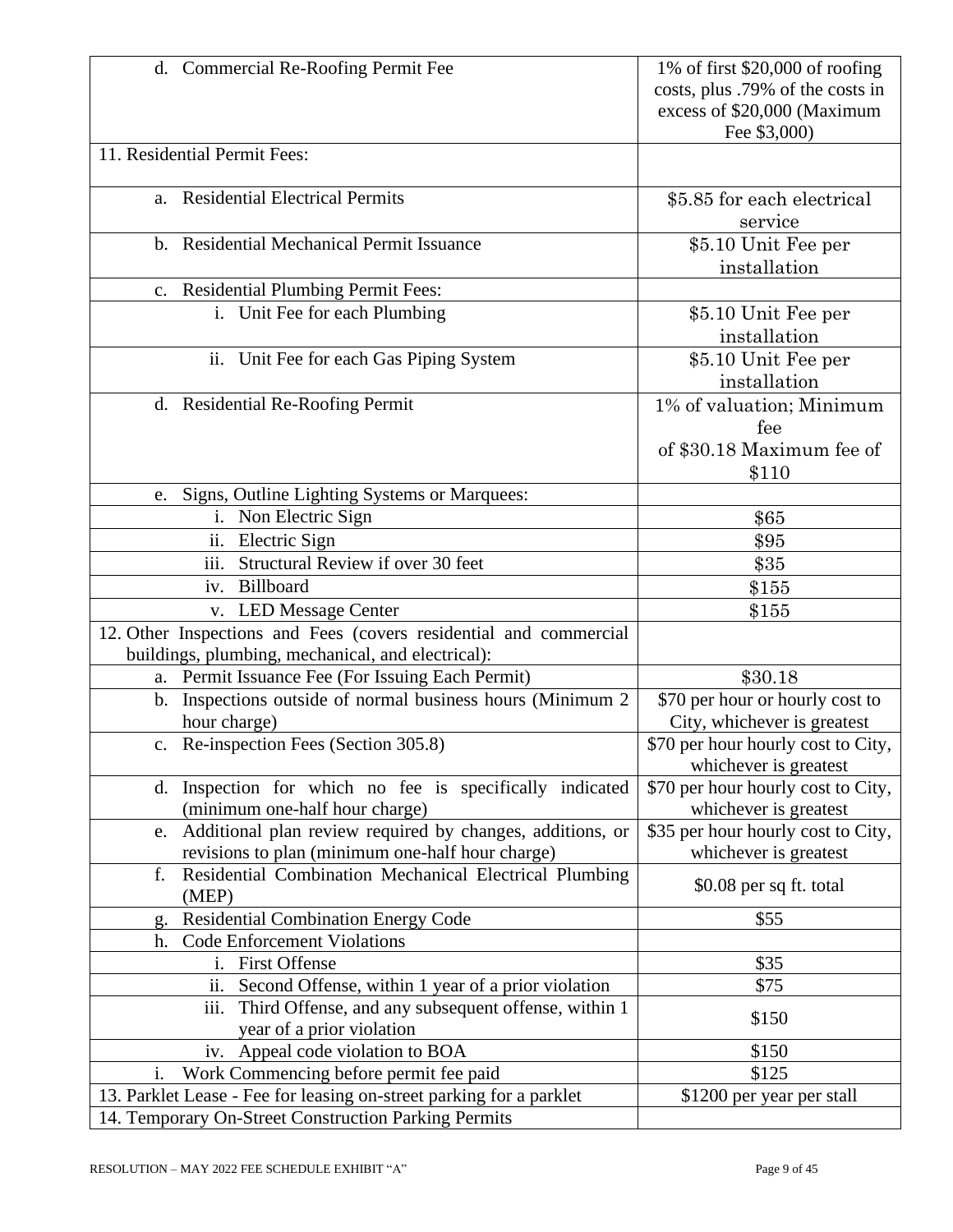| (Downtown-Daily)   | a. Temporary On-Street Construction Parking Permit |  | \$10 per day   |
|--------------------|----------------------------------------------------|--|----------------|
| (Downtown-Monthly) | b. Temporary On-Street Construction Parking Permit |  | \$62 per month |

## FIRE DEPARTMENT

| 1. International Fire Code Permits and Fees:                         |                                     |
|----------------------------------------------------------------------|-------------------------------------|
| <b>Operational Permit Fee</b><br>a.                                  | \$70                                |
| <b>Construction Permit Fee</b><br>$\mathbf b$ .                      | \$70                                |
| c. Fine for Failure to Comply with Stop Work Order                   | \$300                               |
| Life Safety License<br>$\mathbf{d}$ .                                | \$125                               |
| Violation of License Requirement Fine<br>e.                          | \$300                               |
| <b>Site Plan Review</b><br>f.                                        | \$70                                |
| <b>Structural Plan Review Fees</b><br>g.                             | 16% of Building Permit              |
|                                                                      | Valuation                           |
| h. Fire Alarm Plan Review Fee                                        | $\overline{$70}$ or \$4 per device, |
|                                                                      | whichever is greater                |
| Additional acceptance test field inspections<br>1.                   | \$70                                |
| Fire Sprinkler System Review Fees                                    | $$140 + $2.25$ a head               |
| k. Fire Pump Review Fee                                              | \$140                               |
| Alarm Response Fee<br>1.                                             | Maximum \$150                       |
| m. Mitigation Reimbursement Fees                                     | Posted fee schedule                 |
| Other Inspection and Fees<br>2.                                      |                                     |
| a. Inspections outside of normal business hours (minimum             | \$70 per hour or hourly cost to     |
| 2 hour charge)                                                       | City, whichever is greatest         |
| b. Re-inspection Fees                                                | \$70 per hour or hourly cost to     |
|                                                                      | City, whichever is greatest         |
| c. General inspection fee (including, additional plan review         |                                     |
| required by changes, additions, or revisions to plan)                | \$70 per hour or hourly cost to     |
| (minimum one-half hour charge)                                       | City, whichever is greatest         |
| d. Target Hazard Operational Permits                                 | \$70 per hour, 1 hour               |
|                                                                      | minimum for inspection              |
| e. Commercial Hood Inspection                                        | \$70                                |
| f.<br><b>Business</b><br>and Property (Inspection,<br>Safety,<br>and | \$40                                |
| Protection) License                                                  |                                     |
| 3. Firework Licensing:                                               |                                     |
| a. Consumer Fireworks Permit Application Fee                         | \$70                                |
| b. Consumer Fireworks Wholesale Permit Fee                           | \$140                               |
| <b>Ambulance Service:</b><br>4.                                      |                                     |
| a. Advanced Life Support                                             |                                     |
| i. Non-Emergency                                                     | \$670                               |
| ii. Resident                                                         | \$830                               |
| iii. Non-Resident                                                    | \$1,062                             |
| iv. BLS Non-Emergency                                                | \$437                               |
| BLS Emergency - In District<br>V.                                    | \$707                               |
| BLS Emergency – Out of District<br>vi.                               | \$933                               |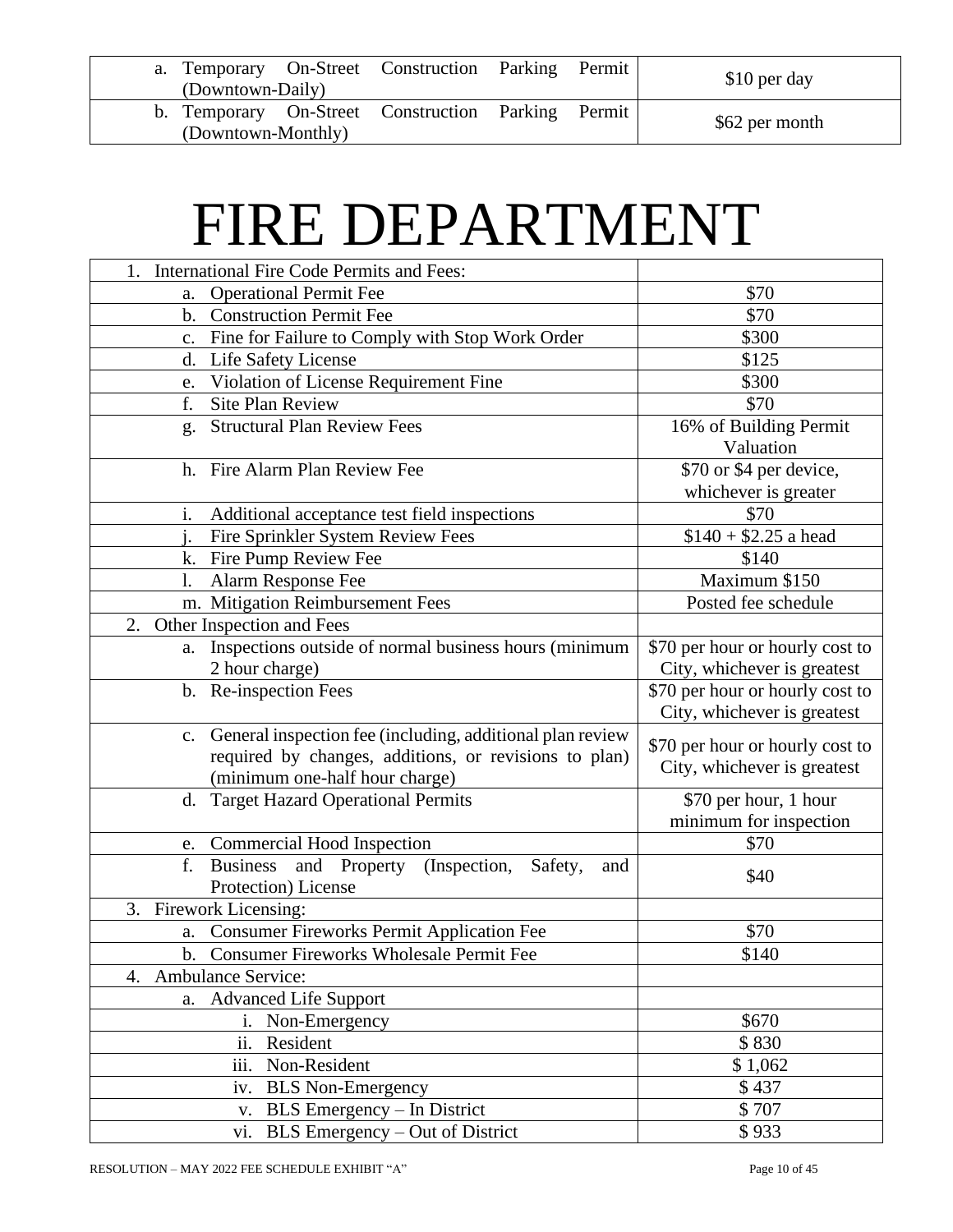| vii.<br>$ALS-2$                                     | \$1,196                        |
|-----------------------------------------------------|--------------------------------|
| viii.<br><b>Critical Care</b>                       | \$1415                         |
| b. Mileage:                                         |                                |
| BLS Mileage and ALS Mileage – Resident<br>1.        | \$14.28                        |
| ii.<br>BLS Mileage and ALS Mileage – Non-Resident   | \$17.84                        |
| c. Treat and Release:                               |                                |
| Basic Evaluate/Treat No Transport<br><sup>1</sup> . | \$195                          |
| $\ddot{\phantom{0}}$<br>$\overline{11}$ .           |                                |
| iii.<br>BLS Emergency, no transport                 | \$325                          |
| iv. ALS Emergency, no transport                     | \$375                          |
| <b>Ambulance Waiting Time</b><br>d.                 | \$165 per hour                 |
| Standby<br>e.                                       | \$150 per hour                 |
| f.<br>Empty return leg fee                          | \$160/hr, 1 hour minimum,      |
|                                                     | Standard mileage rate for non- |
|                                                     | patient transport.             |
| Single Resource with Medical Kit<br>g.              | \$80 per hour                  |
| Vaccine Administration Fee<br>5.                    | \$40.00                        |

### IDAHO FALLS POWER ELECTRICAL SERVICE FEES

| Meter Service Installation Fee                                   | \$50                       |
|------------------------------------------------------------------|----------------------------|
| 2.<br>Meter Accuracy Test                                        | \$50                       |
| 3.<br>AMI Opt Out – Monthly Charge                               | \$7.50                     |
| <b>Tampering Reconnection Fee</b><br>4.                          | \$200                      |
| Disconnect and Reconnection Fees -<br>5.                         |                            |
| a. Residential – Disconnect Fee                                  | \$25                       |
|                                                                  |                            |
| b. Non-Residential Electric Disconnect Fee                       | \$50                       |
| Non-Residential Electric Reconnect Fee<br>C <sub>1</sub>         | \$50                       |
| Short-term suspension of Electric Service<br>6.                  |                            |
|                                                                  |                            |
| (Vacant for a minimum of 3 weeks or 21 calendar days, but not    |                            |
| more than 6 months or 180 calendar days.)                        |                            |
| a. Non remote suspension                                         | \$50                       |
| b. Remote suspension                                             | No Charge                  |
| 7. Line Extension for Single Family Home (per lot)               | \$1,700                    |
| Line Extension for Multi-Family Housing (per family unit)<br>8.  | \$800                      |
| Line Extension for Commercial<br>9.                              | <b>Actual Cost</b>         |
| 10. High Density Load Continuous Service Distribution Connection | Projected rationed cost of |
|                                                                  | future distribution line & |
|                                                                  | substation based upon      |
|                                                                  | customer peak KW           |
| 11. High Density Load Credit Risk Deposit                        | Higher of projected or     |
|                                                                  | actual three months bills  |
| 12. Secondary Service Connection (per Service)                   | \$100                      |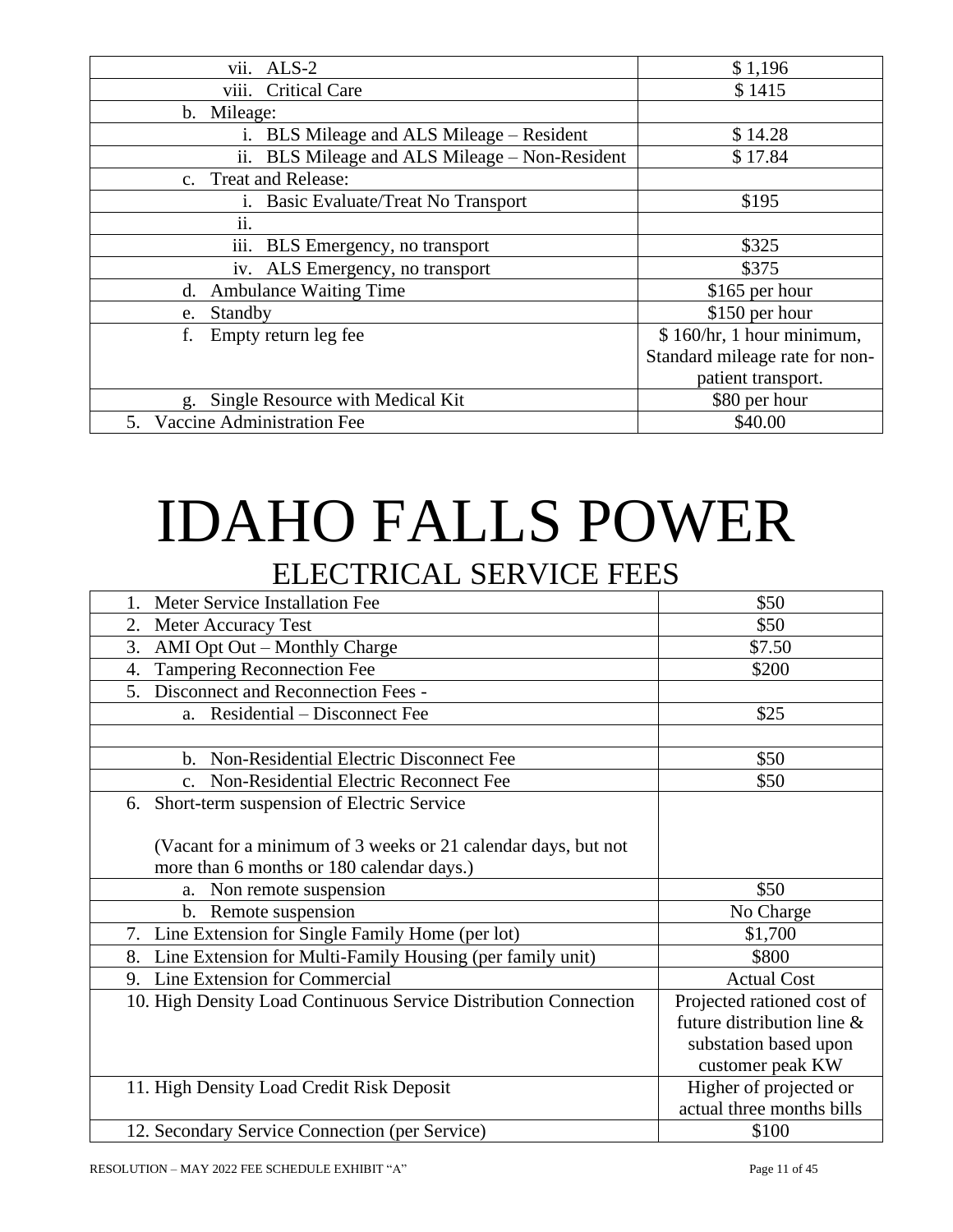| 13. Commercial Rate – Base Energy Charge         |                             |
|--------------------------------------------------|-----------------------------|
| a. Base Energy Charge                            | \$0.039 per KWH             |
| b. Power Cost Adjustment                         | (\$0.000) per KWH           |
| c. Demand Charge                                 | \$9 per KW for all KW,      |
|                                                  | with a minimum demand       |
|                                                  | charge of \$26 per month    |
| 14. Net Metering Commercial Rate                 |                             |
| a. Base Energy Charge                            | \$0.039 per KWH             |
| b. Power Cost Adjustment                         | (\$0.002) per KWH           |
| c. Demand Charge                                 | \$9 per KW for all KW,      |
|                                                  | with a minimum demand       |
|                                                  | charge of \$26 a month      |
| d. Energy Credit                                 | Heavy Load Mid-Columbia     |
|                                                  | index price per KWH         |
| 15. Industrial Rate                              |                             |
| a. Energy Charge                                 | \$0.039 per KWH             |
| b. Power Cost Adjustment                         | (\$0.000) per KWH           |
| c. Demand Charge                                 | \$7.25 per KW for all KW    |
| 16. High Density Load Rate                       |                             |
| a. Energy Charge                                 | \$0.039 per KWH             |
| b. Demand Charge                                 | \$9 per KW for all KW       |
| 17. Economic Development Rate (> 1 MW)           | <b>Negotiated Rate</b>      |
| 18. Residential Energy                           |                             |
| a. Base Energy Charges                           | \$0.0625 per KWH            |
| b. Monthly Service Charge                        | \$18                        |
| c. Power Cost Adjustment                         | (\$0.000) per KWH           |
| 19. Transfer Customers Revenue Buyout Surcharges |                             |
|                                                  | Service specific proportion |
|                                                  | of half of the Non-Asset    |
|                                                  | Buyout Cost. Paid over 36   |
|                                                  | month to 60 months based    |
|                                                  | upon RMP & IFP rate         |
|                                                  | difference.                 |
| 20. Surge Arrestor – Residential                 | \$4 per month               |
| 21. Surge Arrestor – Commercial                  | \$7 per month               |
| 22. Net Metering Residential Rate                |                             |
| a. Monthly Charge                                | \$18                        |
| b. Base Energy Charge                            | \$0.0625 per KWH            |
| c. Power Cost Adjustment                         | $(\$0.000)$                 |
| d. Energy Credit                                 | Heavy Load Mid-             |
|                                                  | Columbia index price per    |
|                                                  | <b>KWH</b>                  |
| 23. City Street Light Energy Charge              | \$0.0725 per KWH            |
| 24. Security Lighting-Monthly Rate               | \$20                        |
| 25. EV Charging Station                          | \$20 per month              |
| 26. Temporary or Construction Electric Rate      |                             |
| a. Base Energy Charge                            | \$0.0625 per KWH            |
| b. Monthly Service Charge                        | \$25                        |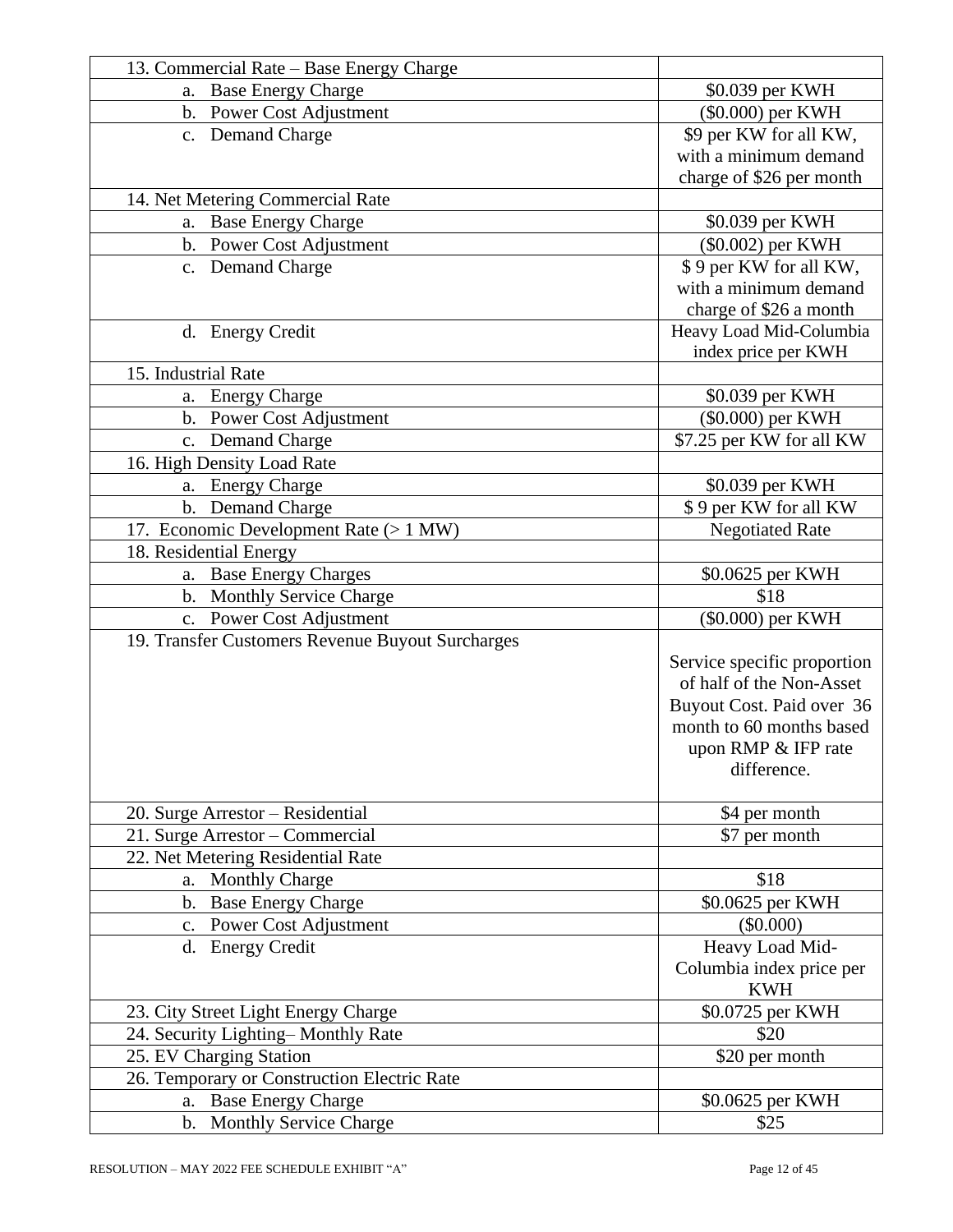| c. Temporary Service Installation Charge                                      | One time charge of \$150.<br>An additional \$750 if a |
|-------------------------------------------------------------------------------|-------------------------------------------------------|
|                                                                               | transformer is required.                              |
| 27. Large Power Temporary Construction Rate                                   |                                                       |
| a. Base Energy Charge                                                         | \$0.039 per KWH                                       |
| b. Demand Charge                                                              | \$9 per KW for all KW                                 |
| c. Installation Charge                                                        | \$1,000 per transformer                               |
|                                                                               | plus labor and material                               |
| 28. Un-metered Distributed Communication Equipment & Small                    | Monthly charge per site                               |
| Wireless Facilities (SWF) Charge                                              | based upon IFP estimated                              |
|                                                                               | consumption and demand                                |
| 29. Small Wireless Facilities (SWF)                                           |                                                       |
| a. Monthly Attachment Fee                                                     | \$22.50                                               |
| b. Small Wireless Facilities (SWF) Site Application Fee                       | \$500 (up to 5 sites)                                 |
|                                                                               | \$100 each additional on                              |
|                                                                               | single application                                    |
| c. Un-metered Distributed Communication Equipment &                           | Monthly charge per site                               |
| Small Wireless Facilities (SWF) Charge                                        | based upon IFP estimated                              |
|                                                                               | consumption and demand                                |
| d. Small Wireless Facilities (SWF) new poles                                  | Per IFP Existing Line                                 |
|                                                                               | <b>Extension Fee Policy</b>                           |
| 30. Joint Use On Poles Application Charge                                     | \$100.00 per application $&$                          |
|                                                                               | \$10.00 per pole                                      |
| 31. Joint Use Pole Attachment Fee                                             | <b>FCC Formula Rate</b>                               |
|                                                                               | <b>Updated Annually</b>                               |
| PUBLIC UNLIT FIBER OPTIC NETWORK FEES                                         |                                                       |
| <b>Fiber Optic Disconnection Fee</b><br>1.                                    | <b>Estimated Actual Costs</b>                         |
| Subsequent Disconnection Fee within 12 Months of Prior<br>2.<br>Disconnection | <b>Estimated Actual Costs</b>                         |
| Backbone Service Fee, per single pair fiber, per month<br>3.                  | \$1,500                                               |
| 4. Construction Costs                                                         | <b>Estimated Actual Costs</b>                         |
| 5. Monthly Distribution Access Fee                                            | \$25                                                  |
| 6. Monthly Point to Point first 36 months                                     | <b>Estimated Actual Costs</b>                         |
|                                                                               | Amortized                                             |
| 7. Monthly Point to Point Maintenance post 36 months per pair                 | \$25 Per Mile                                         |

### PUBLIC OPEN ACCESS FIBER OPTIC NETWORK FEES

| 1. New Service Provider Setup                  | \$5,000               |
|------------------------------------------------|-----------------------|
| 2. Monthly Provider Network Access             | \$1,000               |
| 3. Provider Network to Network Interface (NNI) | Included depending on |
|                                                | customer counts       |
| 4. 100 Mbps Business                           | \$27.00               |
| 5. 250 Mbps Business                           | \$40.00               |
| 6. 500 Mbps Business                           | \$60.00               |
| 7. 1 Gbps Business                             | \$80.00               |
| 8. 2 Gbps Business                             | \$160.00              |
| 9. 10 Gbps Business                            | \$800.00              |
| RESOLUTION - MAY 2022 FEE SCHEDULE EXHIBIT "A" | Page 13 of 45         |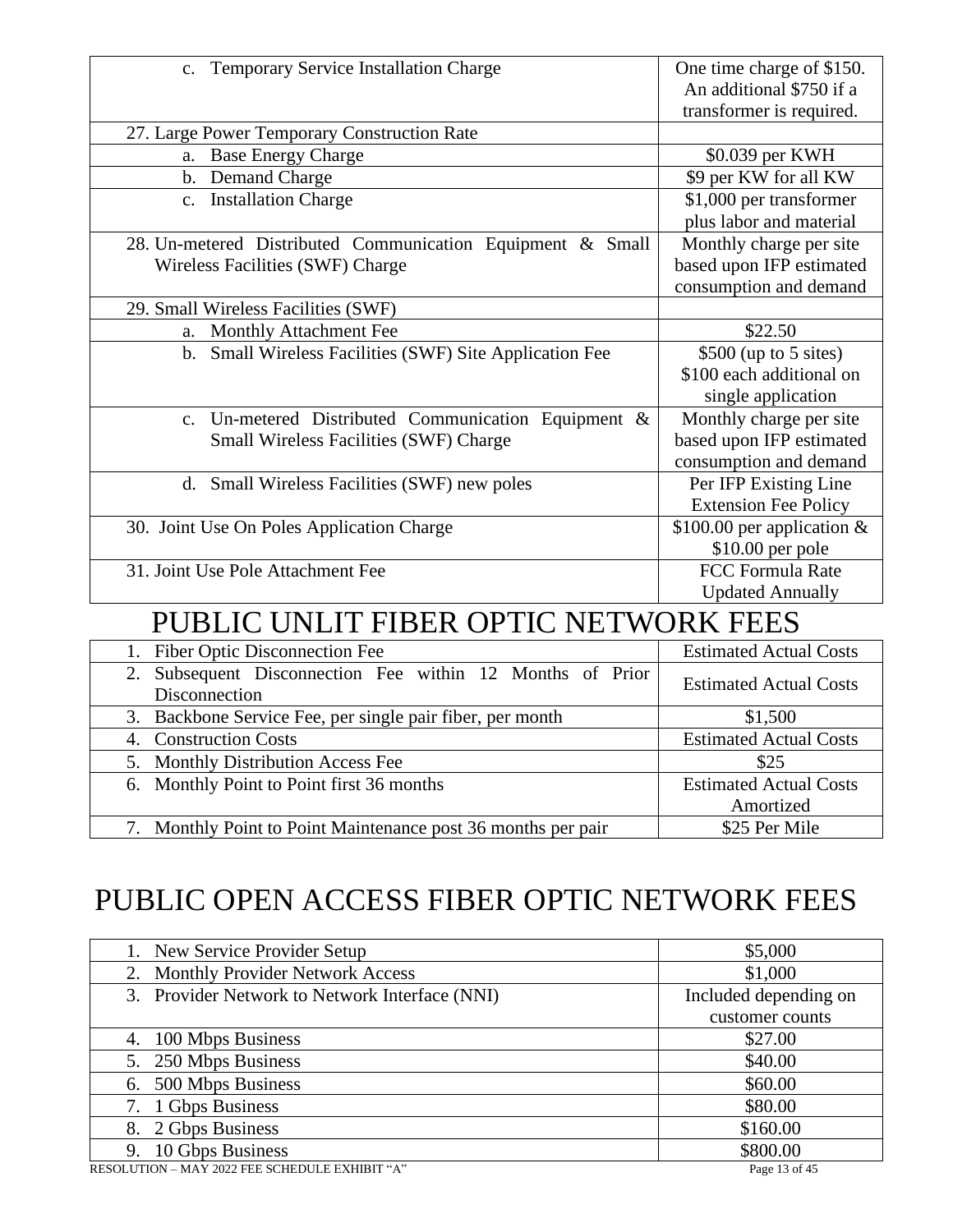| 10. Dedicated Circuit with VLAN                               | \$50.00             |
|---------------------------------------------------------------|---------------------|
| 11. Non-parade route installation                             | <b>Actual Costs</b> |
| 12. Early Network Termination prior to 6 months - Business    | \$500.00            |
| 13. Early Network Termination prior to 12 months - Business   | \$250.00            |
| 14. Modify Provisioning                                       | \$5.00              |
| 15. New Provisioning – Business                               | \$35.00             |
| 16. 100 Mbps Business - Monthly Customer Network Connection   | \$30.00             |
| 17. 250 Mbps + Business – Monthly Customer Network Connection | \$40.00             |
| 18. 250 Mbps Residential                                      | \$23.00             |
| 19. 1 Gbps Residential                                        | \$27.00             |
| 20. 10 Gbps Residential                                       | \$100.00            |
| 21. Residential Monthly Customer Network Connection           | \$25.00             |
| 22. Bulk Customer Network Connection                          | \$12.50             |
| 23. Network repair customer caused                            | <b>Actual costs</b> |
| 24. Transfer Provider Prior to One Month                      | \$35.00             |

## LIBRARY

| <b>Overdue Fine</b>                      | \$0.10 per day per item           |
|------------------------------------------|-----------------------------------|
| Maximum Overdue Fine<br>2.               | \$5 per item                      |
| 3.<br>Lost Item                          | Original retail cost or library's |
|                                          | replacement cost, whichever       |
|                                          | is less                           |
| <b>Lost or Damaged Barcode</b><br>4.     | \$1                               |
| Lost or Damaged RFID Tag<br>5.           | \$1                               |
| Lost or Damaged Jacket Cover<br>6.       | \$2                               |
| Lost or Damaged DVD Out of Set           | \$19 per DVD if able to be        |
|                                          | ordered separately otherwise      |
|                                          | must pay the cost to replace      |
|                                          | entire set                        |
| 8. Lost or Damaged CD Out of Set         | \$10 per CD if able to be         |
|                                          | ordered separately otherwise      |
|                                          | must pay the cost to replace      |
|                                          | entire set                        |
| 9. Lost or Damaged Cassette Out of Set   | \$10 per cassette if able to be   |
|                                          | ordered separately otherwise      |
|                                          | must pay the cost to replace      |
|                                          | entire set                        |
| 10. Lost or Damaged Artwork on CD or DVD | \$2                               |
| 11. Lost or Damaged Case for CD or DVD   |                                   |
| 1 to 14 sleeves<br>a.                    | \$7                               |
| 16-30 sleeves<br>$\mathbf{b}$ .          | \$11                              |
| CD/DVD/VHS case single<br>$C_{\bullet}$  | \$2                               |
| <b>Cassette Case</b><br>$\rm d$ .        | \$3                               |
| 12. DVD or CD cleaning                   | \$2 per cleaning                  |
| 13. Torn Page in Book                    | \$2                               |
| 14. Lost or Damaged Spine Label          | \$1                               |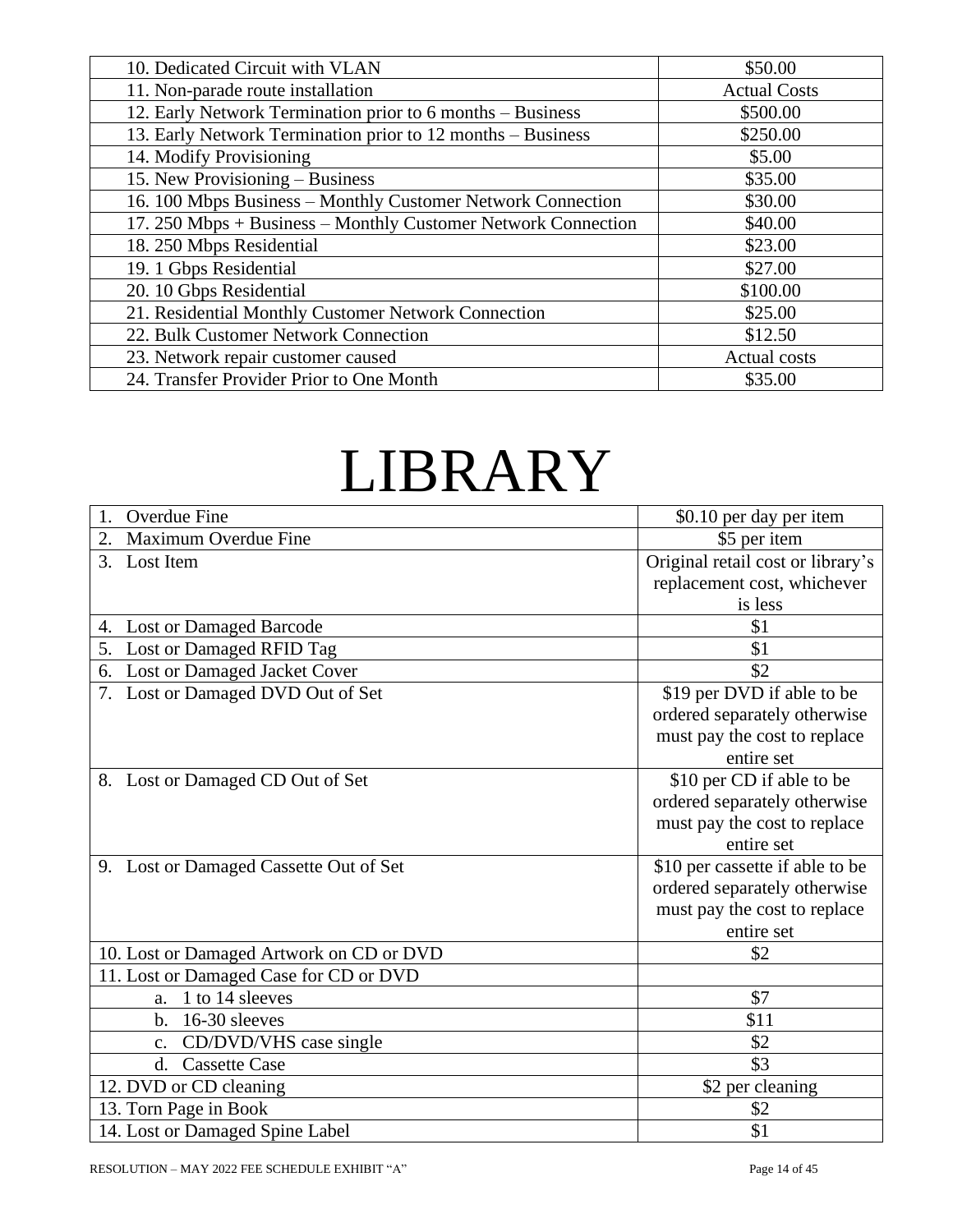| 15. Lost Individual Booklet from an Easy Reader Set        | \$5                                                                  |
|------------------------------------------------------------|----------------------------------------------------------------------|
| 16. Lost or Damaged Magazine                               | Cover Price of the Magazine,                                         |
|                                                            | no Processing Fee Assessed                                           |
| 17.                                                        |                                                                      |
| 18. Non-Resident Card Fee                                  | \$120                                                                |
| 19. Inter-Library Loan                                     | \$10                                                                 |
| 20. Meeting Rooms:                                         |                                                                      |
| a. Bonneville County Non-Business Groups                   | \$15 first hour, \$10 each hour<br>or part thereof after             |
| b. All Other Groups                                        | \$40 first hour, \$20 each hour<br>or part thereof after             |
| c. Cleaning Fee                                            | Actual cost to clean and repair<br>the room (Maximum fee of<br>\$50) |
| d. Non-Refundable Food Fee                                 | \$50                                                                 |
| 21. Copies and Printing                                    |                                                                      |
| a. Black and White                                         |                                                                      |
| i. One sided 8.5 by 11 inch copy                           | \$0.10 per page                                                      |
| ii.<br>Two sided 8.5 by 11 inch copy                       | \$0.25 per page                                                      |
| $\overline{\text{iii}}$ .<br>One sided 8.5 by 14 inch copy | \$0.15 per page                                                      |
| Two sided 8.5 by 14 inch copy<br>iv.                       | \$0.30 per page                                                      |
| One sided 11 by 14 inch copy<br>V.                         | \$0.20 per page                                                      |
| Two sided 11 by 14 inch copy<br>vi.                        | \$0.40 per page                                                      |
| b. Color                                                   |                                                                      |
| One sided 8.5 by 11 inch copy<br>1.                        | \$0.25 per page                                                      |
| ii.<br>Two sided 8.5 by 11 inch copy                       | \$0.50 per page                                                      |
| iii.<br>One sided 8.5 by 14 inch copy                      | \$0.30 per page                                                      |
| Two sided 8.5 by 14 inch copy<br>iv.                       | \$0.60 per page                                                      |
| One sided 11 by 14 inch copy<br>V.                         | \$0.50 per page                                                      |
| Two sided 11 by 14 inch copy<br>vi.                        | \$1 per page                                                         |
| 3d Printing<br>c.                                          | \$0.25 per gram                                                      |
| 22. Obituary look up on microfilm                          | \$5 per obituary                                                     |

# MUNICIPAL SERVICES DEPARTMENT

| 1. Treasury Payments / Utility Billing                        |                            |
|---------------------------------------------------------------|----------------------------|
| Utility Bill Credit Card Convenience Fee for processing<br>a. | Actual Cost of third party |
| payments using a credit or debit card                         | processing amount per      |
|                                                               | transaction.               |
| b. Utility Service Credit for use of E-Bill                   | \$1 credit per month       |
| c. Non-sufficient funds fee                                   | \$7                        |
| d. Fee for non-residential delinquent accounts                | 4% interest, compounded    |
|                                                               | monthly, on 31-day         |
|                                                               | balance, minimum of \$5    |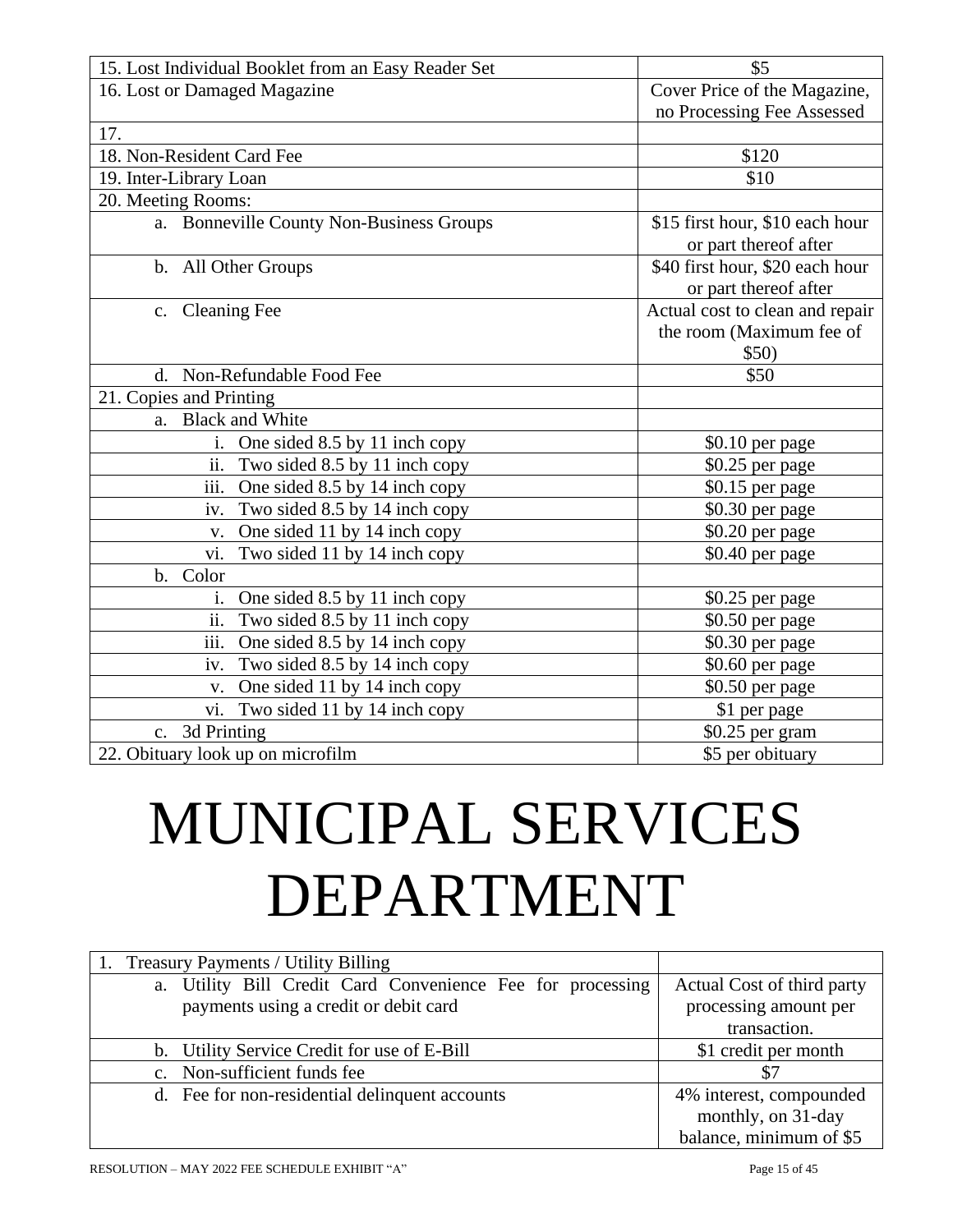|                | 2. Liquor by the Drink:                                              |                    |
|----------------|----------------------------------------------------------------------|--------------------|
|                | a. Liquor by the Drink Annual License Fee                            | \$562.50           |
|                | b. Transfer of Liquor by the Drink License                           | \$100              |
|                | c. Liquor Catering Permit                                            | \$20               |
| 3. Beer:       |                                                                      |                    |
|                | a. Beer Annual On or Off Premises Consumption License                | \$200              |
|                | b. Annual Bottled or Canned Beer Off Premises Consumption<br>License | \$50               |
|                | c. Transfer of Annual On or Off Premises Consumption License         | \$100              |
|                | d. Transfer of Annual Bottled or Canned Beer Off Premises            |                    |
|                | <b>Consumption License</b>                                           | \$25               |
| e.             | License for Beer Sold or Donated for Benevolent, Charitable,         |                    |
|                | or Public Purposes                                                   | \$20               |
| f.             | Multiple-Event License for Beer Sold or Donated for                  |                    |
|                | Benevolent, Charitable, or Public Purposes                           | \$20               |
|                | g. License for Wine and Beer Sold or Donated for Benevolent,         |                    |
|                | Charitable, or Public Purposes                                       | Not to Exceed \$20 |
|                | 4. Building Contractors:                                             |                    |
|                | <b>Class A License</b><br>a.                                         | \$200              |
|                | Class B License<br>b.                                                | \$200              |
|                | c. Class C License                                                   | \$200              |
|                | d. Class D License                                                   | \$125              |
|                | e. Out of State Reciprocity License                                  | \$50               |
| f.             | In-State Reciprocity License                                         | \$0                |
|                | Late Renewal or Reinstatement of License Fee                         | \$75               |
|                | h. Inactive Contractor's License Fee                                 | \$100              |
| i.             | Employee of non-reciprocal contractor continuing education           |                    |
|                | course costs                                                         | \$50               |
|                | Reciprocal contractor continuing education course cost               | \$100              |
|                | 5. Public Right-of-Way Contractors:                                  |                    |
|                | a. Public Right-of-Way Contractor's License Fee                      | \$50               |
|                | b. Public Right-of-Way Work Bond                                     | \$5,000            |
| Wine:<br>6.    |                                                                      |                    |
|                | a. Annual Retail Wine License                                        | \$200              |
|                | b. Annual Wine-By-The-Drink License                                  | \$200              |
| $\mathbf{c}$ . | License for Wine Sold or Donated for Benevolent, Charitable,         |                    |
|                | or Public Purposes                                                   | \$20               |
|                | d. Multiple-Event License for Wine Sold or Donated for               |                    |
|                | Benevolent, Charitable, or Public Purposes                           | \$20               |
|                | e. License Transfer Fee                                              | \$100              |
| f.             | License for Wine and Beer Sold or Donated for Benevolent,            |                    |
|                | Charitable, or Public Purposes                                       | Not to Exceed \$20 |
| 7.             | <b>Private Patrol Services:</b>                                      |                    |
| a.             | Private Patrol Person Bond                                           | \$1,000            |
| $\mathbf{b}$ . | Private Patrol Service Bond                                          | \$2,000            |
| $c_{\cdot}$    | Private Patrol Service License                                       | \$100              |
| d.             | Private Patrol Service License renewal                               | \$50               |
| e.             | Private Patrol Person License                                        | \$50               |
| f.             | Private Patrol Person License renewal                                | \$25               |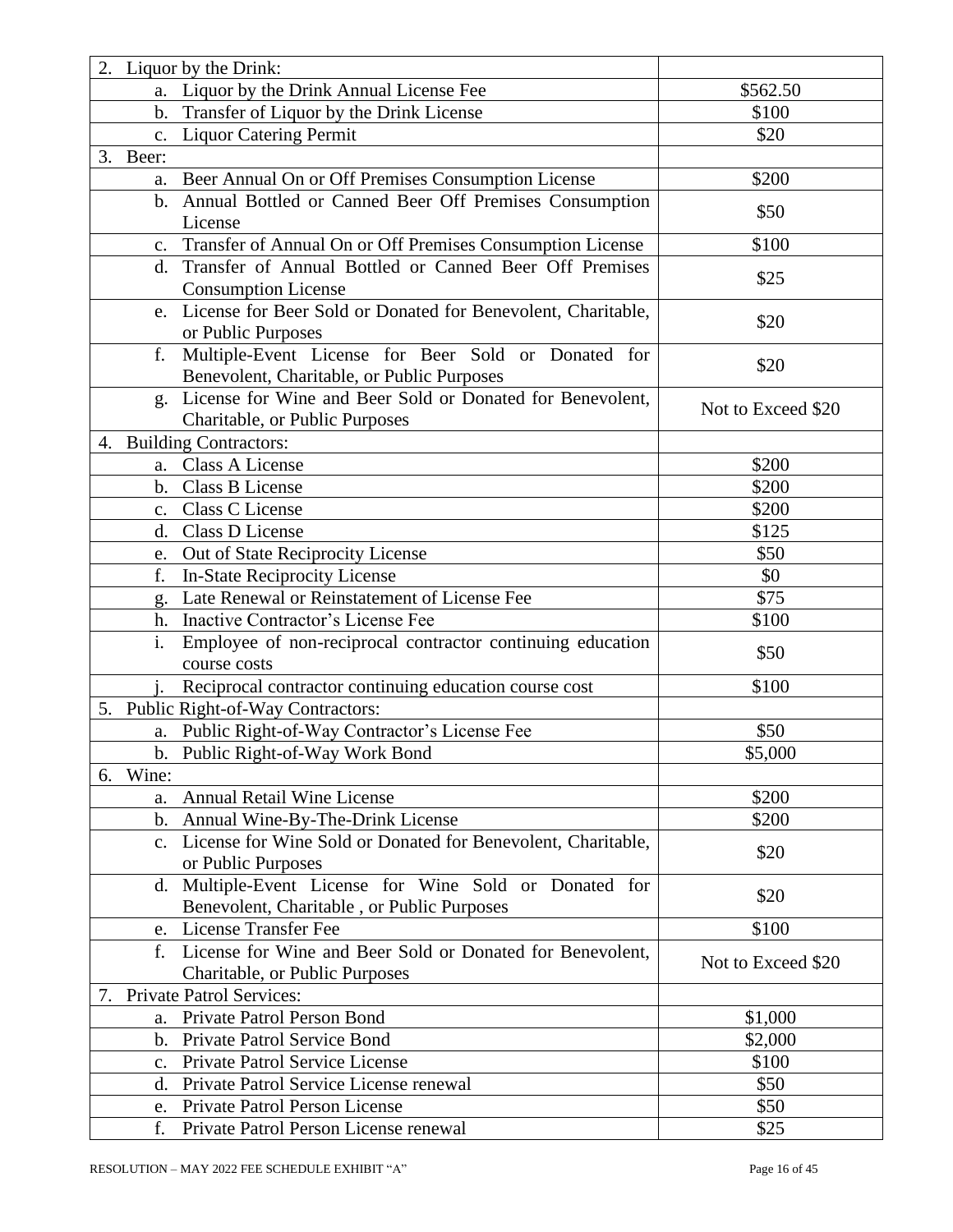| 8. Lawn Sprinkler and Water Conditioner Installers                     |         |
|------------------------------------------------------------------------|---------|
| a. Lawn Sprinkler Contractor License                                   | \$100   |
| b. Water Conditioner/Water Softener Installer License                  | \$100   |
| c. Water Condition/Water Softener/Law Sprinkler License<br>renewal     | \$35    |
| Itinerant Merchants, Mobile Food Vendors, Door-to-Door Salesmen:<br>9. |         |
| a. Idaho Falls Resident Itinerant Merchant's License                   | \$25    |
| b. Bonneville County Resident - Itinerant Merchant Investigation       |         |
| Fee                                                                    | \$25    |
| c. Outside of Bonneville County, Idaho Resident - Itinerant            |         |
| Merchant Investigation Fee                                             | \$50    |
| Outside of the State of Idaho - Itinerant Merchant Investigation<br>d. |         |
| Fee                                                                    | \$250   |
| Itinerant Merchant's Bond<br>e.                                        | \$1,000 |
| Mobile Food Vender's License<br>f.                                     | \$20    |
| g. Door-To-Door Solicitors                                             | \$20    |
| 10. Pawnbroker's License                                               | \$50    |
| 11. Secondhand Precious Metals Dealer License                          | \$30    |
| 12. Secondhand Storekeeper License                                     | \$30    |
| 13. Scrap Dealer License                                               | \$50    |
| 14. Adult Businesses:                                                  |         |
| a. Fine – Operating without a valid permit                             | \$300   |
| b. Application Fee                                                     | \$100   |
| c. Annual Permit Fee                                                   | \$100   |
| d. Sexually Oriented Business Employee License                         | \$100   |
| e. License Renewal                                                     | \$25    |
| 15. Burglary and Robbery Alarms:                                       |         |
| a. Third False Alarm Public Nuisance Alarm System Permit               | \$100   |
| b. Fourth False Alarm Public Nuisance Alarm System Permit              | \$200   |
| c. Fifth False Alarm Public Nuisance Alarm System Permit               | \$300   |
| d. Sixth False Alarm Public Nuisance Alarm System Permit               | \$400   |
| e. Seventh and Subsequent False Alarm Public Nuisance Alarm            | \$500   |
| <b>System Permit</b>                                                   |         |
|                                                                        |         |
| 16. Day Care Licensing:                                                |         |
| Family Child Care License<br>a.                                        | \$75    |
| b. Group Child Care License                                            | \$150   |
| Child Care Center<br>$c_{\cdot}$                                       | \$225   |
| d. Child Care Worker Certification                                     | \$20    |
| <b>On-Site Non-Provider Certification</b><br>e.                        | \$20    |
| Day Care Workers License, Criminal History Registry Check<br>f.        | \$20    |
| 17. Sign Licensing:                                                    |         |
| Sign Contractor's License<br>a.                                        | \$25    |
| Sign Contractor's Bond<br>b.                                           | \$1,000 |
| c. Sign Erection Fee                                                   | \$60    |
| d. Electric Sign Fee                                                   | \$30    |
| e. Structural Plan Review Fee                                          | \$30    |
| 18. Dockless Bikeshare Program Licensing                               |         |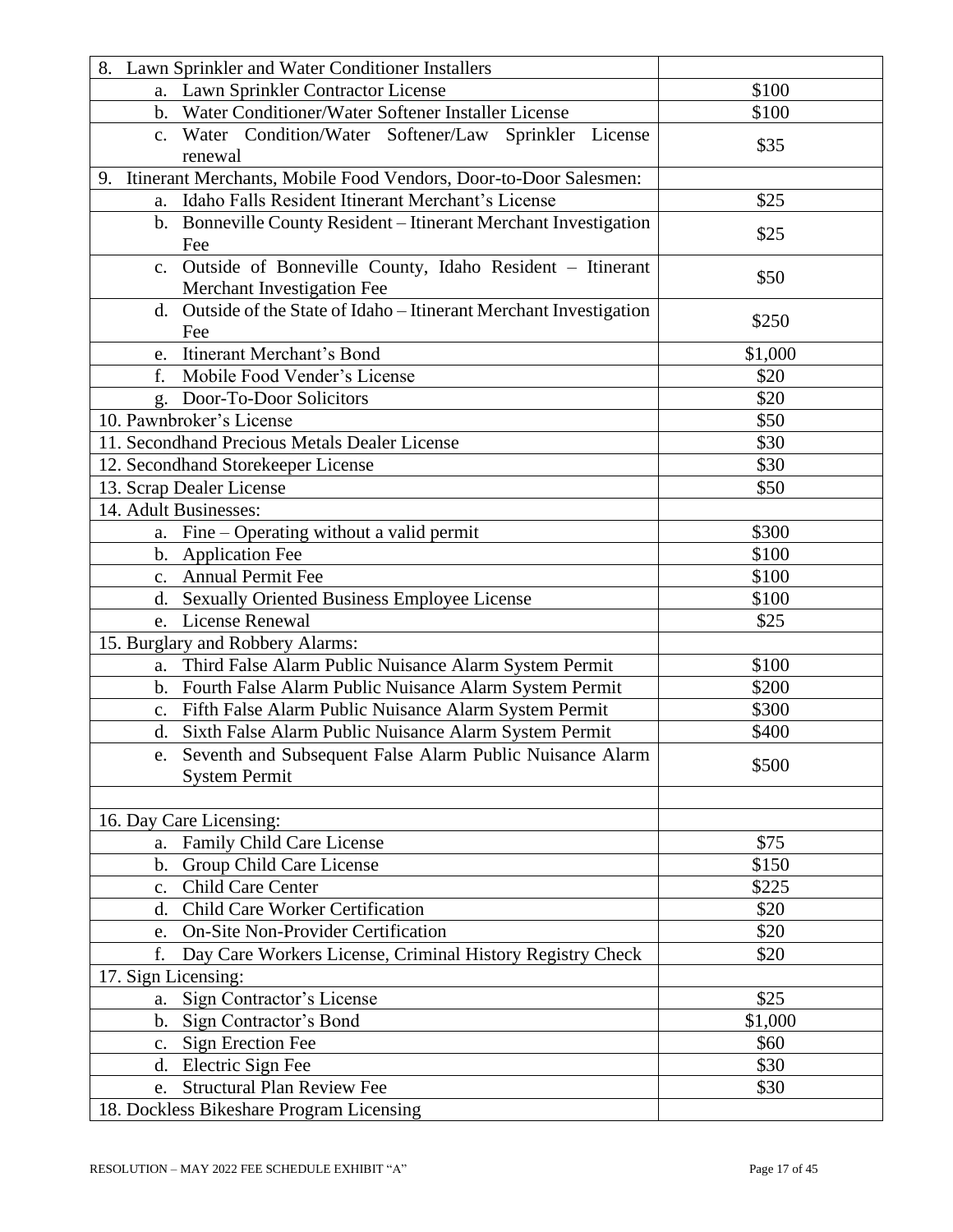| a. Bikeshare Business License                                                           | \$20 per Bicycle, E-Bike,                       |
|-----------------------------------------------------------------------------------------|-------------------------------------------------|
|                                                                                         | E-Scooter, and any other                        |
|                                                                                         | vehicle required to be                          |
|                                                                                         | registered with City.                           |
| b. Dockless Bikeshare Business License Renewal                                          | \$30                                            |
| 19. Bus Stop Bench Permit Fee                                                           | \$10                                            |
| 20. Bus Stop Bench Permit Extension Fee                                                 | \$5                                             |
| 21. Bus Stop Bench Renewal Fee                                                          | \$5                                             |
| 22. Trees and Shrubbery:                                                                |                                                 |
| a. Private Tree Service Company License Fee                                             | \$25                                            |
| b. Fine for the Violation of the Provisions of Chapter $9 - Trees$<br>and Shrubbery     | \$100                                           |
| 23. License Denial Appeal Filing Fee                                                    | \$50                                            |
| 24. Emergency Medical Services Licensing:                                               |                                                 |
| a. EMS Class I Annual License                                                           | \$500                                           |
| b. EMS Class II Annual License                                                          | \$500                                           |
| c. EMS Class III Annual License                                                         | \$250                                           |
| d. EMS Class IV Annual License                                                          | \$250                                           |
| Attendant - Ambulance Driver License<br>e.                                              | \$25                                            |
| 25. Identification Badges:                                                              |                                                 |
| a. Public Conveyance Operator                                                           | \$8                                             |
| b. Taxi Operator                                                                        | \$8                                             |
| c. Courtesy Vehicle Operator                                                            | \$8                                             |
| d. Door-To-Door Solicitors                                                              | \$8                                             |
| 26. Clerk's Office License Reprint                                                      | \$5                                             |
| 27. Civic Center for the Performing Arts:                                               |                                                 |
| a. Commercial:                                                                          |                                                 |
| i. Performance Using Touring Performers (Admission)                                     |                                                 |
| 1. Main Performance                                                                     | Greater of 10%, capped<br>at \$12,500 or \$800. |
| 2. Each Matinee                                                                         | Greater of 10%, capped<br>at \$12,500 or \$400. |
| Performers<br>Performance<br>Using<br>Touring<br>(N <sub>0</sub> )<br>ii.<br>Admission) |                                                 |
| Main Performance<br>1.                                                                  | \$300                                           |
| 2. Each Matinee                                                                         | \$175                                           |
| Performance Using Area Performers (Admission)<br>iii.                                   |                                                 |
| 1. Main Performance                                                                     | Greater of 10%, capped<br>at \$12,500 or \$600. |
| 2. Each Matinee                                                                         | Greater of 10%, capped<br>at \$12,500 or \$300. |
| iv. Performance Using Area Performers (No Admission)                                    |                                                 |
| <b>Main Performance</b>                                                                 | \$300                                           |
| 2. Each Matinee                                                                         | \$175                                           |
| v. Meetings                                                                             |                                                 |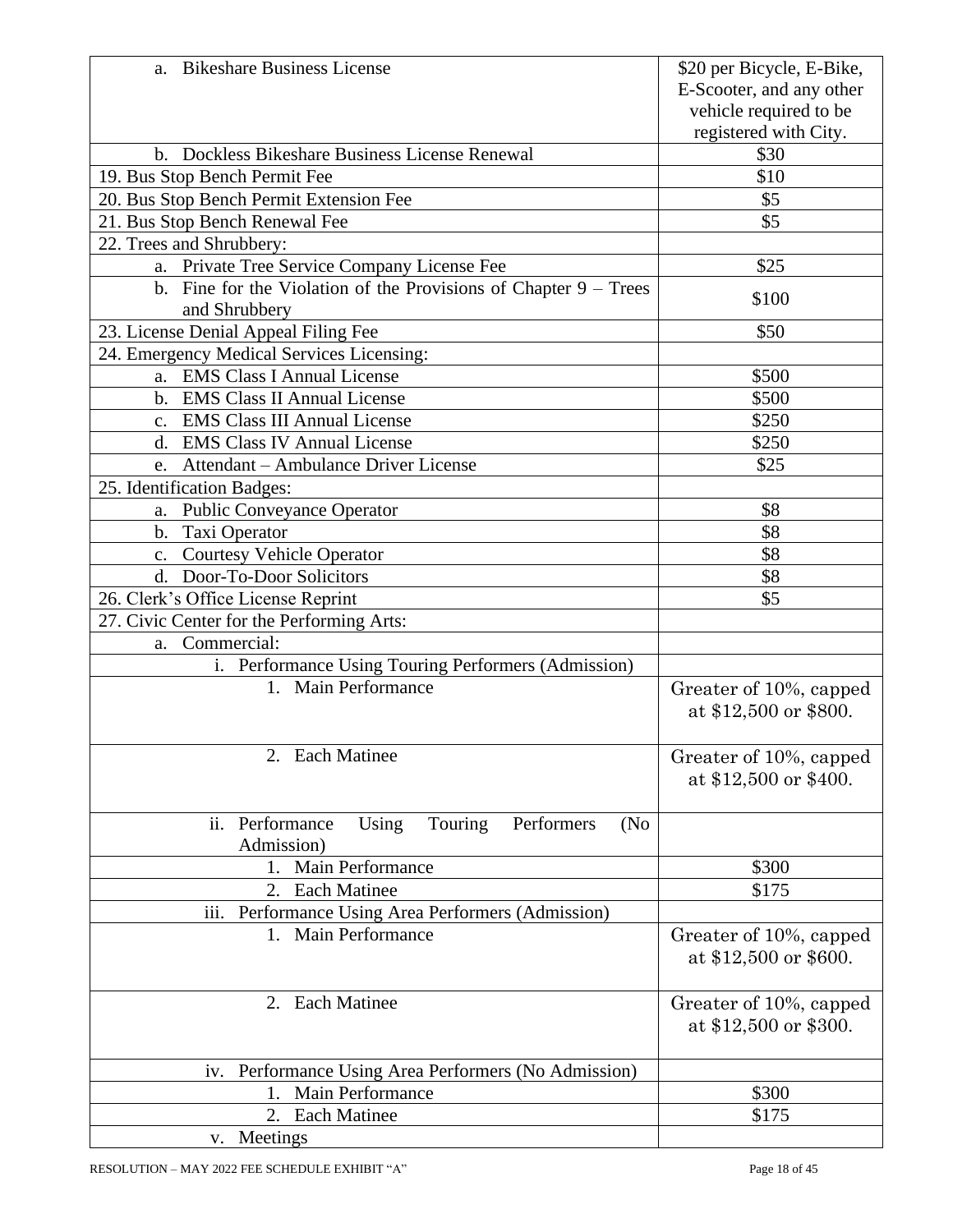| 1. Main Session                                                       | \$800                         |
|-----------------------------------------------------------------------|-------------------------------|
| 2. Each Additional Session                                            | \$400                         |
| b. Non-Profit:                                                        |                               |
| i. Performance Using Touring Performers (Admission)                   |                               |
| 1. Main Performance                                                   | \$1,500                       |
| 2. Each Matinee                                                       | \$1,000                       |
| ii. Performance Using<br>Member<br>Performers<br>as                   |                               |
| (Admission)                                                           |                               |
| 1. Main Performance                                                   | \$400                         |
| 2. Each Matinee                                                       | \$200                         |
| iii. Performance Using Members as Performers (No                      |                               |
| Admission)                                                            |                               |
| 1. Main Performance                                                   | \$300                         |
| 2. Each Matinee                                                       | \$200                         |
| iv. Meetings for Organizations                                        |                               |
| 1. Main Session                                                       | \$300                         |
| 2. Each Additional Session                                            | \$200                         |
| v. Art or Band Room                                                   |                               |
| 1. Art or Band Room Rental at same time as                            |                               |
| renting main Auditorium                                               | \$100                         |
| 2. Art or Band Room Cleaning Fee (each rental)                        | \$25                          |
| 3. Art or Band Room Rental, 1 to 4 hours, without                     |                               |
| renting main Auditorium, per hour                                     | \$125                         |
| 4. Additional Hour, without use of Auditorium                         | \$25                          |
| Miscellaneous Auditorium Fees<br>vi.                                  |                               |
| 1. Building Facility Fee                                              | \$100                         |
| 2. Building Rental                                                    | \$200                         |
| <b>Additional Hours</b><br>3.                                         | \$20                          |
| 4. Head Technicians Fee per hour                                      | \$25                          |
| 5. Assistant Technician Fee per hour                                  | \$20                          |
| 6. Stage Hand Fee per hour                                            | \$15                          |
| 7. Marley Floor Use (per installation)                                | \$60                          |
| <b>Concession Sales</b><br>vii.                                       |                               |
| 1. Beer and Wine Sales                                                | 10% of Total Sales            |
| c. Civic Marquee Advertising -                                        | Included in rental of         |
|                                                                       | auditorium space on day of    |
|                                                                       | rental (includes rehearsal in |
|                                                                       | the auditorium)               |
| d. Additional Civic Marquee Advertising for events at the Civic       |                               |
| (non-profit) - 7-day period for a minimum of 20 exposures of          | \$25                          |
| 12 second spots per hour.                                             |                               |
| Additional Civic Marquee Advertising for events at the Civic<br>e.    |                               |
| (for-profit)                                                          | \$50                          |
| Live Streaming an event at the Civic<br>f.                            | \$50                          |
| The Lessee is entitled to occupy eight (8) consecutive hours prior to |                               |
| performance at no additional charge on the day of performance. Any    |                               |
| additional time will be based on charges in Paragraph IV.             |                               |
| g. Bookings/Reservation Deposit Fees:                                 |                               |
| 1 Day<br>1.                                                           | \$100                         |
| ii.<br>2 Days                                                         | \$200                         |
|                                                                       |                               |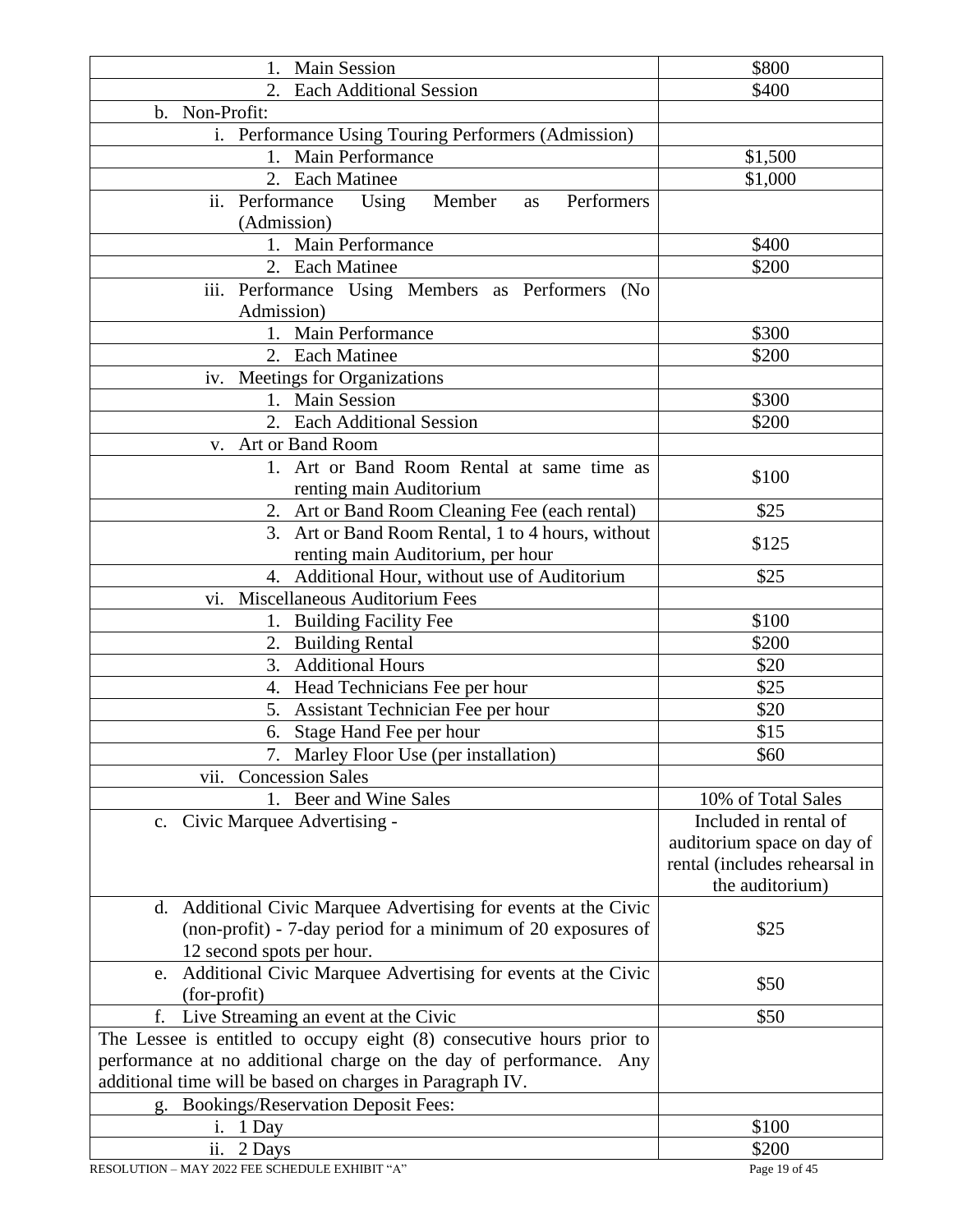| iii. 3 or More Days                                                          | \$300 |
|------------------------------------------------------------------------------|-------|
| Deposit will apply towards the facility rental fee. Refunds                  |       |
| will be made if performance dates are cancelled 90 days                      |       |
| prior to date of first reservation.                                          |       |
| h. Additional Fees:                                                          |       |
| i. Additional Rehearsal Time and Setting Stage (First)                       | \$90  |
| Three Hours)                                                                 |       |
| ii. Each Additional Hour                                                     | \$15  |
| A minimum charge of three hours wages is required for all personnel listed   |       |
| above.                                                                       |       |
| All personnel must have a fifteen (15) hour notice of cancellation of their  |       |
| services or lessee will be required to pay at least the minimum charge.      |       |
| The cost of labor in arranging the stage must be paid by the lessee. The     |       |
| lessee may furnish its own labor for stage hands, box office manager, ticket |       |
| takers, and ushers. Sound and lighting personnel will be furnished by the    |       |
| lessor but wages will be paid by lessee.                                     |       |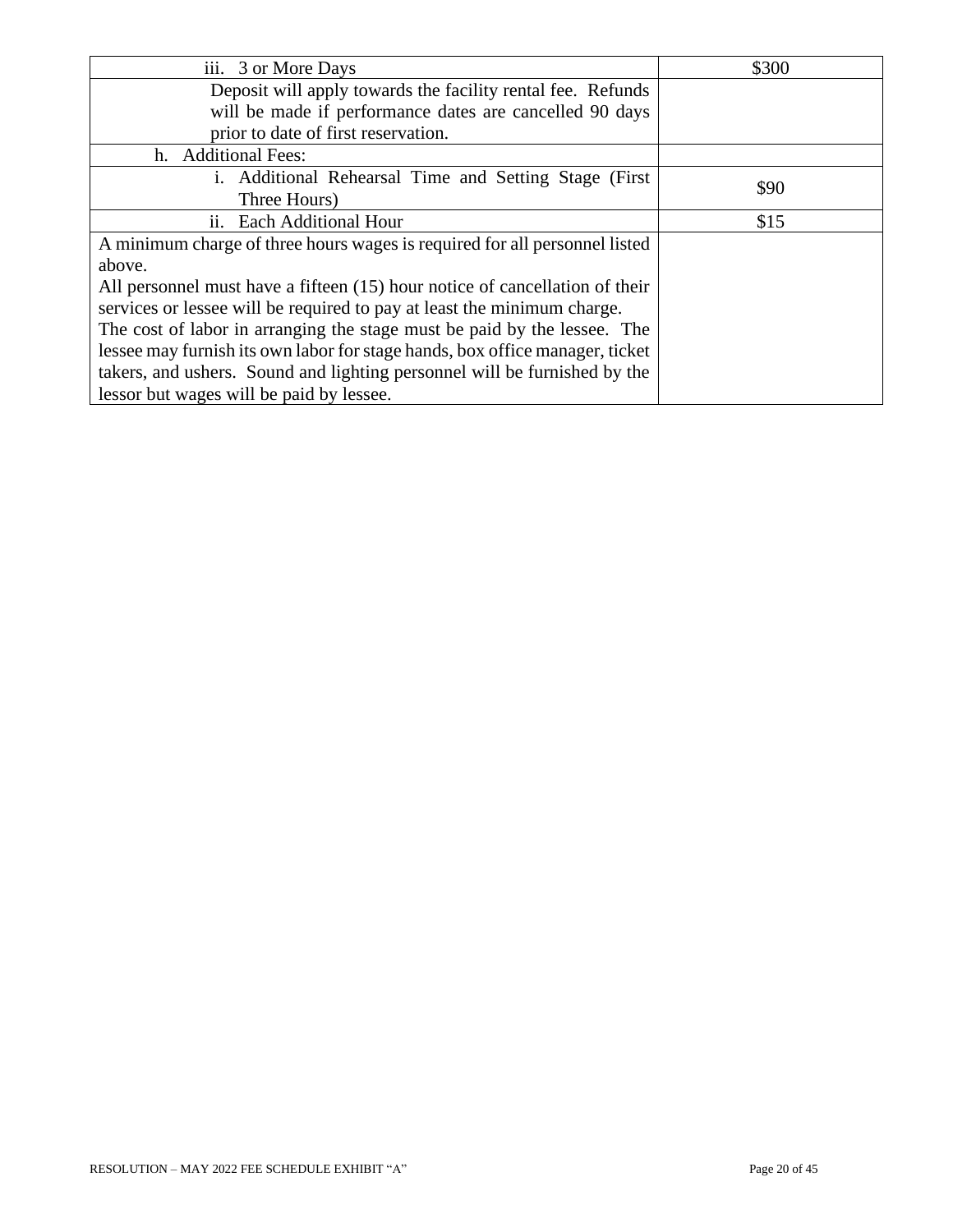## PARKS AND RECREATION

| 1. Sandy Downs $-2702$                            |                   |                                 |
|---------------------------------------------------|-------------------|---------------------------------|
| Admission:<br>a.                                  |                   | \$1                             |
| i. Parking:                                       |                   | \$1                             |
| ii. Parking (Event Holder)                        | \$1               |                                 |
| iii. Parking (Events)                             |                   | \$5                             |
| iv. RV Parking Monthly                            |                   | \$150                           |
| v. RV Parking Daily                               |                   | \$10                            |
| b. Rentals Daily:                                 |                   |                                 |
| i. Grandstand Cleaning Deposit (Each Event        |                   |                                 |
| \$200 non-refundable)                             |                   | \$500                           |
| ii. Grandstand/Arena                              |                   | \$700                           |
| $\overline{\text{iii}}$ . Fire Pit                |                   | \$20                            |
| iv. Arena                                         |                   | \$100                           |
| Water Truck (with operator)<br>V.                 |                   | \$200                           |
| Tractor (with operator)<br>Vİ.                    |                   | \$200                           |
| Rodeo Setup/Takedown<br>$C_{\bullet}$             |                   | \$400                           |
| Stall Arena:<br>d.                                |                   |                                 |
| i. Horseback Riding Permit - Annual Family        |                   | \$50 per Family                 |
| ii. Stall Daily (24 Hour)                         |                   | \$10                            |
| iii.<br><b>Stall Monthly</b>                      |                   | \$45                            |
| <b>Tack Room Monthly</b><br>iv.                   |                   | \$20                            |
| v. Horse Walker Monthly                           |                   | \$25                            |
| vi. Horseback Riding Permit Annual                | \$20              |                                 |
| Parks Rental $-2703$<br>2.                        |                   |                                 |
| Shelters/Decks Daily:<br>a.                       |                   |                                 |
| i. Application Fee (Non-Refundable)               |                   | \$60                            |
| $\overline{ii}$ .<br><b>Small Shelter</b>         |                   | \$114                           |
| iii. 6 Hour Blocks for Shelter Rental Full Day    |                   | \$150                           |
| (Two Blocks) (8am to 2pm and 2pm to               |                   |                                 |
| 8am)                                              |                   |                                 |
| iv. Band Shell/The Broadway Plaza                 |                   | \$306                           |
| v. Multi-Purpose Shelter (Per Event)              |                   | \$306                           |
| Sportsman's Island Deck Area<br>V1.               |                   | \$360 Upper and Lower (all day) |
| Sportsman's Park Reservations<br>vii.             |                   | \$600                           |
| viii.<br>Jenson Overlook Deck Area                |                   | \$60                            |
| Memorial Drive Vendor Half-Pad<br>ix.             |                   | \$78                            |
| Memorial Drive Vendor Full Pad<br>X.              |                   | \$156                           |
| Full Memorial Dr. Electric Use<br>xi.             |                   | \$36 a day                      |
| Taylors' Rock Garden (Four Hour Block)<br>X11.    |                   | \$150                           |
| xiii.<br>IF Resident camping for Special Events   | \$60 per Resident |                                 |
| Non-Resident Camping Fees for Special<br>xiv.     |                   |                                 |
| Events                                            |                   | \$120 per Non-Resident          |
| Camping Fee for South Tourist Park<br>XV.         | \$18 per night    |                                 |
| Athletic Field Game Use/Rental (baseball,<br>xvi. |                   | <b>City Resident</b>            |
| softball, lacrosse, rugby, etc.)                  | Non Resident \$36 | \$36                            |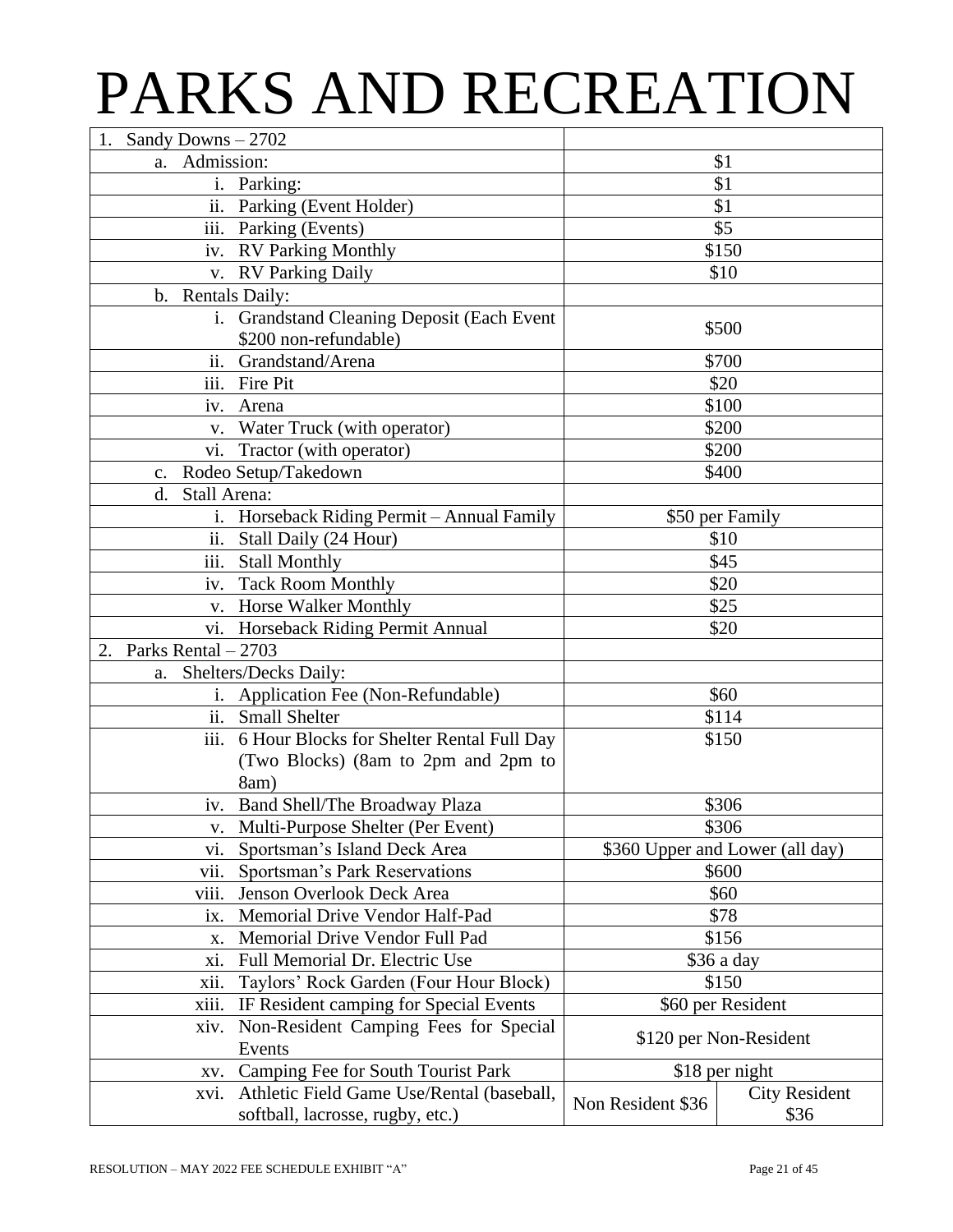| xvii. Athletic Field Day Use/Rental Fee (Non-                    |                   |
|------------------------------------------------------------------|-------------------|
| Tournament, League, or Practice)                                 | \$114             |
| Rentals:<br>b.                                                   |                   |
| Picnic Table 1-5 tables delivered to event<br>i.                 | \$60              |
| ii.<br><b>Additional Picnic Table</b>                            | \$12              |
| iii.<br>Trash Cans (Each)                                        | \$12              |
| iv. Volleyball Set Deposit                                       | \$12              |
| v. Water Spigot Deposit                                          | \$120             |
| Bleacher (per Unit)<br>V1.                                       | \$48              |
| vii.<br><b>Fencing for Ballfields</b>                            | \$240             |
| viii.<br>Fencing (Up to 200 Feet)                                | \$240             |
| <b>Additional Fencing (Beyond 200 Feet)</b><br>$\overline{1}X$ . | \$\$0.25 per foot |
| x. Canopy $(15' \times 15')$                                     | \$90              |
| xi.<br>Canopy $(20'$ X 40')                                      | \$300             |
| c. Banners (Set of 10)                                           | \$180             |
| i. Additional Banner(s) (Each)                                   | \$14              |
| d. Special Event/Cleaning Deposit (Over 100 People               | \$600             |
| \$100 non refundable)                                            |                   |
| Memorials<br>e.                                                  |                   |
| i. Memorial Bench                                                | \$840             |
| ii. Remembrance Tree                                             | \$480             |
| Weed Control $-2705$<br>3.                                       |                   |
| a. Tractor with Operator (Hour)                                  | \$100             |
| b. Hand Work per Operator (Hour)                                 | \$35              |
| c. Enforcement Administration Fee (Per Lien)                     | \$100             |
| d. Lien Placement Fee (Per Lien)                                 | \$25              |
| Idaho Falls Raceway - 2706<br>4.                                 |                   |
| a. Admission                                                     | \$1               |
| b. Parking                                                       | \$5               |
| c. Parking (Event Holder)                                        | \$1               |
| d. Parking (Events)                                              | \$1               |
| Parking RV Daily<br>e.                                           | \$10              |
| f.<br>Practice Rider/Driver                                      | \$20              |
| Practice Rider 10 Punch Pass<br>g.                               | \$150             |
| h. Practice Season Pass                                          | \$250             |
| <b>Event Rental</b><br>$\mathbf{i}$ .                            | \$500             |
| <b>Concession Booth Rental (Event)</b>                           | \$100             |
| Horticulture/Forestry $-2707$<br>5.                              |                   |
| Tree Trimming/Removal Permit<br>a.                               | \$10              |
| b. Arborist (Hour)                                               | \$50              |
| c. Lift Truck with Operator (Hour)                               | \$100             |
| d.<br>Hand Work per Operator (Hour)                              | \$35              |
| Enforcement Administration Fee (Per Lien)<br>e.                  | \$100             |
| f.<br>Lien Placement Fee (Per Lien)                              | \$25              |
| 6. Activity Center $-2708$                                       |                   |
| Small Rental (East and West Rooms 2 Hour<br>a.                   | \$24              |
| Minimum)                                                         |                   |
| b. Large Rental (South Room 2 Hour Minimum)                      | \$32              |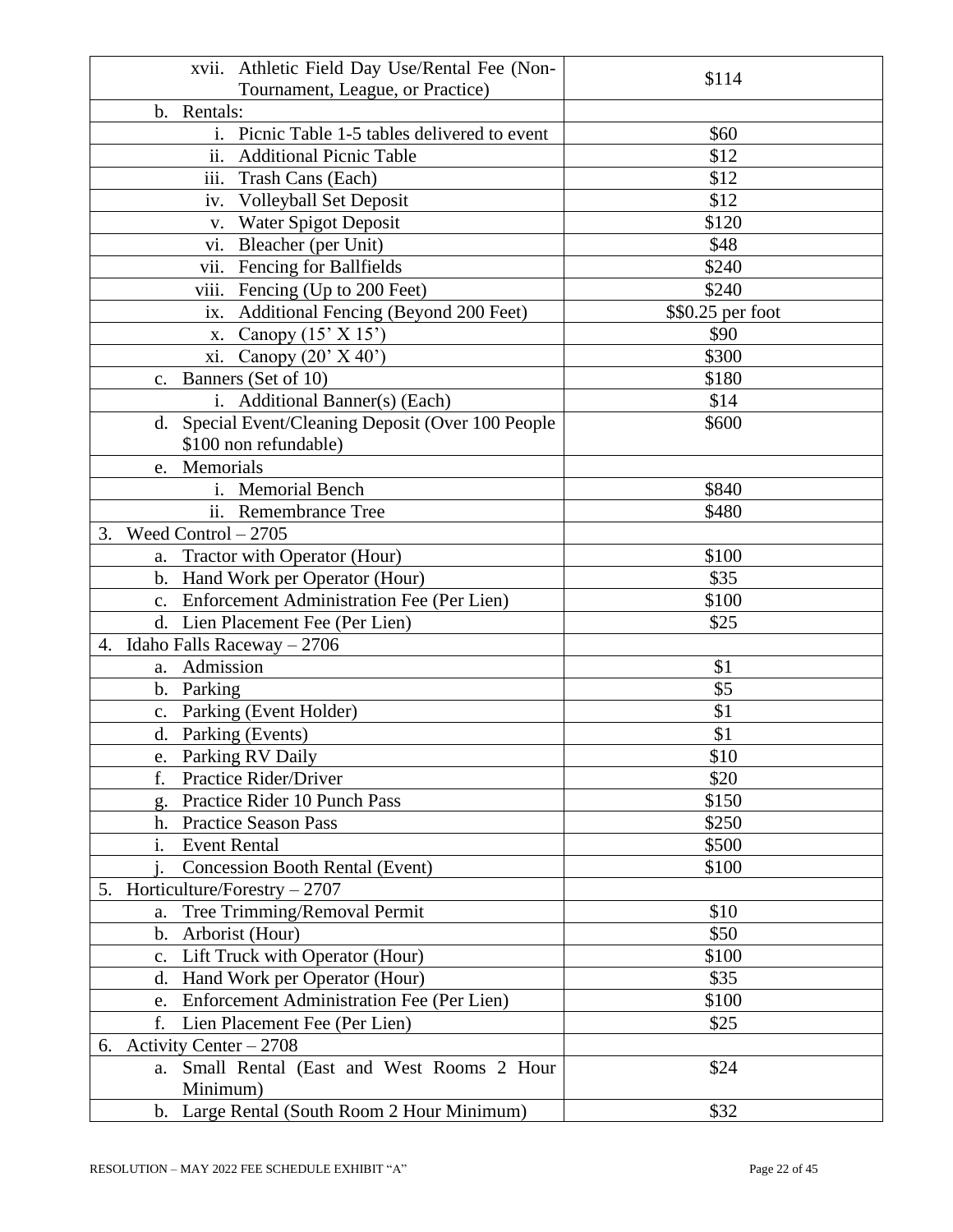| c. Large Reception Rental (3 Hour Minimum or<br>\$175 a Day)              | \$56                   |                                |
|---------------------------------------------------------------------------|------------------------|--------------------------------|
| Kitchen Rental<br>d.                                                      | \$144                  |                                |
| Cleaning Deposit/Maintenance/Damage Fee For<br>e.                         | \$240                  |                                |
| <b>Large Rentals</b>                                                      |                        |                                |
| 7. Cemetery $-2901$                                                       |                        |                                |
| a. Burial                                                                 |                        |                                |
| i. Saturday/Holiday Burial                                                |                        | \$300                          |
| ii.<br>After 4:30 p.m. Burial                                             |                        | \$300                          |
| iii.                                                                      |                        |                                |
| Opening/Closing Adult/Child                                               |                        | \$500                          |
| iv. Opening/Closing Infant                                                |                        | \$200                          |
| v. Opening/Closing Cremation                                              |                        | \$250                          |
| vi. Saturday/Late Notice (72 Hours)                                       |                        | \$300                          |
| Disinterment:<br>$\mathbf{b}$ .                                           |                        |                                |
| i. Disinterment Adult/Child                                               |                        | \$1,500                        |
| ii. Disinterment Infant                                                   |                        | \$420                          |
| iii. Disinterment Cremation                                               |                        | \$200                          |
| c. Burial Spaces:                                                         |                        |                                |
| i. Adult/Child Up-Right Section                                           |                        | \$750                          |
| ii. Adult/Child Fielding Flat Section                                     |                        | \$600                          |
| iii. Infant (Under 1 Year)                                                |                        | \$300                          |
| iv. Perpetual Grave Space Fee                                             |                        | \$175                          |
| d. Niche Wall                                                             |                        |                                |
| i. Rose Hill Cemetery Niche Wall Space                                    | \$600.00               |                                |
| ii. Fielding Cemetery Niche Wall Space                                    | \$500.00               |                                |
| iii. Perpetual Niche Wall Space Fee                                       |                        | \$100.00                       |
| <b>Additional Fees</b><br>e.                                              |                        |                                |
| i.                                                                        |                        |                                |
| ii.                                                                       |                        |                                |
| iii.                                                                      |                        |                                |
| iv.                                                                       |                        |                                |
| V.                                                                        |                        |                                |
| Cemetery Plot Ownership Certificate Fee<br>vi.                            |                        | \$10                           |
| vii.                                                                      |                        | $$20 - $40$                    |
| Deed Transfer Fee (\$10 for one \$40 max)<br><b>Additional Fees</b><br>f. |                        |                                |
|                                                                           |                        |                                |
| Cemetery Plot Ownership Certificate Fee<br>i.                             |                        | \$10.00                        |
| ii.<br>Deed Transfer Fee (\$10 for one \$40 max)                          |                        | \$20-\$40                      |
| Melaleuca Field<br>8.                                                     |                        |                                |
| Melaleuca Field Rental<br>a.                                              |                        | \$1,000 a day                  |
| Melaleuca Capital Surcharge<br>$\mathbf{b}$ .                             | \$1 per Entry          |                                |
| Melaleuca Field Partial Rental<br>$\mathbf{c}$ .                          | \$400                  |                                |
| Tautphaus Park Zoo - 2704<br>9.                                           |                        |                                |
| Admission<br>a.                                                           |                        |                                |
| i. Regular Admission - Adult                                              | Non Resident<br>\$8    | <b>City Resident</b><br>\$6    |
| Regular Admission – Child $(3-12$ Years)<br>ii.                           | Non Resident<br>\$5    | <b>City Resident</b><br>\$4    |
| iii. Regular Admission - Senior $(62+)$                                   | Non Resident<br>\$6.50 | <b>City Resident</b><br>\$5.50 |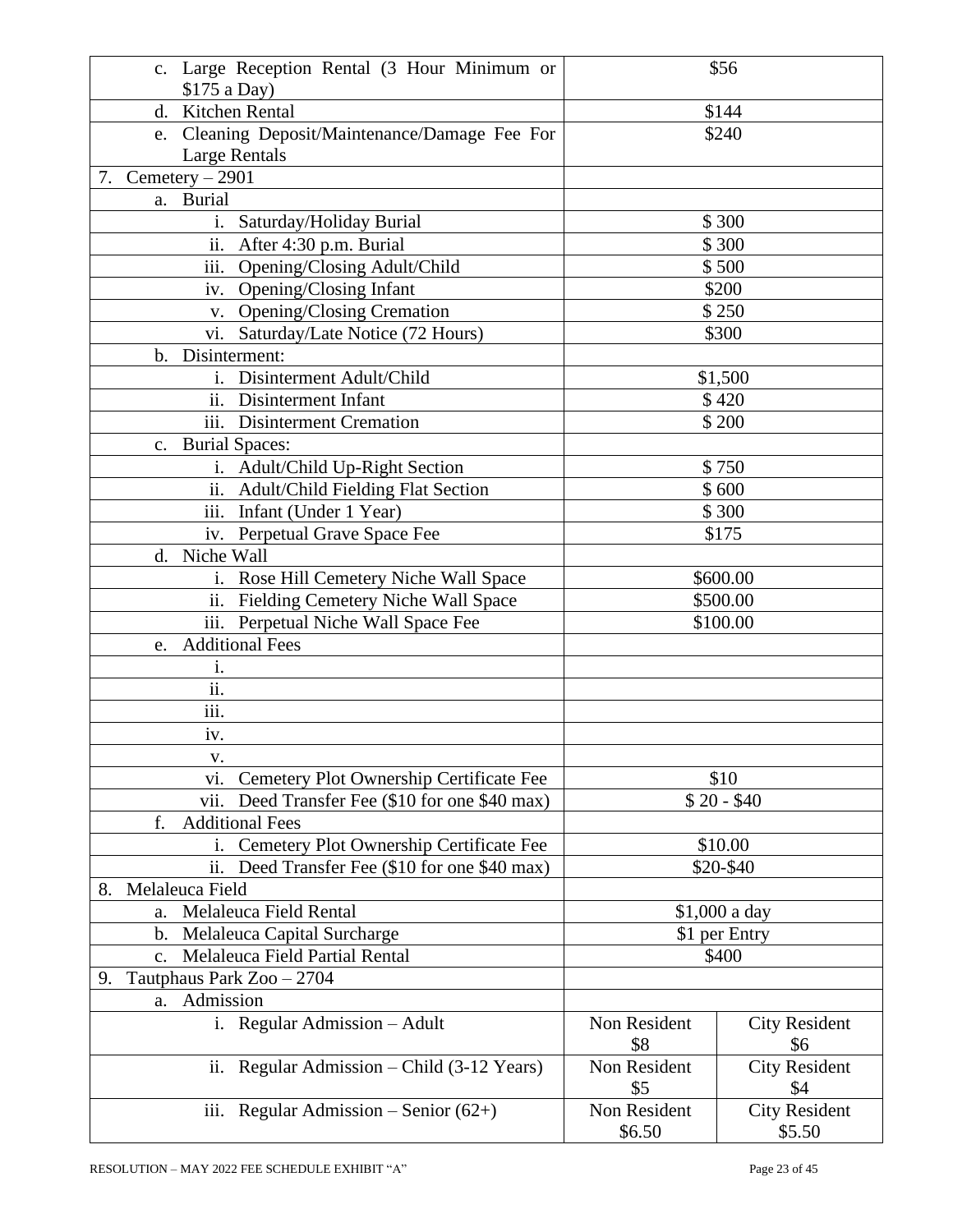| iv. Regular Admission $-2$ and under               | Free                 |                          |               |
|----------------------------------------------------|----------------------|--------------------------|---------------|
| v. Educational/Group - Adult                       |                      | \$7                      |               |
| vi. Educational/Group – Child $(3-12$ Years)       |                      | \$4.50                   |               |
| Educational/Group – Senior $(62+)$<br>V11.         |                      | \$5.50                   |               |
| viii.<br>Educational/Group $-2$ and under          |                      | Free                     |               |
| Non-Tax Group $-$ Adult<br>ix.                     |                      | \$6.67                   |               |
| Non-Tax Group – Child $(3-12$ Years)<br>X.         |                      | \$4.31                   |               |
| xi. Non-Tax Group - Senior $(62+)$                 |                      | \$5.25                   |               |
| xii. Non-Tax Group $-2$ and under                  |                      | Free                     |               |
| xiii. Local and Global Conservation Fund           |                      | \$0.50 per admission     |               |
| b. Teacher Summer Continuing Education Classes (2) |                      |                          |               |
| day class, 16 hours program)                       |                      | \$75                     |               |
| c. Zumba in the Zoo and Yoga on the Green (Classes |                      |                          |               |
| twice per week during open season)                 |                      | \$5                      |               |
| d. Program Fees:                                   |                      |                          |               |
| i. 45 Minute Class - Tots                          |                      | \$15 or \$13 for member  |               |
| ii. 60 Minute Class - K through $2^{nd}$           |                      | \$20 or \$16 for member  |               |
| iii. 90 Minute Class $-3^{rd}$ through $5^{th}$    |                      | \$30 or \$24 for members |               |
| iv. 3 Hour Class $-6^{th}$ through $8^{th}$        |                      | \$40 or \$32 for members |               |
| 6-7 Hour Zoo Class<br>V.                           |                      | \$60 or \$48 for members |               |
| vi. 3 Hour Class - Week-long (7-9 Years)           |                      | \$100                    |               |
| vii.<br>3 Hour Class – Week-long (7-9 Years)       |                      | \$80                     |               |
| <b>Members</b>                                     |                      |                          |               |
| viii. 7 Hour Class - Week-long (10-12 Years)       | \$160                |                          |               |
| ix. 7 Hour Class - Week-long (10-12 Years)         |                      |                          |               |
| Members                                            | \$128                |                          |               |
| x. Behind the Scenes Tours                         | \$50                 |                          |               |
| <b>Behind the Scenes Tours Members</b><br>xi.      | \$40                 |                          |               |
| xii. One-Stop Behind the Scenes Look Zoo           | \$10                 |                          |               |
| Member                                             |                      |                          |               |
| xiii. One-Stop Behind the Scenes Look Non-         |                      | \$15                     |               |
| Member                                             |                      |                          |               |
| Overnight Safari<br>XIV.                           |                      | \$55                     |               |
| Overnight Safari Members<br>XV.                    |                      | \$50                     |               |
| Group Overnight Safari<br>xvi.                     |                      | \$50                     |               |
| Group Overnight Safari Members<br>xvii.            | \$40                 |                          |               |
| xviii.<br>Junior Zoo Crew                          |                      | \$120                    |               |
| Junior Zoo Crew Members<br>xix.                    | \$96                 |                          |               |
| Late Pick-up Fee<br>XX.                            | \$5 every 15 minutes |                          |               |
| Penguin Feeding Program (Fee for Fish to<br>xxi.   | \$5                  |                          |               |
| Feed Penguins)                                     |                      |                          |               |
| Keeper for a Day<br>xxii.                          | \$100                |                          |               |
| xxiii.<br><b>Guest Speaker Series</b>              |                      |                          |               |
| 1. Adult $(18+)$                                   |                      |                          | School        |
|                                                    | Non Resident         | City                     | Group         |
|                                                    | \$10                 | Resident                 | \$3           |
|                                                    |                      | \$5                      | \$2.82<br>Tax |
|                                                    |                      |                          | exempt)       |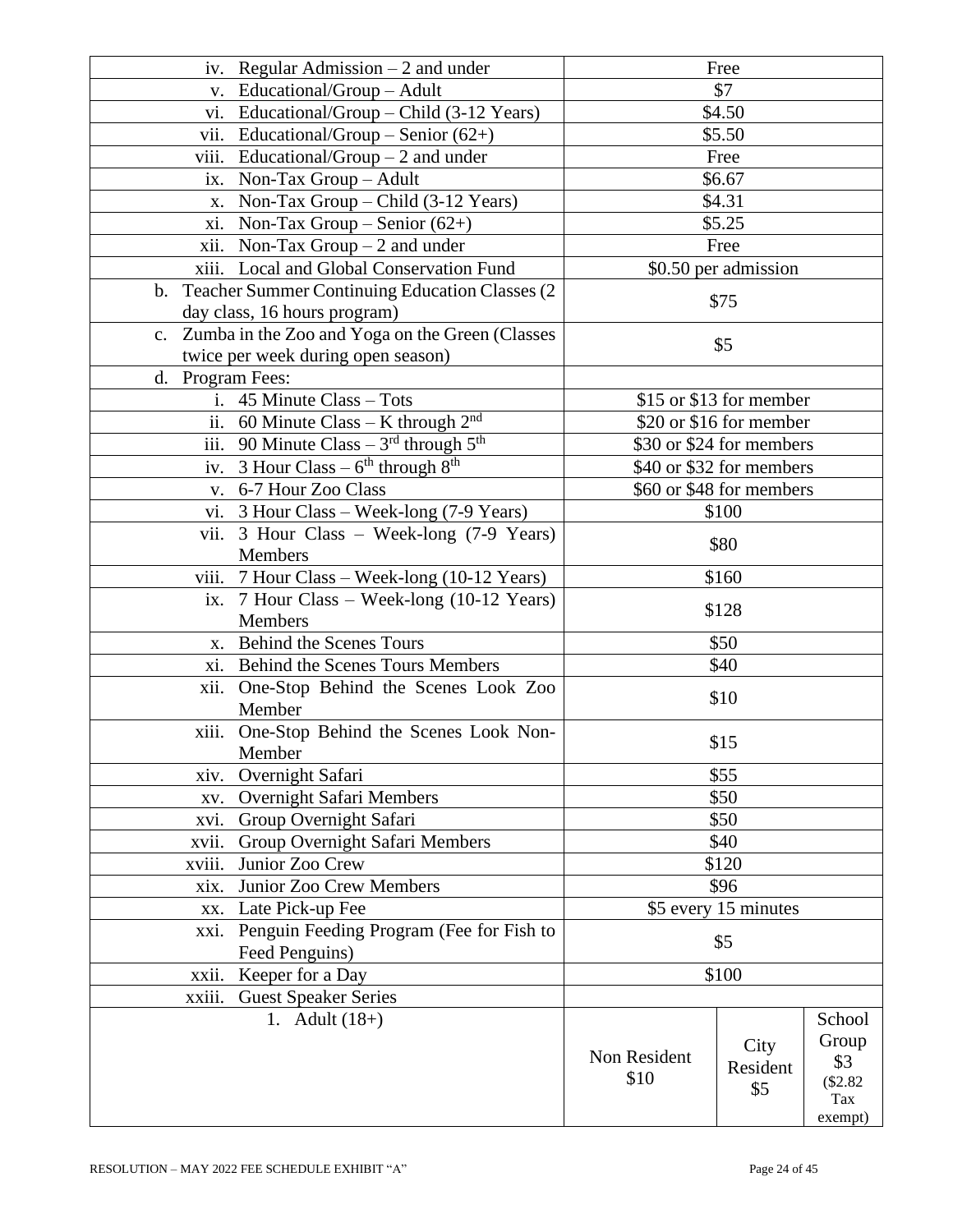| 2. Child / Student (College or below)                                          |                                      |                              | School                                              |
|--------------------------------------------------------------------------------|--------------------------------------|------------------------------|-----------------------------------------------------|
|                                                                                | Non Resident<br>\$5                  | City<br>Resident<br>\$3.50   | Group<br>\$3<br>\$2.82<br>Tax                       |
|                                                                                |                                      |                              | exempt)                                             |
| Two years old and under<br>3.                                                  | Non Resident<br>\$10                 | City<br>Resident<br>\$5      | School<br>Group<br>\$3<br>(\$2.82<br>Tax<br>exempt) |
| 4. Family of $4+$                                                              | Non Resident<br>\$20                 | <b>City Resident</b><br>\$15 |                                                     |
| <b>TPZS</b> Members<br>5 <sub>1</sub>                                          |                                      | \$1                          |                                                     |
| xxiv. Family Nature Program (per person)                                       | <b>TPZS</b> Member<br>\$45 per year  | Nonmember<br>\$50 per year   |                                                     |
| XXV.                                                                           |                                      |                              |                                                     |
| <b>Rental Fees</b><br>e.                                                       |                                      |                              |                                                     |
| $\mathbf{i}$ .<br>Main Zoo Tent Rental - Per Hour During<br><b>Regular Hrs</b> |                                      | \$100 an hour                |                                                     |
| ii.<br>Main Zoo Tent Rental - Per Hour After                                   |                                      | \$200 an hour                |                                                     |
| <b>Regular Hrs</b>                                                             |                                      |                              |                                                     |
| <b>Animal Encounter Show</b><br>111.                                           |                                      | \$35                         |                                                     |
| Animal Interaction (1 Person, 2 Animals,<br>iv.<br>30 Minutes)                 |                                      | \$50                         |                                                     |
| Costume Character Appearance (1/2 Hour)<br>v.                                  |                                      | \$50                         |                                                     |
| Tent $(10' \times 10')$<br>vi.                                                 | \$35                                 |                              |                                                     |
| vii.<br>Tent $(20' X 40')$                                                     |                                      | \$120                        |                                                     |
| viii.<br>Large Tent $(40' \times 90')$ Rental                                  | \$1,500 a day                        |                              |                                                     |
| Large Tent $(40' \times 90')$ 4-Wall Rental<br>ix.                             |                                      | \$500 a day                  |                                                     |
| <b>Wagon/Stroller Rental</b><br>X.                                             |                                      | \$5                          |                                                     |
| xi. Single Maeck Center Classroom Hourly                                       |                                      | \$200 per hour               |                                                     |
| Single Maeck Center Classroom Daily<br>xii.<br>(eight-hours)                   |                                      | Maximum \$500 a day          |                                                     |
| xiii.<br>All Three Maeck Center Classrooms Daily<br>(eight-hours)              |                                      | Maximum \$1,500 a day        |                                                     |
| xiv. Cleaning Deposit (refundable)                                             |                                      | \$100                        |                                                     |
| f.<br>Parties and Gatherings:                                                  |                                      |                              |                                                     |
| Birthday Package (only 10 a.m. or 2 p.m.)<br>İ.                                | \$150 (\$50 non-refundable deposit)  |                              |                                                     |
| ii. Daytime Event                                                              | \$175 (\$25 non-refundable deposit)  |                              |                                                     |
| iii.<br>Daytime Event                                                          | \$250 (\$100 non-refundable deposit) |                              |                                                     |
| iv. Private Evening Event                                                      | \$650 (\$200 non-refundable deposit  |                              |                                                     |
| v. Off Season Birthday Party                                                   |                                      | \$200                        |                                                     |
| Penguin Interaction:<br>g.                                                     |                                      |                              |                                                     |
| i. Adult                                                                       |                                      | \$40                         |                                                     |
| $\overline{ii}$ .<br>Child $(4-12)$                                            |                                      | \$30                         |                                                     |
| iii.<br>Group Discount (6 or more people)                                      |                                      | 20% Discount                 |                                                     |
| h. Volunteer Led Programs:                                                     |                                      |                              |                                                     |
| i. Onsite Tours (Max 25 People)                                                |                                      | \$20                         |                                                     |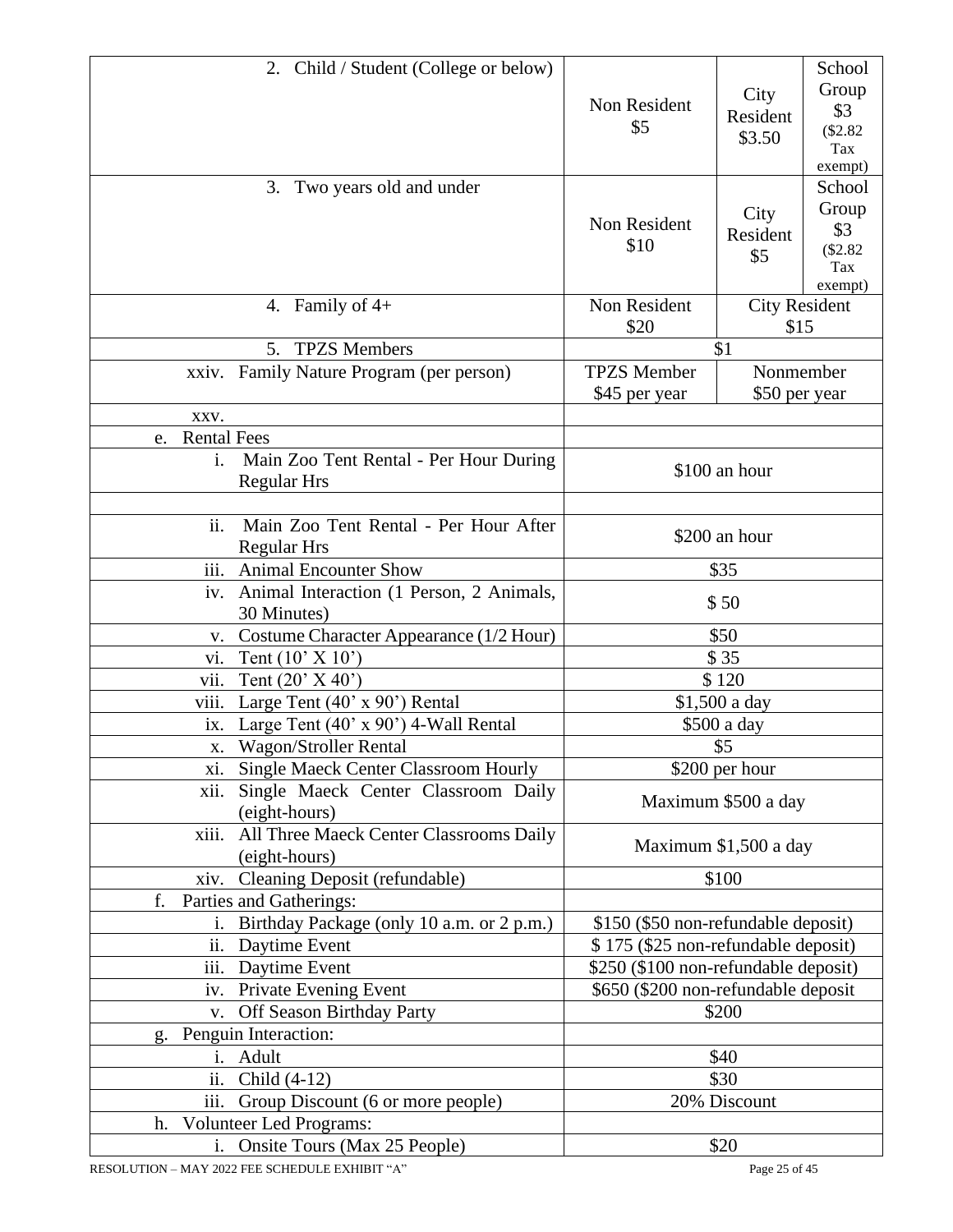| ii.<br>Offsite Outreach (40 people or less)  |                                 |                                         |
|----------------------------------------------|---------------------------------|-----------------------------------------|
| 1. Within Districts No. 91 and No. 93        |                                 |                                         |
| (Non-Profit)                                 |                                 | \$45                                    |
| 2. Within Districts No. 91 and No. 93        | \$55                            |                                         |
| (Profit)                                     |                                 |                                         |
| 3. Outside Districts No. 91 and No.          |                                 | \$60                                    |
| 93 (Up tp 30 Mile Radius)                    |                                 |                                         |
| 4. Outside D91/D93 Between 30-50             |                                 | \$70                                    |
| Mile Radius                                  |                                 |                                         |
| 5. Any Second Program on the Same            |                                 | \$35                                    |
| Day as First                                 |                                 |                                         |
| iii.<br>Offsite Outreach $(40 - 100$ People) |                                 |                                         |
| 1. Within Districts No. 91 and No. 93        |                                 | \$100                                   |
| (Non-Profit)                                 |                                 |                                         |
| 2. Within Districts No. 91 and No. 93        |                                 | \$125                                   |
| (Profit)                                     |                                 |                                         |
| 3. Outside Districts No. 91 and No.          |                                 | \$125                                   |
| 93 (50 Mile Radius)                          |                                 |                                         |
| 4. Outside Districts No. 91 and No.          |                                 | \$250                                   |
| 93 (Over 100 Mile Radius)                    |                                 |                                         |
| 5. Any Second Program on the Same            |                                 | \$40                                    |
| Day as First                                 |                                 |                                         |
| Offsite Outreach (Over 100 People)<br>iv.    |                                 |                                         |
| 1. Within Districts No. 91 and No. 93        | \$130.00                        |                                         |
| (Non-Profit)                                 |                                 |                                         |
| 2. Within Districts No. 91 and No. 93        | \$130.00                        |                                         |
| (Profit)                                     |                                 |                                         |
| 3. Outside Districts No. 91 and No.          | \$150.00                        |                                         |
| 93 (30 Mile Radius)                          |                                 |                                         |
| 4. Any Second Program on the Same            |                                 | \$40.00                                 |
| Day as First                                 |                                 |                                         |
| Long Distance Outreach:<br>1.                |                                 |                                         |
| 50-100 Miles<br>i.                           |                                 | \$120.00                                |
| ii.<br>101-150 Miles                         |                                 | \$170.00                                |
| iii.<br>151-200 Miles                        |                                 | \$220.00                                |
| Additional Programs Fees (Same Day up<br>iv. |                                 |                                         |
| to $3)$                                      | \$70.00                         |                                         |
| v. Per Mile Fee (Round Trip Mileage)         |                                 | \$0.75 a mile                           |
| <b>Zoo Traveling Trunks</b><br>j.            |                                 | \$10 per trunk, per week, plus shipping |
|                                              |                                 | costs                                   |
| k. Zoorific Family Fun Days                  | <b>TPZS</b> Member              | Nonmember                               |
|                                              | \$10                            | \$12                                    |
| One Day Holiday Education Program<br>1.      | <b>TPZS</b> Member<br>Nonmember |                                         |
|                                              | \$4                             | \$7                                     |
| 10. War Bonnet                               |                                 |                                         |
| Admission<br>a.                              |                                 |                                         |
| Child (any night)<br>i.                      | \$10                            |                                         |
| ii.<br>Adult Thursday night                  | \$25                            |                                         |
| iii.<br>Adult Friday night                   | \$25                            |                                         |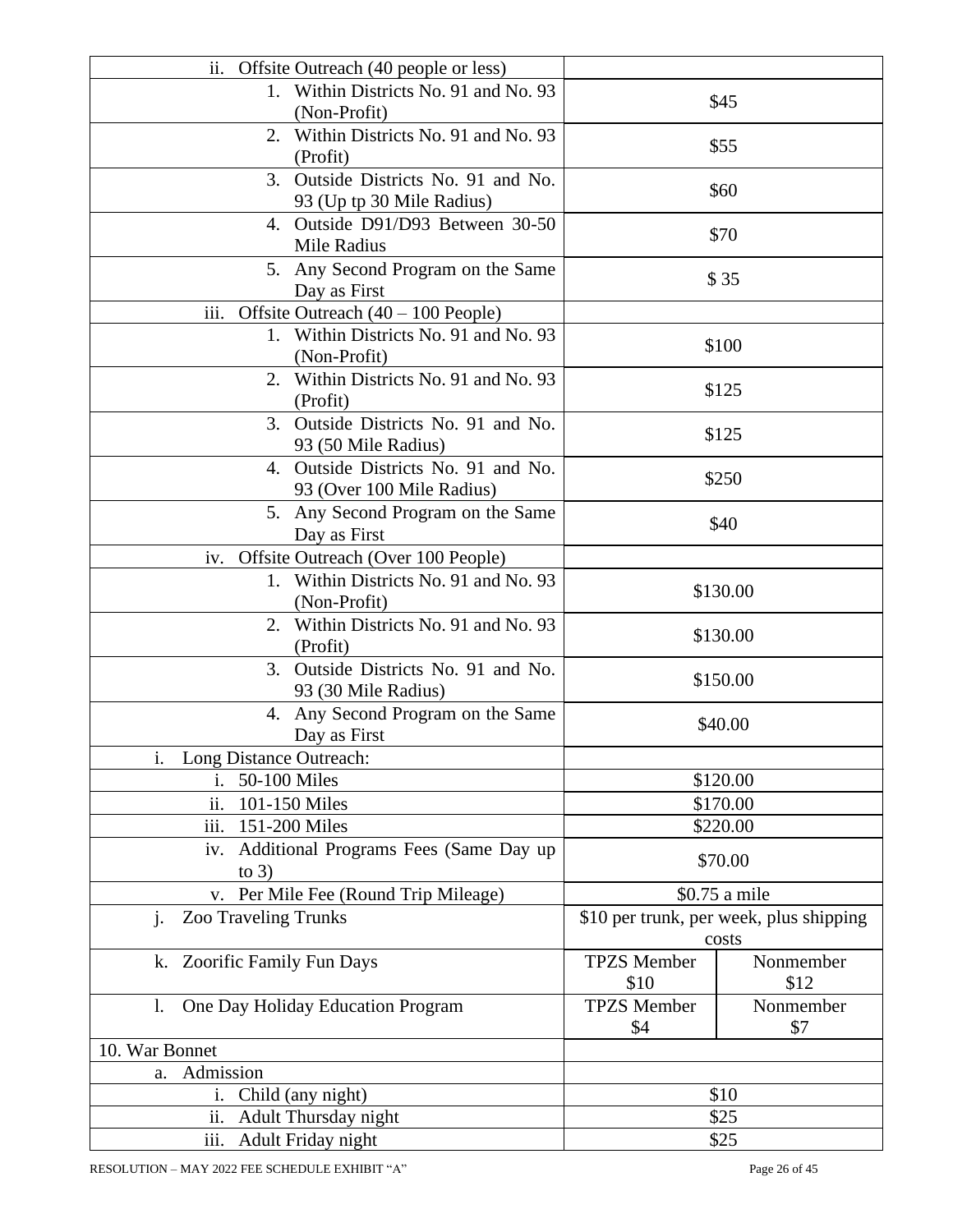| <b>Adult Saturday night</b><br>iv.                  | \$30                                  |
|-----------------------------------------------------|---------------------------------------|
| Hospitality Tent (any night)<br>V.                  | \$75                                  |
| Vİ.                                                 |                                       |
| VIP Table (4 Seats)<br>$\mathbf{b}$ .               |                                       |
| Thursday and Friday Night<br>1.                     | \$200                                 |
| ii.<br><b>Saturday Night</b>                        | \$250                                 |
| <b>Booths</b><br>$c_{\cdot}$                        |                                       |
| Food Booth<br>$\mathbf{1}$ .                        | \$600                                 |
| <b>Standard Non-Food Booth</b><br>11.               | \$200                                 |
| 11. Recreation - 4801, 4802, 4805, 4806             |                                       |
| Temporary Concession Permit (One Day Per<br>a.      |                                       |
| Site/Per Stand)                                     | \$18                                  |
| b. Special Event Dispensing Permit                  | \$60 plus 3% of Gross Sales on        |
|                                                     | Dispensing                            |
| <b>Alcohol Sales Fee</b><br>$c_{\cdot}$             | $$120 + 10\%$ gross sales over \$2000 |
| d. Past 30 Day Late Fee (reoccurs per every 30 days |                                       |
| late) - Applied to user groups, & Patrons when      | 10% of amount due or \$30, whichever  |
| they do note remit payment for a balance own by     | is greater                            |
| the due date.                                       |                                       |
| Ice Arena<br>e.                                     |                                       |
| i. Ice Rental Fee (Travel tournament, private       |                                       |
| rental,)                                            | \$225 per hour                        |
| ii. Ice Rental Fee (Weekend public skate            |                                       |
| time)                                               | \$360 All Day Rental                  |
| iii. Ice Arena - Lobby Rental/4hr                   | \$240                                 |
| <b>Special Event Admission</b><br>iv.               | \$12                                  |
| v. Public Skate Admission                           |                                       |
| 1. Ages $4-12$                                      | \$7.20                                |
| 2. Ages $13 +$                                      | \$8.10                                |
| 3.<br>Senior                                        | \$6.60                                |
| Stick, Shoot, and Freestyle<br>V1.                  |                                       |
| 1. Youth                                            | \$7.20                                |
| 2. Adult                                            | \$8.10                                |
| 3.<br>Senior                                        | \$7.20                                |
| vii.<br>10 Punch Pass                               |                                       |
| 1. Ages 4-12                                        | \$60                                  |
| 2. Ages $13 +$                                      | \$68                                  |
| 3.<br>Senior                                        | \$54                                  |
| viii.<br>30 Punch Pass                              |                                       |
| 1. Ages 4-12                                        | \$171.00                              |
| 2. Ages $13 +$                                      | \$198.00                              |
| 3. Senior                                           | \$153.00                              |
| ix. Annual Pass                                     |                                       |
| 1. Ages 4-12                                        | \$408.00                              |
| 2. Ages $13 +$                                      | \$512.40                              |
| 3.<br>Senior                                        | \$408.00                              |
| х.                                                  |                                       |
| f.<br>Ice Skate Rentals/Lessons                     |                                       |
| i. Program Participant Equipment Rental Fee         | \$120                                 |
|                                                     |                                       |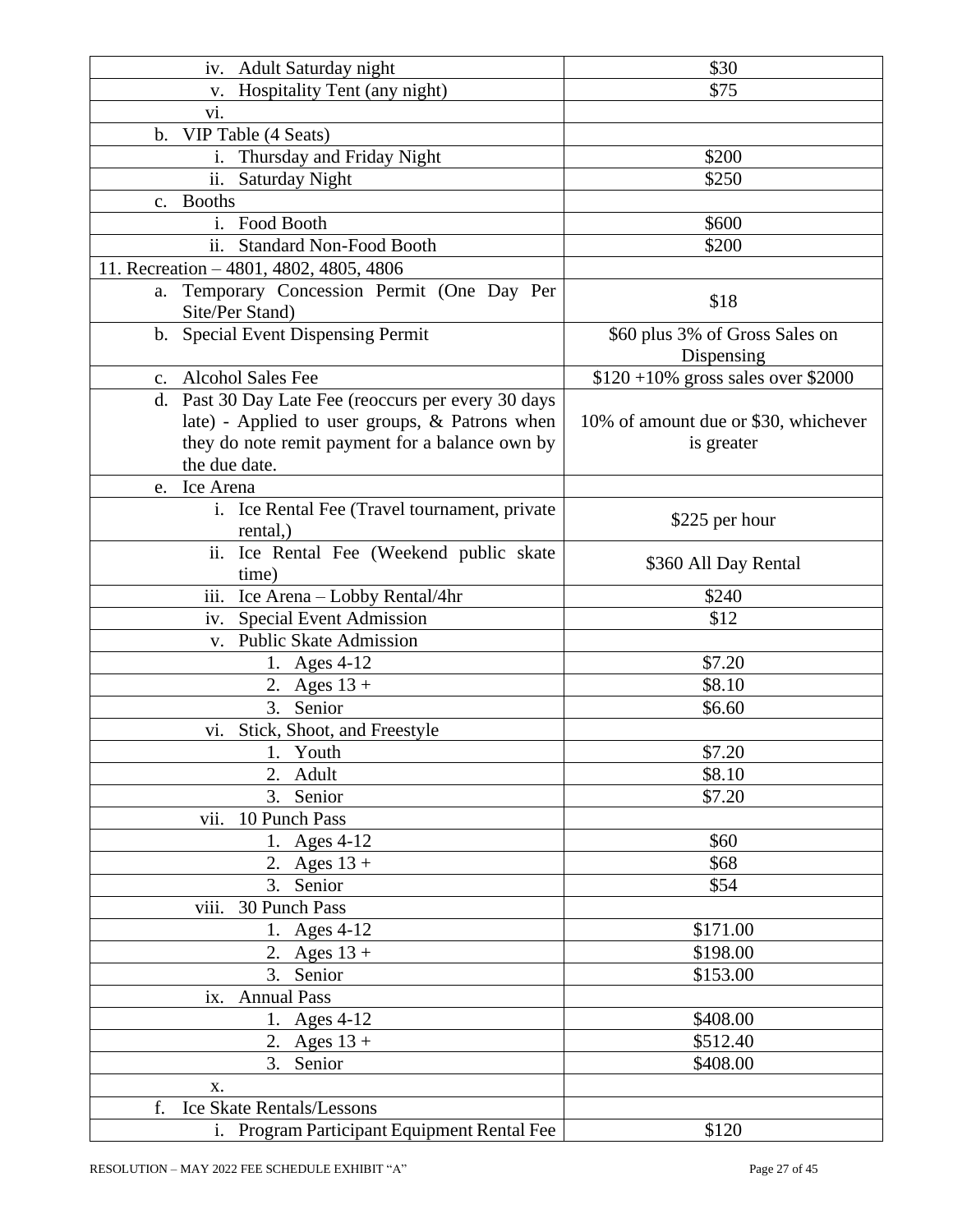| ii. Skate Aide                                 |                       | \$3.00               |
|------------------------------------------------|-----------------------|----------------------|
| iii. Ice Skates                                |                       | \$5.40               |
| iv. Ice Skating Lessons                        | \$76.61               |                      |
| v. Ice Skating Lesson with Rentals             | \$94                  |                      |
| vi. Adult Skating Lesson (Drop in)             |                       | \$16                 |
| Adult Skating Lesson (Drop in with<br>vii.     |                       | \$19.20              |
| Rentals)                                       |                       |                      |
| viii. Power Skating and edge control clinic    |                       | \$18.00              |
| ix. Private Ice Skating Instruction            |                       | \$36 per half hour   |
| <b>Special Event Admission</b><br>g.           |                       |                      |
| i. Laser Light Skate Night                     |                       | \$8.40               |
| ii. Halloween Party                            |                       | \$8.40               |
| <b>Recreation Center</b><br>h.                 |                       |                      |
| Special Event Admission<br>$\mathbf{i}$ .      |                       | \$12.00              |
| ii. Youth/Senior Admission                     |                       | \$5.40               |
| (Basketball/Pickleball/Weight Room/            |                       |                      |
| Racquetball)                                   |                       |                      |
| iii. Adult Admission                           |                       | \$6.60               |
| (Basketball/Pickleball/Weight<br>Room/         |                       |                      |
| Racquetball)                                   |                       |                      |
| Youth/Senior - Rec Center 10-punch pass<br>iv. |                       | \$42                 |
| Adult - Rec Center 10-punch pass<br>V.         |                       | \$54                 |
| vi. Youth/Senior - Year Pass                   |                       | \$159.60             |
| vii. Adult - Year Pass                         |                       | \$199.50             |
| viii.<br>Yearly Businessmen's Basketball Pass  | \$90.00               |                      |
| (Noon Ball)                                    |                       |                      |
| i.<br>Yoga at the Recreation Center            |                       |                      |
| i. Adult                                       | \$6.60                |                      |
| ii. Senior                                     |                       | \$5.70               |
| iii. Adult - 10-punch Pass                     |                       | \$60.65              |
| iv. Senior $-10$ -punch Pass                   |                       | \$42                 |
| Fitness Class / 4801                           |                       |                      |
| Youth/Seniors<br>i.                            |                       | \$6.90               |
| ii.<br>Adult                                   |                       | \$7.80               |
| iii.<br>10-punch – Youth/Seniors               |                       | \$57.00              |
| 10-punch - Adults<br>iv.                       |                       | \$66                 |
| Basketball<br>k.                               |                       |                      |
| i. League Fees                                 |                       |                      |
| 1. High School Basketball League               | Non Resident          | <b>City Resident</b> |
|                                                | \$84.00               | \$74.40              |
| 2. Jr. High School Basketball League           | Non Resident          | <b>City Resident</b> |
|                                                | \$84.00               | \$74.40              |
| Jr. Basketball League<br>3.                    | Non Resident          | <b>City Resident</b> |
|                                                | \$67.20               | \$60.00              |
| <b>Youth Player Fee</b><br>4.                  | Non Resident          | <b>City Resident</b> |
|                                                | \$76.57               | \$60.42              |
|                                                |                       | Without Jersey       |
|                                                | <b>Without Jersey</b> | \$54.06              |
|                                                | \$69.46               |                      |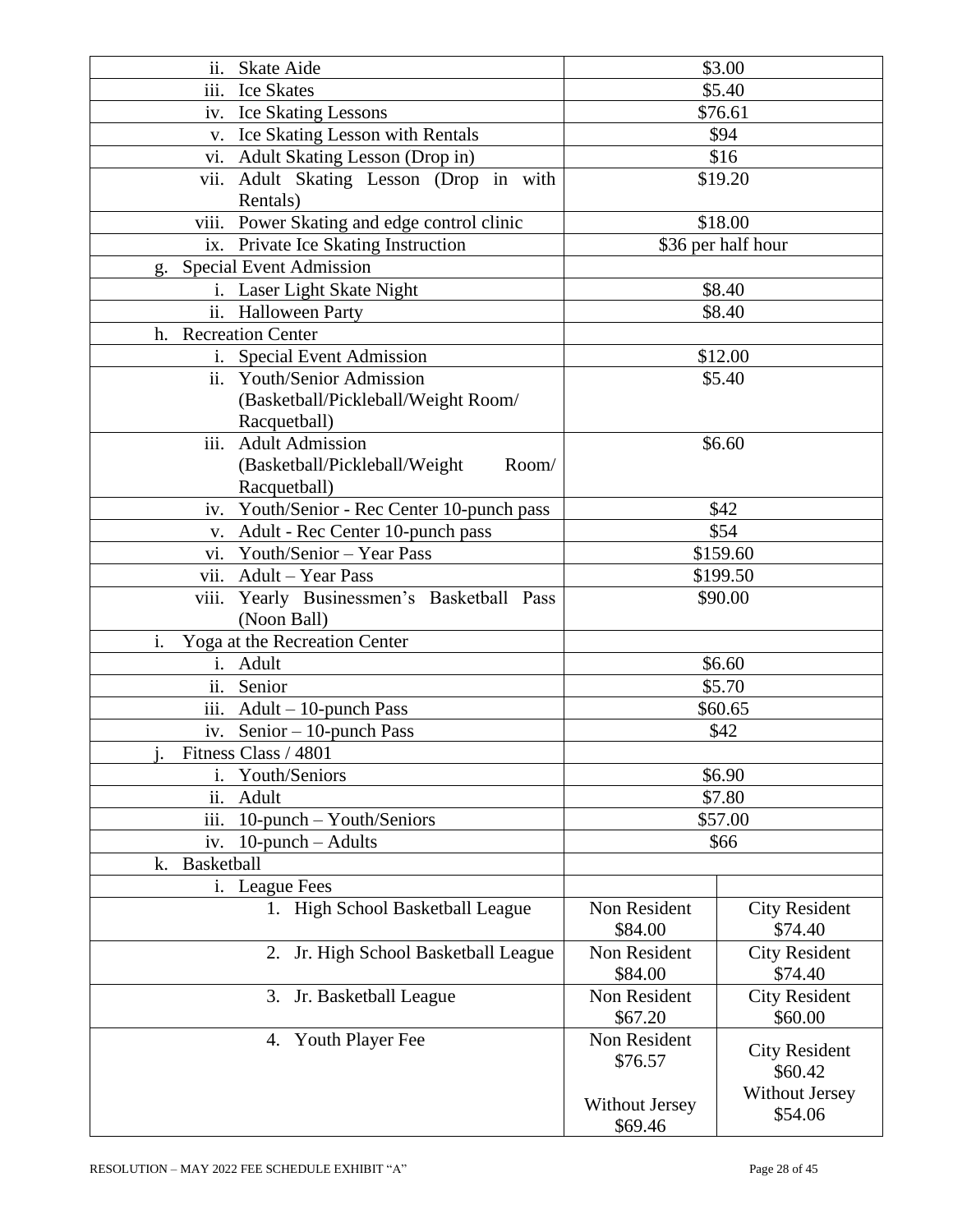| 5. Jr. High Player Fee                                        | Non Resident<br>\$94.38   | <b>City Resident</b><br>\$74.74        |
|---------------------------------------------------------------|---------------------------|----------------------------------------|
|                                                               | Without Jersey<br>\$87.26 | <b>Without Jersey</b><br>\$68.38       |
| 6. High School Player Fee                                     | Non Resident<br>\$94.38   | <b>City Resident</b><br>\$74.74        |
|                                                               | Without Jersey<br>\$87.26 | Without Jersey<br>\$68.38              |
| ii.<br><b>Basketball Skills</b>                               |                           | \$48.00 Resident, \$54.00 Non-Resident |
| Cleave Lewis Basketball Skills Camp<br>iii.                   | Non Resident<br>\$69.46   | <b>City Resident</b><br>\$54.06        |
| iv. Cleave Lewis Basketball Camp                              | Non Resident<br>\$121.09  | <b>City Resident</b><br>\$98.58        |
| v. Youth Basketball Camp                                      | Non Resident<br>\$55.20   | <b>City Resident</b><br>\$41.34        |
| <b>Summer Camp</b><br>V1.                                     |                           | \$75.60                                |
| Jr. League<br>vii.                                            |                           | \$54.00                                |
|                                                               |                           |                                        |
| viii.<br>Women's and Men's League Summer,<br>Spring, and Fall | \$693.62                  |                                        |
|                                                               |                           |                                        |
| Men's League Winter<br>ix.                                    |                           | \$761.29                               |
|                                                               |                           |                                        |
|                                                               |                           |                                        |
| Hispanic League<br>х.                                         |                           | \$693.62                               |
| Women's League<br>xi.<br>Softball/Baseball                    |                           | \$693.62                               |
| 1.                                                            |                           |                                        |
| i. League Fees<br>1. Youth Day League Player Fee              | Non Resident              |                                        |
|                                                               | \$78.36                   | <b>City Resident</b>                   |
|                                                               |                           | \$62.02                                |
|                                                               | Without Jersey            | <b>Without Jersey</b>                  |
|                                                               | \$71.23                   | \$55.66                                |
| 2. Idaho Falls Youth Baseball Player<br>Fee                   |                           | \$157.42                               |
| Girls Fastpitch Team Fee<br>3.                                |                           | \$1,013.36                             |
| <b>Fast Pitch Tournaments</b><br>4.                           |                           | \$719.00                               |
| Men's Fall Softball Team Fee<br>5.                            | \$922.01                  |                                        |
| Men's Summer Softball Team fee<br>6.                          | \$1,421.08                |                                        |
|                                                               |                           |                                        |
|                                                               |                           |                                        |
|                                                               |                           |                                        |
| 7. Adult Softball Competitive Men's                           | Non Resident              | <b>City Resident</b>                   |
| League                                                        | \$1,128.00 Team           | \$1,008.00 Team                        |
|                                                               |                           |                                        |
| 8. Adult Softball Competitive Co-Ed                           | Non Resident              | <b>City Resident</b>                   |
| Fall                                                          | \$1,128.00 Team           | \$1,008.00 Team                        |
| 9. Co-ed Competitive Summer Team<br>Fee                       |                           | \$1,421.08                             |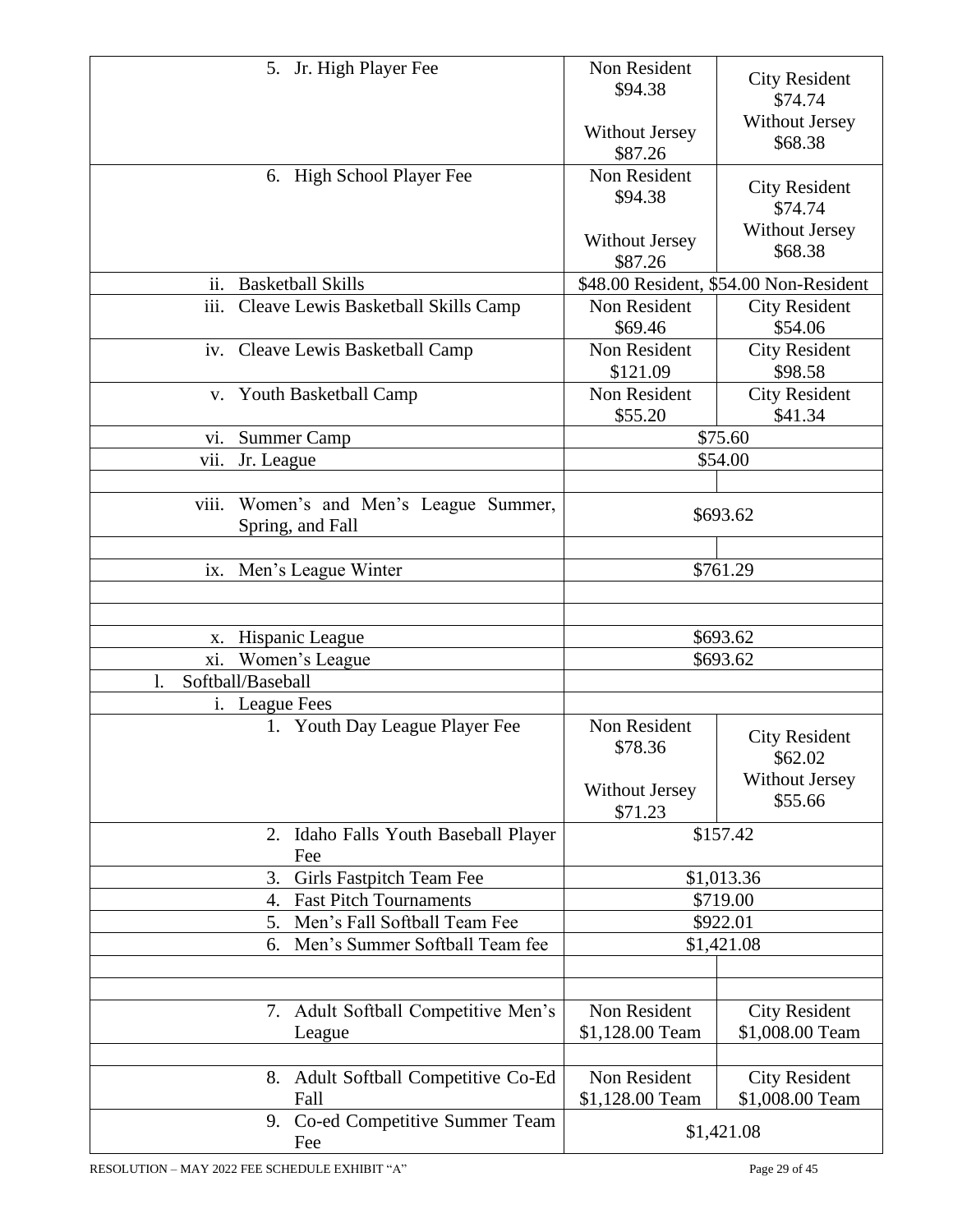| 10. Co-ed Summer Softball Team Fee                                                                 |                                  | \$930.47                                                 |
|----------------------------------------------------------------------------------------------------|----------------------------------|----------------------------------------------------------|
|                                                                                                    |                                  |                                                          |
| 11. Co-ed Fall Softball Team Fee                                                                   | \$922.01                         |                                                          |
| ii. Equipment Rental                                                                               |                                  |                                                          |
| 1. Portable Pitching Mound                                                                         |                                  | \$240.00 /Daily                                          |
| Machine/Softball<br>2. Pitching<br>$\&$<br><b>Baseball Bases/chalk machine</b>                     |                                  | \$60                                                     |
| <b>Bobbie Sox Softball</b><br>iii.                                                                 | Non Resident \$59                | <b>City Resident</b><br>\$53                             |
| iv. Knothole Baseball                                                                              | Non Resident \$59                | <b>City Resident</b><br>\$53                             |
| v. Pitching Mound Re-Build                                                                         |                                  | \$240.00                                                 |
| <b>Baseball/Softball Game Non-Chalked</b><br>vi.<br>Field Use Fee                                  | \$60.00                          | \$60.00                                                  |
| Baseball/Softball Game Chalked Field<br>vii.<br>Use Fee                                            | Non Resident<br>\$40.00          | <b>City Resident</b><br>\$40.00                          |
| viii. Park Impact Fee-50-99 People                                                                 |                                  | \$60.00                                                  |
| m. Football                                                                                        |                                  |                                                          |
| i. Football Field set up Fee - Measuring,<br>string, and painting initial football field<br>lines. | \$120                            |                                                          |
| ii.<br><b>Youth Player Fee</b>                                                                     | Non Resident<br>\$71.23          | <b>City Resident</b><br>\$55.66                          |
|                                                                                                    | <b>Without Jersey</b><br>\$64.10 | Without Jersey<br>\$49.30                                |
| <b>Flag Football</b><br>n.                                                                         |                                  |                                                          |
| Youth<br>$\mathbf{1}$ .                                                                            |                                  | \$60.00                                                  |
| ii.<br>Adult                                                                                       |                                  | \$540.00                                                 |
| o. Recreation Program Fee                                                                          |                                  | \$90                                                     |
| Specialized Recreation Program Fee (Excessive<br>p.<br>Resources Used)                             |                                  | \$180.00                                                 |
| q. T-Ball & Pitching Machine                                                                       | Non-Resident<br>\$60.00          | Resident<br>\$\$52.80                                    |
| Soccer<br>r.                                                                                       |                                  |                                                          |
| i. Soccer Field Setup Fee - Measuring,<br>stringing, and painting initial soccer field<br>lines.   | \$250                            |                                                          |
| ii.<br>Men's Soccer League                                                                         | \$66.00                          |                                                          |
| iii.<br>Clinics 12 U                                                                               | \$60.00                          |                                                          |
| Clinics 10 U<br>iv.                                                                                | \$60.00                          |                                                          |
| Clinics 8 U<br>V.                                                                                  | \$42.00                          |                                                          |
| Tennis Lessons<br>S.                                                                               | Non Resident<br>\$42.00          | <b>City Resident</b><br>\$37.50                          |
| Tennis Camp<br>t.                                                                                  |                                  | \$30.00                                                  |
| Volleyball<br>u.                                                                                   |                                  |                                                          |
| i. Youth Player Fee                                                                                | Non Resident<br>\$71.23          | <b>City Resident</b><br>\$55.66<br><b>Without Jersey</b> |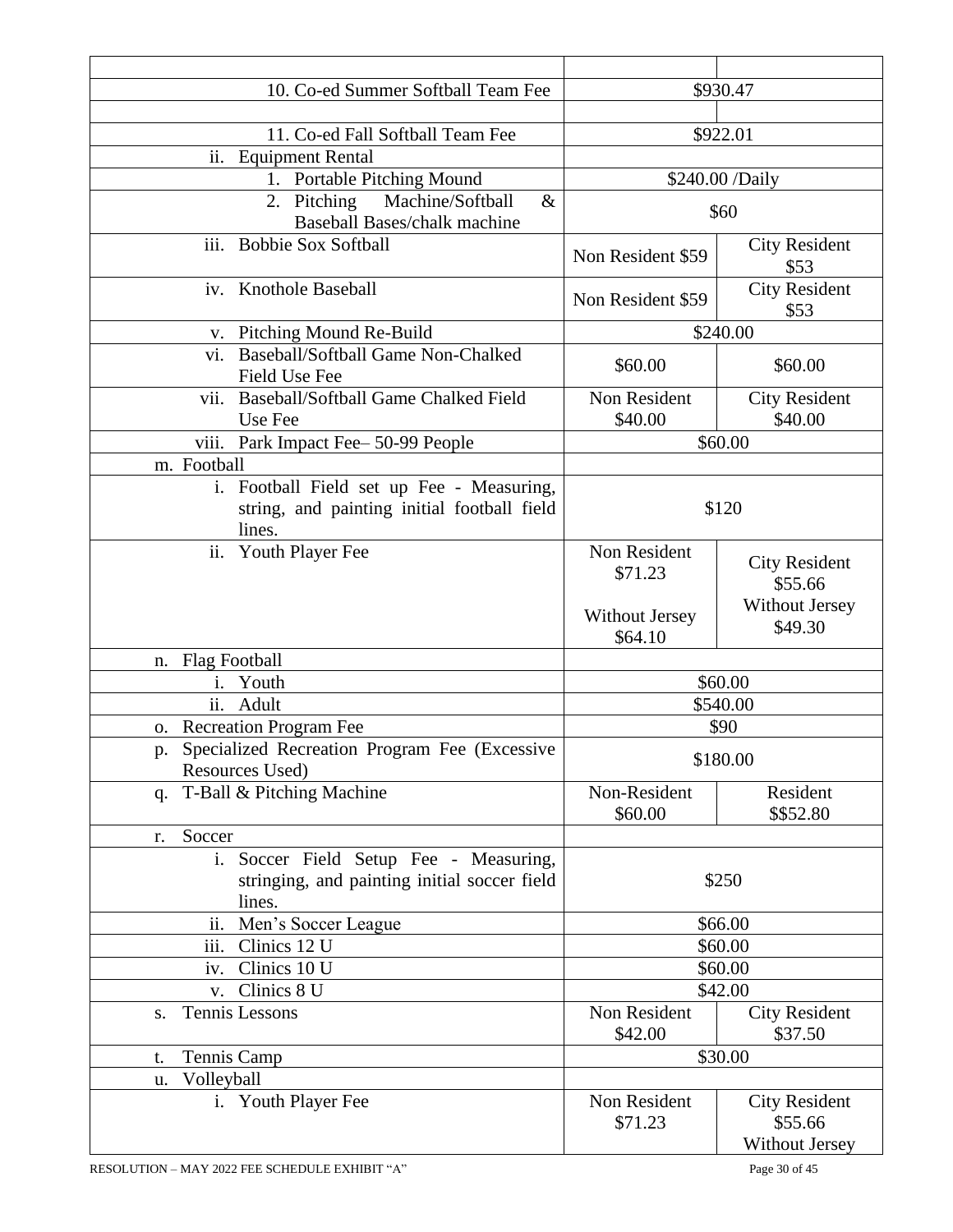|                                                        | <b>Without Jersey</b>                | \$49.30              |
|--------------------------------------------------------|--------------------------------------|----------------------|
|                                                        | \$64.10                              |                      |
| ii. Volleyball Registration                            | Non Resident                         | <b>City Resident</b> |
|                                                        | \$54.00                              | \$48.00              |
| iii. Co-ed Sand Volleyball                             | \$360.00                             |                      |
| <b>Taiko Drumming</b><br>V.                            | \$225.00                             |                      |
| w. Dance Lessons                                       | \$42.00                              |                      |
| <b>Running Program</b><br>X.                           | \$72.24                              |                      |
| Jr. Posse Program<br>V.                                | \$55.86                              |                      |
| Preschool Gym<br>Z.                                    |                                      |                      |
| i. Single Child                                        | \$2.40                               |                      |
|                                                        |                                      |                      |
| aa. Lil' Sports Programs                               |                                      |                      |
| i. Lil' Sports Programs                                | \$55.86                              |                      |
| ii. Science Workshops                                  | \$150.00                             |                      |
| $\overline{\text{iii}}$ .<br>Dirt Bike Clinic          |                                      |                      |
| 1. Youth                                               | \$90.00                              |                      |
| 2. Adult                                               | \$120.00                             |                      |
| bb. Cyclocross Bike Races                              |                                      |                      |
| <b>Great Pumpkin Cross</b><br>i.                       | \$24.00                              |                      |
| $\overline{ii}$ .<br><b>Blue Goose</b>                 | \$24.00                              |                      |
| cc. Breakfast with Santa                               | \$9.60                               |                      |
| dd. Daddy Daughter Date                                | \$96.00                              |                      |
| ee. Dinner and a Movie                                 | \$36.00                              |                      |
| ff. Skateboard Programs                                |                                      |                      |
| gg. Skateboard Competition                             | \$18.00                              |                      |
| hh. Fishing Buddies Clinic                             | \$36.00                              |                      |
| ii. Fishing Clinic                                     | \$45.60                              |                      |
| $\overline{11}$ .<br>Rentals                           |                                      |                      |
| i. Candle Stick Rental                                 | \$2.40 a day                         |                      |
| ii. Candle Stick Replacement                           | \$48                                 |                      |
| $\overline{\text{iii}}$ .<br>-A Frame Rentals          | \$6 a day                            |                      |
| A-Frame Replacement<br>iv.                             | \$72                                 |                      |
| v. Posse Program Fees                                  | \$130 per rider                      |                      |
| kk. City Market                                        |                                      |                      |
| i. City Market Membership                              | \$60 a season                        |                      |
| ii.<br><b>City Market Member Rate</b>                  | \$12 a week                          |                      |
| <b>City Market Non-Member Rate</b><br>iii.             | \$24 a week                          |                      |
| 12. Wes Deist Aquatic Center Fees - 4803               |                                      |                      |
| Past 30 Day Late Fee (reoccurs per every 30 days<br>a. |                                      |                      |
| late) - Applied to user groups, & Patrons when         | 10% of amount due or \$30, whichever |                      |
| they do note remit payment for a balance own by        | is greater                           |                      |
| the due date                                           |                                      |                      |
| <b>Special Event Admission</b><br>b.                   | \$12                                 |                      |
| Membership Fees<br>C <sub>1</sub>                      |                                      |                      |
| i. Senior                                              |                                      |                      |
| 1. 1-Month Senior                                      | Non-Resident                         | <b>City Resident</b> |
|                                                        | \$73.58                              | \$65.10              |
| 2. 3-Month Senior                                      | Non-Resident                         | <b>City Resident</b> |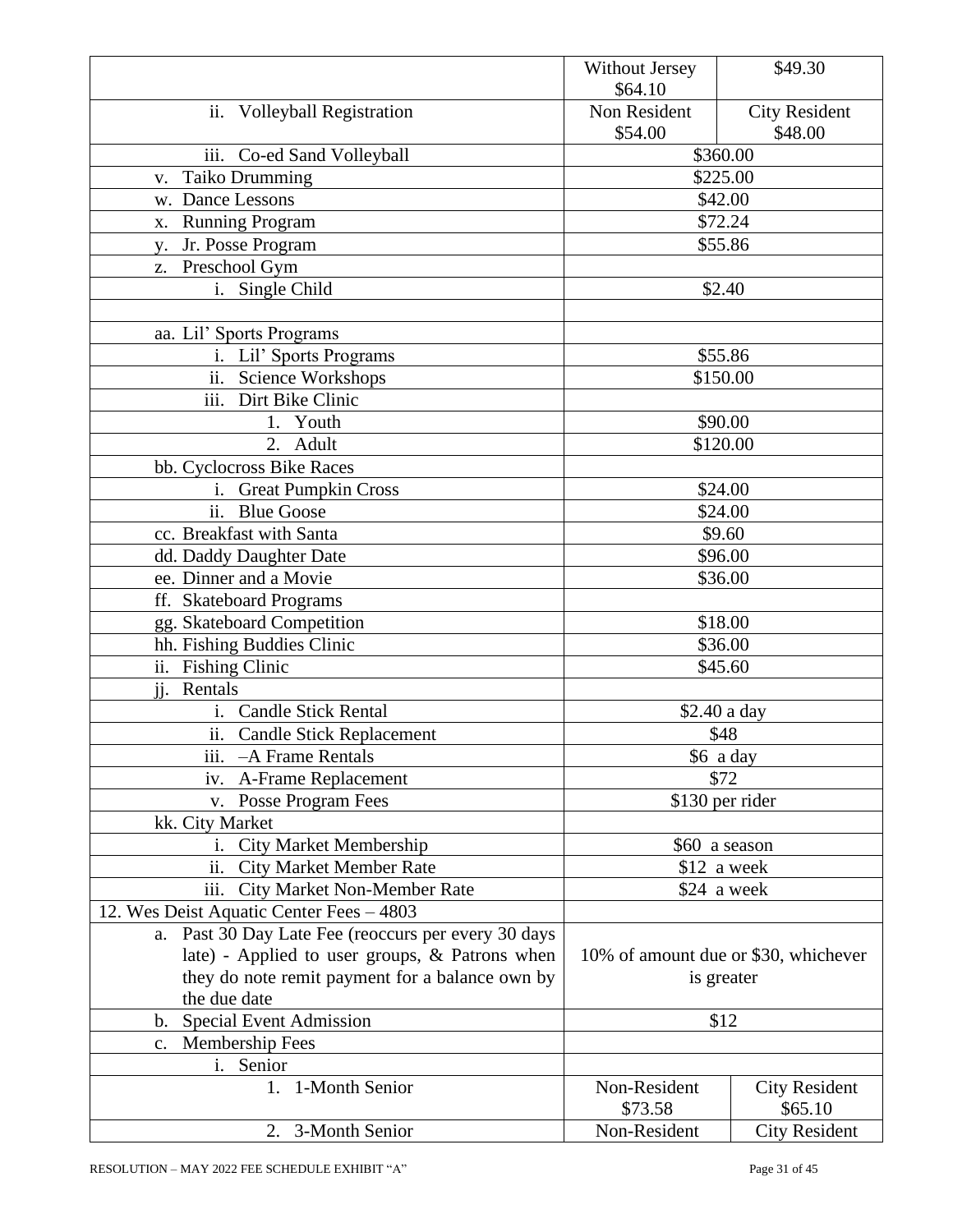|                                                                                      | \$193.87     | \$172.36                        |
|--------------------------------------------------------------------------------------|--------------|---------------------------------|
| 6-Month Senior<br>3.                                                                 | Non-Resident | <b>City Resident</b>            |
|                                                                                      | \$347.54     | \$312.73                        |
| 1-Year Senior<br>$\mathbf{4}$ .                                                      | Non-Resident | <b>City Resident</b>            |
|                                                                                      | \$617.83     | \$555.29                        |
| ii.<br>Adult                                                                         |              |                                 |
| 1-Month Adult<br>1.                                                                  | Non-Resident | <b>City Resident</b>            |
|                                                                                      | \$82.64      | \$77.54                         |
| 2. 3-Month Adult                                                                     | Non-Resident | <b>City Resident</b>            |
|                                                                                      | \$217.08     | \$193.02                        |
| 3. 6-Month Adult                                                                     | Non-Resident | <b>City Resident</b>            |
|                                                                                      | \$388.02     | \$348.40                        |
| 1-Year Adult<br>4.                                                                   | Non-Resident | <b>City Resident</b>            |
|                                                                                      | \$573.68     | \$515.94                        |
| iii.<br>Couple (Couple is 2 People from the Same                                     |              |                                 |
| Household)                                                                           |              |                                 |
| 1. 1-Month                                                                           | Non-Resident | <b>City Resident</b>            |
|                                                                                      | \$144.34     | \$127.64                        |
| 2. 3-Month Couple                                                                    | Non-Resident | <b>City Resident</b>            |
|                                                                                      | \$391.70     | \$352.08                        |
| 3. 6-Month Couple                                                                    | Non-Resident | <b>City Resident</b>            |
|                                                                                      | \$573.68     | \$515.94                        |
| 4. 1-Year Couple                                                                     | Non-Resident | <b>City Resident</b>            |
|                                                                                      | \$735.29     | \$660.85                        |
| Family (Family is up to 5 people in the<br>iv.                                       |              |                                 |
| Same Household)                                                                      |              |                                 |
| 1. 1-Month Family                                                                    | Non-Resident | <b>City Resident</b>            |
|                                                                                      | \$207.74     | \$186.23                        |
| 2. 3-Month Family                                                                    | Non-Resident | <b>City Resident</b>            |
|                                                                                      | \$450.29     | \$404.71                        |
| 6-Month Family<br>3.                                                                 | Non-Resident | <b>City Resident</b>            |
|                                                                                      | \$735.29     | \$660.85                        |
| 4. 1-Year Family                                                                     | Non-Resident | <b>City Resident</b>            |
|                                                                                      | \$1,228.02   | \$1,104.34                      |
| 5. 1-Month Family Add-On (Add 1                                                      | Non-Resident | <b>City Resident</b>            |
| Extra Person to Family Pass, must                                                    | \$32.27      | \$28.58                         |
| live in Same Household)                                                              |              |                                 |
| 6. 3-Month Family Add-On                                                             | Non-Resident | <b>City Resident</b>            |
|                                                                                      | \$42.17      | \$37.36                         |
| 7. 6-Month Family Add-On                                                             | Non-Resident | <b>City Resident</b>            |
|                                                                                      | \$62.54      | \$55.48                         |
| 8. 1-Year Family Add-On                                                              | Non-Resident | <b>City Resident</b>            |
|                                                                                      | \$103.02     | \$92.27                         |
| d. Punch Cards (10-Time Punch Cards for Lap and<br>Public Swims and Fitness Classes) |              |                                 |
|                                                                                      | Non-Resident |                                 |
| i. Adult Everything Punch Card                                                       | \$66.23      | <b>City Resident</b><br>\$61.13 |
| ii.<br>Senior/Child $(62 + and 12)$ and Under)                                       | Non-Resident |                                 |
|                                                                                      | \$58.58      | <b>City Resident</b><br>\$53.50 |
| <b>Everything Punch Card</b><br>e. Daily Fees                                        |              |                                 |
|                                                                                      |              |                                 |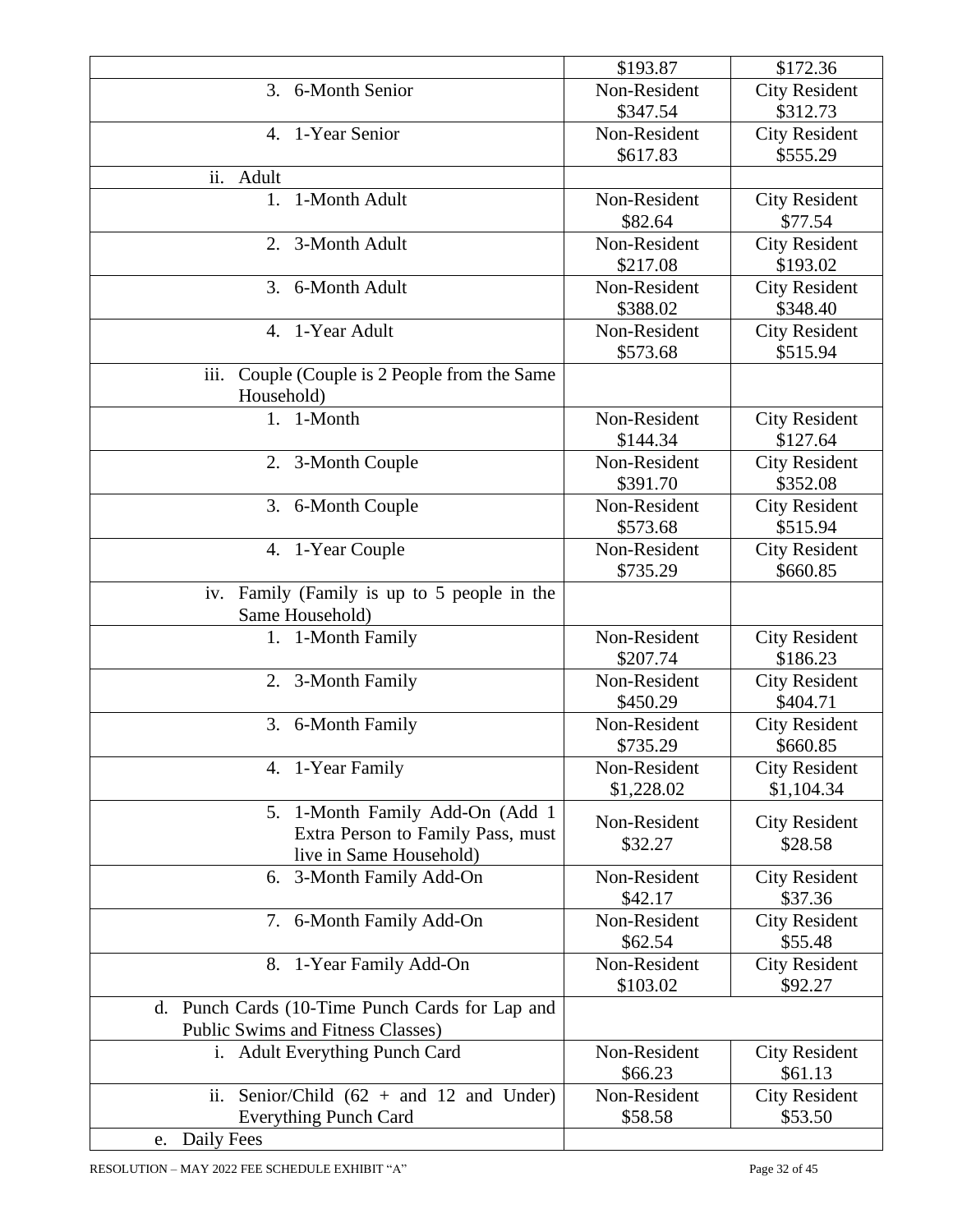| i. Adult $(13 +)$ Admission                                      | Non-Resident           | <b>City Resident</b>           |
|------------------------------------------------------------------|------------------------|--------------------------------|
|                                                                  | \$7.36                 | \$6.79                         |
| ii. Senior/Child $(62 + and 12)$ and Under)<br>Military/Handicap | Non-Resident<br>\$6.50 | <b>City Resident</b><br>\$5.94 |
| iii.<br>Pre-School $(3 \& Under) - Swim.$ Diaper                 | Non-Resident           | <b>City Resident</b>           |
| Included                                                         | \$4.81                 | \$4.52                         |
| iv. Wading Pool Admission Only (17 years                         |                        |                                |
| and younger, parents/guardians get in free                       | \$4.80                 |                                |
| with paying child)                                               |                        |                                |
| <b>Fitness Classes Daily</b><br>f.                               |                        |                                |
| i. Adult $(13 +)$                                                | Non-Resident<br>\$7.92 | <b>City Resident</b><br>\$7.08 |
| ii. Senior/Child $(62 + and 12)$ and Under)                      | Non-Resident           | <b>City Resident</b>           |
|                                                                  | \$4.81                 | \$7.08                         |
| <b>Birthday Parties</b><br>g.                                    | \$103.02               |                                |
| h.<br>Group Rates (Pre-Arranged Groups Only)                     |                        |                                |
| i. $10-19$ in Group                                              | \$5.94                 |                                |
| ii.<br>20-29                                                     | \$5.66                 |                                |
| iii.<br>$30 +$                                                   | \$5.38                 |                                |
| Group Instructor Fee (one hour, for up to 8<br>iv.               | \$20.38                |                                |
| students)                                                        |                        |                                |
| i.<br><b>Facility Rentals</b>                                    |                        |                                |
| Up to 50 Swimmers (Per Hour)<br>1.                               | \$198.00               |                                |
| ii.<br>Up to 100 Swimmers (Per Hour)                             | \$222.00               |                                |
| iii.<br>Up to 150 Swimmers (Per Hour)                            | \$294.00               |                                |
| Up to 200 Swimmers (Per Hour)<br>iv.                             | \$366.00               |                                |
| Up to 250 Swimmers (Per Hour)<br>V.                              | \$438.00               |                                |
| Up to 300 Swimmers (Per Hour)<br>vi.                             | \$510.00               |                                |
| vii.<br>Up to 350 Swimmers (Per Hour)                            | \$582.00               |                                |
| viii.<br>Up to 400 Swimmers (Per Hour)                           | \$654.00               |                                |
| ix. Wading Pool Only (During Hours the                           | \$78.00                |                                |
| Main Pool is Already Open)                                       |                        |                                |
| Wading Pool Only (During Hours the<br>X.                         | \$93.60                |                                |
| Main Pool is Not Open)<br>Room Rental                            |                        |                                |
| xi.                                                              | \$11.89                |                                |
| Lessons<br>i. Full Size Lessons (8 Days)                         | Non-Resident           | <b>City Resident</b>           |
|                                                                  | \$67.20                | \$60.00                        |
| ii. Half Size Lessons (8 Days)                                   | Non-Resident           | <b>City Resident</b>           |
|                                                                  | \$124.32               | \$111.00                       |
| Private (One $\frac{1}{2}$ Hour Class)<br>iii.                   | \$31.13                |                                |
| Semi-Private (One 1/2 Hour Class)<br>iv.                         | \$40.50                |                                |
| k. School Fees (tax exempt)                                      |                        |                                |
| <b>School Group Lessons</b><br>i.                                | \$5.70                 |                                |
| ii.<br><b>High School PE Classes</b>                             | \$4.20                 |                                |
| High School PE Aerobics<br>iii.                                  | \$6.00                 |                                |
| iv. Discount Nights (Monday and Junior High                      | \$4.80                 |                                |
| Night and Wading Pool and YMCA and                               |                        |                                |
| Schools (Field Trips)                                            |                        |                                |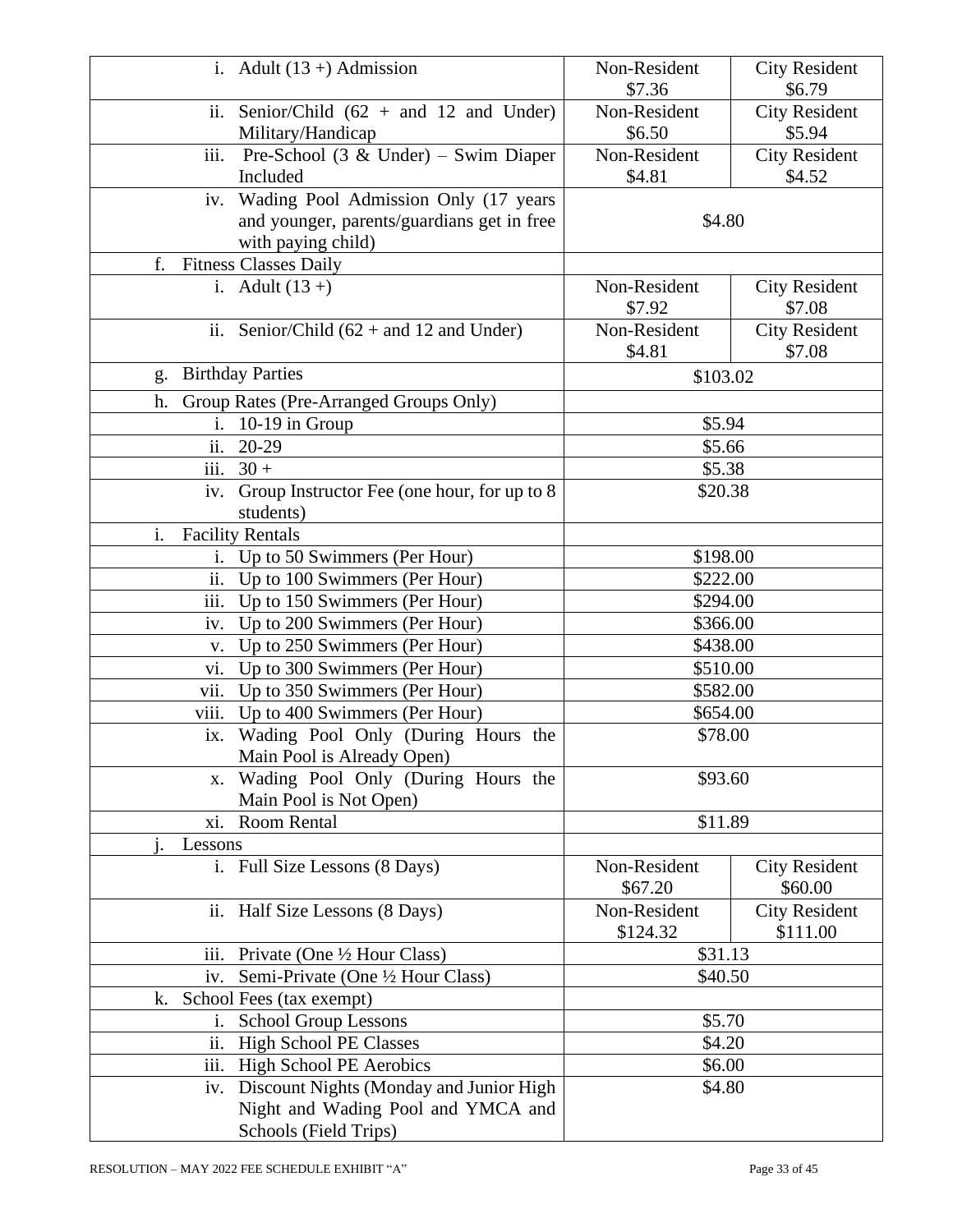| Kayaking<br>1.                                                        |                  |                      |
|-----------------------------------------------------------------------|------------------|----------------------|
| i. Open Boat                                                          | \$10.19          |                      |
| ii. Group Instructor Fee                                              | \$9.00           |                      |
| m. Late Fees for Programs (for those who register                     | \$6.00           |                      |
| after the deadline)                                                   |                  |                      |
| Daily Themed Programs<br>n.                                           | \$18.00          |                      |
| o. Lane Rentals (USA/High School/Non-Profit)                          | \$13.20          |                      |
| <b>Swim Team Fees</b><br>p.                                           |                  |                      |
| i. Lane Hours (High Schools)                                          | \$18.00          |                      |
| ii. Lane Hours (USA)                                                  | \$18.00          |                      |
| $\overline{\text{iii}}$ .<br>Rental (for a 4 Hour Session with set up |                  |                      |
| and take down)                                                        | \$840.00per team |                      |
| iv. Scoreboard Time System Maintenance Fee                            | \$7.80 per use   |                      |
| Surfer Swim Team<br>q.                                                |                  |                      |
| i. Surfer Team Membership Fee                                         | \$60.00          |                      |
| ii. Surfer Team Lesson Fee                                            | Non-Resident     | <b>City Resident</b> |
|                                                                       | \$11.89          | \$10.75              |
| High School Swim Team Fees<br>r.                                      |                  |                      |
| i. High School Swim Team Dual Meets                                   | \$600.00per meet |                      |
| High School Spring League Swim Team<br>$\overline{11}$ .              | Non-Resident     | <b>City Resident</b> |
| (in house)                                                            | \$251.89         | \$225.00             |
| iii. High School Regional Meets                                       | \$3.60           |                      |
| iv. Junior High Swim Team                                             | Non-Resident     | <b>City Resident</b> |
|                                                                       | \$251.89         | \$213.00             |
| Swim Team Sessions (8 Weeks) 4 times a year<br>S.                     |                  |                      |
| New Format Sessions (8 Week Sessions) 4 times                         |                  |                      |
| a year                                                                |                  |                      |
| 3 Days per Week (Practices)<br>1.                                     | \$150.00         |                      |
| 2 Days per Week<br>$\overline{\mathbf{11}}$ .                         | \$108.00         |                      |
| iii.<br>1 Day per Week                                                | \$66.00          |                      |
| Add on an Additional Day Session<br>iv.                               | \$42.00          |                      |
| <b>Multi-Family Program Discounts</b>                                 |                  |                      |
| i. (Discounts are for multi-family members                            |                  |                      |
| living in the same household signing up for                           |                  |                      |
| the same program - first person is regular                            |                  |                      |
| price)                                                                |                  |                      |
| $2nd$ Person<br>ii.                                                   | 5% Discount      |                      |
| $3rd$ or More<br>iii.                                                 | 10% Discount     |                      |
| Scouting<br>u.                                                        |                  |                      |
| i. Scout Instructor Fee                                               | \$15.60          |                      |
| ii. Scout Class - CPR Component to Any                                | \$6.00           |                      |
| Merit Badge                                                           |                  |                      |
| 1 <sup>st</sup> and 2 <sup>nd</sup> Class & Cub Scout Aqua<br>iii.    | \$9.00           |                      |
| <b>Badges</b>                                                         |                  |                      |
| iv. Snorkeling and Scuba                                              | \$17.40          |                      |
| v. Lifesaving Merit Badge, First Aid Merit                            | \$36.00          |                      |
| Badge                                                                 |                  |                      |
| vi. Swimming Merit Badge                                              | \$36.00          |                      |
| v. Program Fees                                                       | \$0.00           |                      |
| i. Mermaid Experiences                                                | \$54.62          |                      |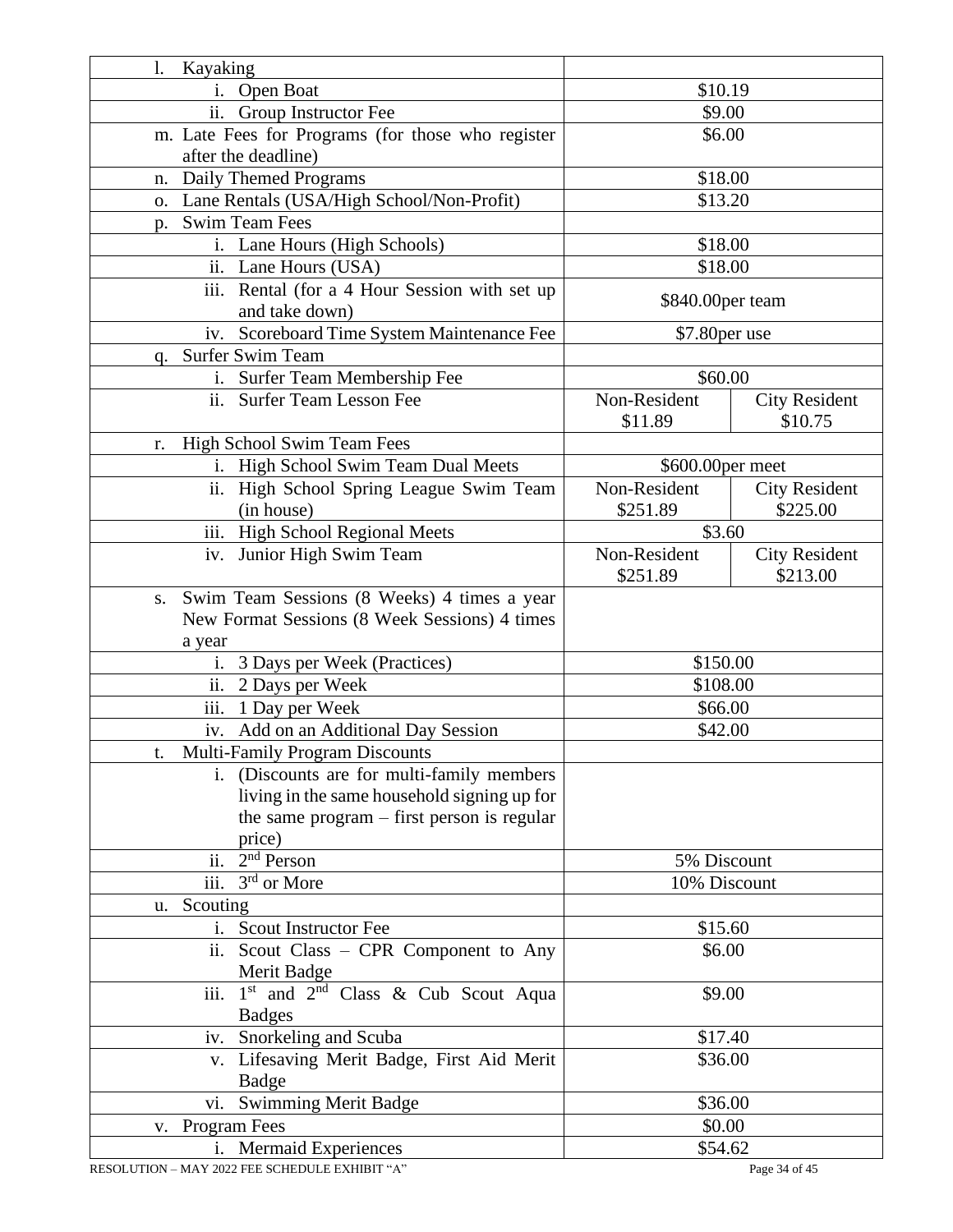| ii. Mermaid Birthday Parties           | \$390.00 |
|----------------------------------------|----------|
| iii. Lifeguard Class                   | \$311.32 |
| iv. Water Safety Instructor Class      | \$283.02 |
| v. Fitness Challenge                   | \$14.71  |
| vi. Triathlons                         | \$39.06  |
| w. Swim Meet Use Fee (Per Swimmer)     | \$7.80   |
| 13. Golf Course(s) Fees                |          |
| a. Non-Resident Green Fees             |          |
| i. Weekday 9 Holes                     | \$22     |
| ii. Weekday 18 Holes                   | \$35     |
| iii. Weekend 9 Holes                   | \$23     |
| iv. Weekend 18 Holes                   | \$36     |
| b. Resident Green Fees                 |          |
| i. Weekday 9 Holes                     | \$19     |
| ii. Weekday 18 Holes                   | \$32     |
| iii. Weekend 9 Holes                   | \$20     |
| iv. Weekend 18 Holes                   | \$33     |
| c. Make-Up Green Fees                  |          |
| i. Make-Up One                         | \$7.25   |
| ii. Make-Up Two                        | \$3      |
| iii. Make-Up Three                     | \$1      |
| d. Junior Green Fee                    | \$15     |
| e. Resident Season Pass*               |          |
| i. First Adult*                        | \$918.13 |
| ii. Second Adult*                      | \$773.35 |
| iii. First Senior 5-Day*               | \$705.73 |
|                                        |          |
| iv. Second Senior 5-Day*               | \$653.76 |
| v. First Senior 7-Day*                 | \$812.33 |
| Second Senior 7-Day*<br>vi.            | \$760.35 |
| vii. Young Adult Pass*                 | \$643.42 |
| Non-Resident Season Passes*<br>f.      |          |
| First Adult*<br>i.                     | \$967.63 |
| ii.<br>Second Adult*                   | \$819.14 |
| iii.<br>First Senior 5-Day*            | \$734.38 |
| Second Senior 5-Day*<br>iv.            | \$676.21 |
| First Senior 7-Day*<br>V.              | \$862.45 |
| vi. Second Senior 7 Day*               | \$806.15 |
| Junior Season Pass*<br>g.              |          |
| Full-Time Junior*<br>$\mathbf{i}$ .    | \$303.26 |
| Part-Time Junior*<br>ii.               | \$221.62 |
| h. Resident Punch Passes               |          |
| Punch 10-9 Hole<br>1.                  | \$175.50 |
| Punch 10-18 Hole<br>ii.                | \$292.50 |
| iii. Punch 20-9 Hole                   | \$331.50 |
| Punch 20-18 Hole<br>iv.                | \$552.50 |
| <b>Non-Resident Punch Passes</b><br>i. |          |
| Punch 10-9 Hole<br>i.                  | \$202.50 |
| ii. Punch 10-18 Hole                   | \$319.50 |
|                                        |          |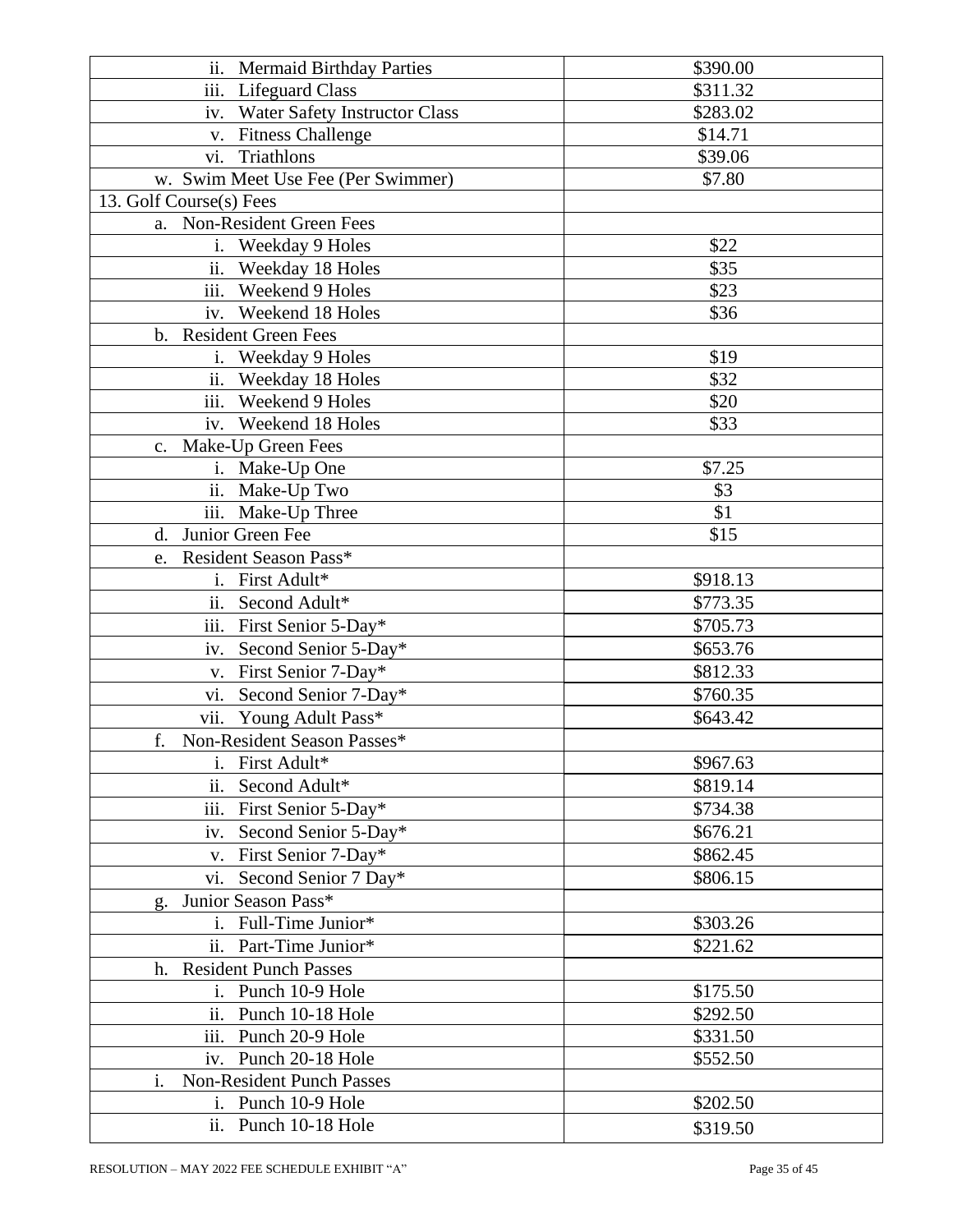| iii. Punch 20-9 Hole                                | \$382.50   |
|-----------------------------------------------------|------------|
| iv. Punch 20-18 Hole                                | \$603.50   |
| Locker                                              |            |
| i. Locker Fee Yearly                                | \$190.44   |
| ii. Locker Fee                                      | \$14.43    |
| k. Medical Cart Usage Fee Yearly                    | \$248.34   |
| $\mathbf{l}$ .<br><b>Driving Range</b>              |            |
| i. Small Bucket                                     | \$5        |
| ii. Large Bucket                                    | \$6.50     |
| iii. Small Bucket 10 Punch Pass                     | \$42.50    |
|                                                     | \$55.25    |
| iv. Large Bucket 10 Punch Pass                      |            |
| m. Short Course                                     |            |
| i. Green Fees                                       | \$5        |
| ii. Punch Pass                                      | \$34       |
| iii. Yearly Pass (75)                               | \$84       |
| iv. Yearly Pass (115)                               | \$126      |
| <b>Golf Cart Rentals</b><br>n.                      |            |
| i. Golf Cart Per Rider 9 Holes                      | \$8.10     |
| ii. Golf Cart Per Rider 18 Holes                    | \$16.20    |
| iii. Private Cart Trail Fee per Rider 9 Holes       | \$7.50     |
| iv. Private Cart Trail Fee per Rider 18 Holes       | \$15       |
| v. 11 Cart Punch Pass                               | \$80.33    |
| vi. 22 Cart Punch Pass                              | \$155.09   |
|                                                     |            |
| o. Single Rider Cart Pass Annual                    | \$1,024.25 |
|                                                     |            |
| p. Two Rider (Family) Cart Pass Annual              | \$1,318.20 |
|                                                     |            |
| Cart Pass 1 Rider 1 Course Annual<br>q.             | \$123.60   |
| <b>Club Rental 9 Holes</b><br>r.                    |            |
| i. High End Clubs                                   | \$20       |
| ii. Standard Clubs                                  | \$7.95     |
| iii.<br>Push Cart                                   | \$3        |
| Club Rental 18 Holes<br>S.                          |            |
| i. High End Clubs                                   | \$30       |
| ii.<br><b>Standard Clubs</b>                        | \$10       |
| iii. Push Cart                                      | \$5        |
|                                                     |            |
| <b>Golf Sponsorship Packages</b><br>t.              |            |
| i. Eagle Pass/Punch Partner Sponsorship             | \$1650     |
| package                                             |            |
| ii. Birdie Pass/Punch Partner Sponsorship           | \$1095     |
| package                                             |            |
| iii. Par Partner Sponsorship package                | \$795      |
| Junior Partner Sponsorship package<br>iv.           | \$500      |
| Tee Marker Sign Ad - all 3 courses<br>$V_{\bullet}$ | \$500      |
| Tee Marker Sign Ad #1 Request<br>vi.                | \$200      |
| Tee Marker Sign Ad - Short Course<br>vii.           | \$150      |
| viii.<br>Golf Cart Ad (June or July or August)      | \$500      |
| Golf Cart Ad (May or September)<br>ix.              | \$400      |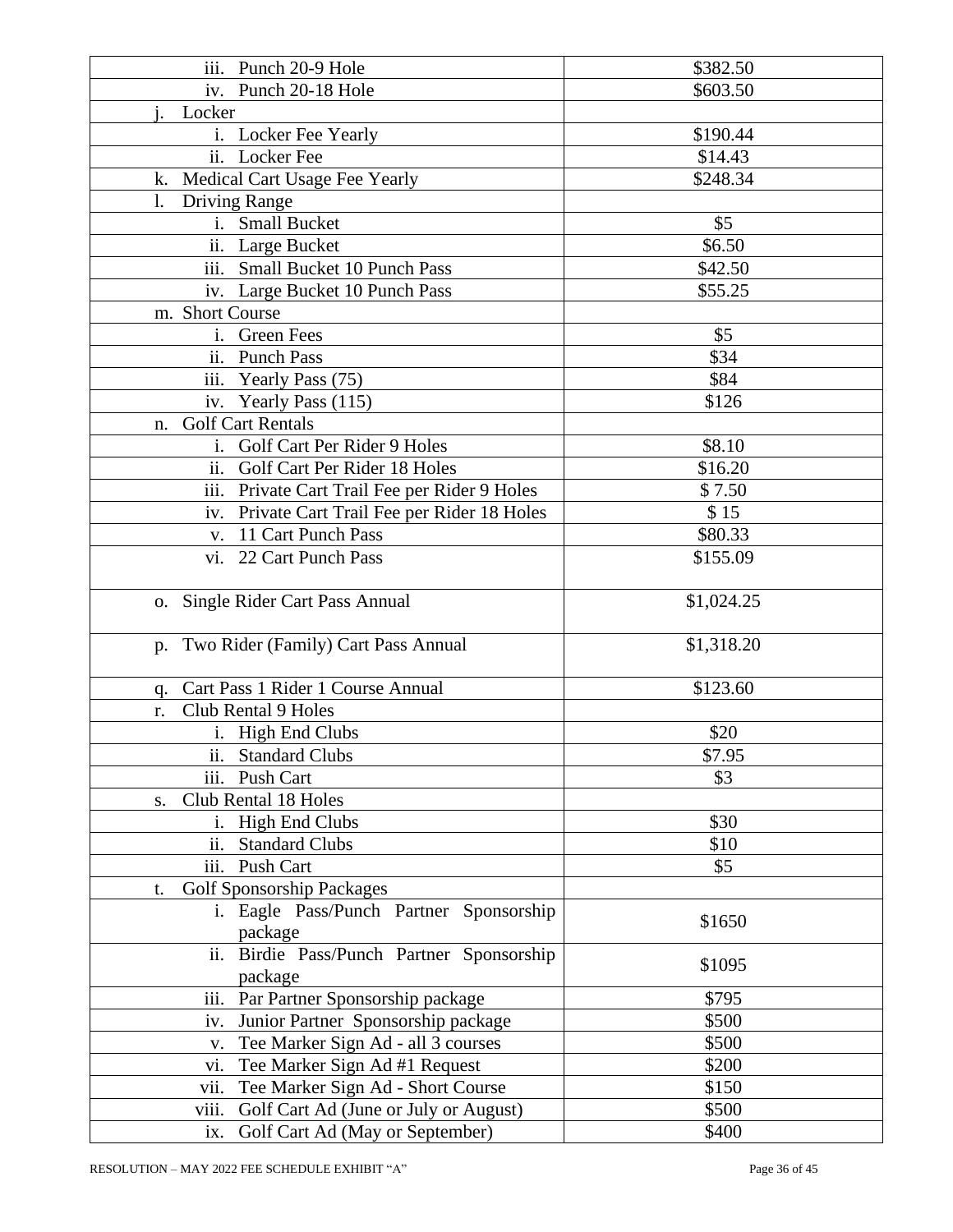| x. Golf Cart Ad (April or October)                            | \$250 |
|---------------------------------------------------------------|-------|
| xi. Golf Shop Monitor Ad (3 rotating months)                  | \$200 |
| * All Season Pass Categories, are be subject to an additional |       |
| \$1 per round USER FEE. Pass Holders will have the option     |       |
| to avoid this per round USER FEE by paying an annual USER     |       |
| FEE of \$60 per Pass Holder.                                  |       |

## POLICE DEPARTMENT

| <b>Public Parking Fees:</b>                                  |                    |
|--------------------------------------------------------------|--------------------|
| a. Downtown Resident Parking Permit                          | \$15               |
| b. Downtown Unlawful Parking Citation                        | \$20               |
| c. Second Unlawful Parking Citation within 30 days of        | \$35               |
| <b>Prior Citation</b>                                        |                    |
| Third or subsequent Unlawful Parking Citation within<br>d.   | \$50               |
| 30 days of Prior Citation                                    |                    |
| Unlawful Parking in a Spot Designated for Persons with<br>e. | \$50               |
| <b>Disabilities</b>                                          |                    |
| Any other Violation of the Public Parking Ordinance<br>f.    | \$20               |
| Violation of Snow Removal Ordinance                          | \$45               |
| Abandoned Vehicle Reclamation - Processing Fee<br>2.         | \$15               |
| 3.<br>Fingerprint Background Check Fee:                      |                    |
| a. Public Conveyance Operator                                | \$45               |
| Taxi Operator<br>b.                                          | \$45               |
| <b>Courtesy Vehicle Operator</b><br>$\mathbf{c}$ .           | \$45               |
| d. Child Care Worker Certification                           | \$45               |
| e. On-Site Non Provider Certification                        | \$45               |
| f.<br>Door-To-Door Solicitors                                | \$45               |
| On-Duty, Uniformed Extra-Duty Service<br>4.                  | <b>Actual Cost</b> |
| <b>City Code Violations</b><br>5.                            |                    |
| a. Infraction fine, unless otherwise specified               | \$300              |
| b. Misdemeanor fine, unless otherwise specified              | \$1,000            |
| $\mathbf{c}$ .                                               |                    |
| d.                                                           |                    |
| <b>Animal Control Fees</b><br>6.                             |                    |
| a. Licensing Fees                                            |                    |
| i. Unaltered Dog and Cat License                             | \$30 per year      |
| ii.<br>Altered Dog and Cat License                           | \$10 per year      |
| iii. Duplicate Tag Fee                                       | \$1                |
| iv. Additional Dog Permit Fee                                | \$90               |
| v. Dog License Permit Fee                                    | \$111              |
| b. Euthanasia and Surrender Fees                             |                    |
| i. Euthanasia - Dogs and Cats                                | \$25               |
| $\overline{ii}$ .<br>Euthanasia - Trapped Squirrels          | \$3                |
| iii.<br>Animal Surrender                                     | \$25               |
| <b>Additional Animal Surrender</b><br>iv.                    | \$10               |
| Out of County Stray<br>${\bf V}$ .                           | \$25               |
| Miscellaneous Fees<br>c.                                     |                    |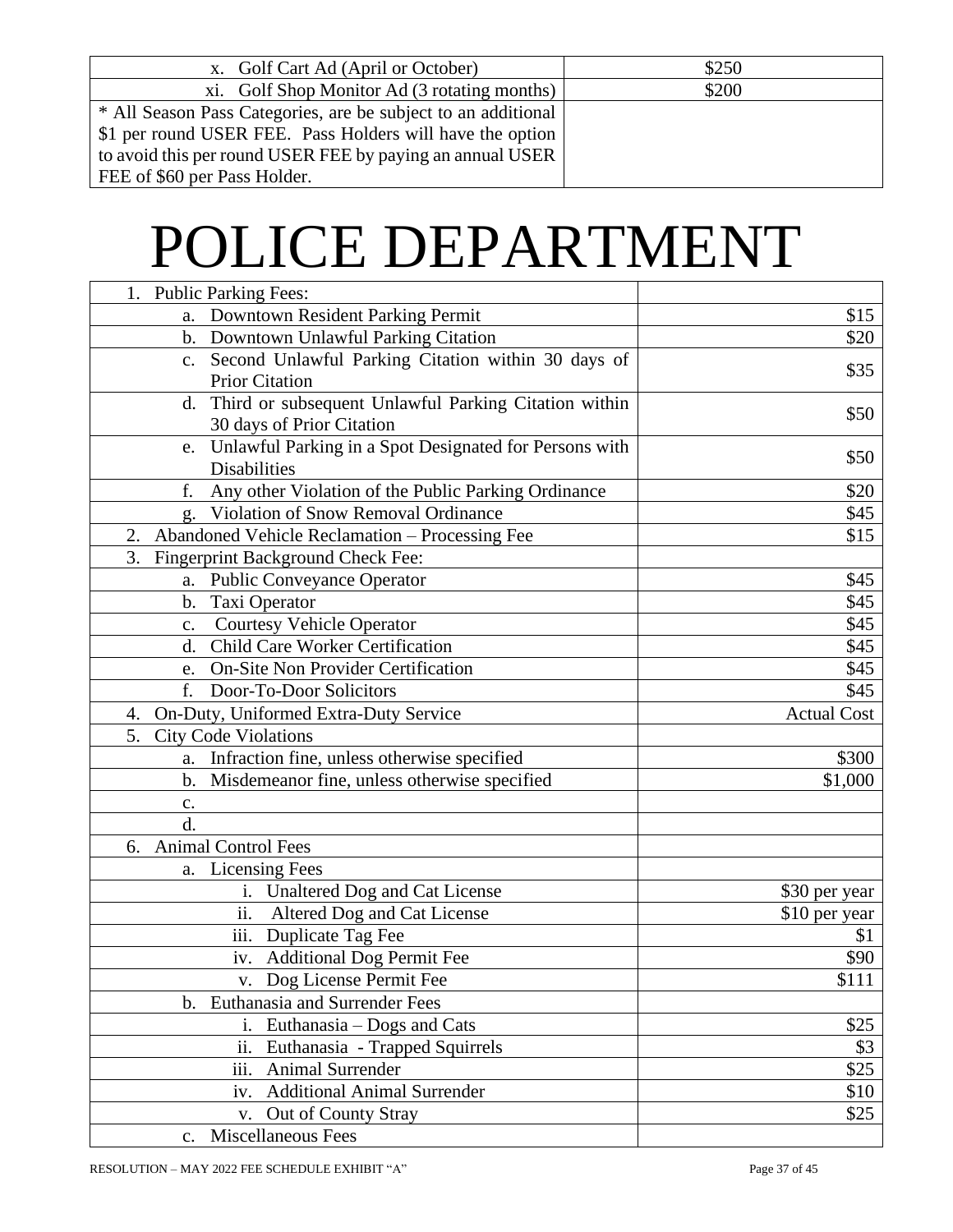|       | Microchip                                        | \$20         |
|-------|--------------------------------------------------|--------------|
| 11.   | Microchip Transfer                               | \$10         |
|       | iii. General cremation (no ashes back)           | \$15         |
|       | iv. Cremation (ashes returned 0-25 lbs)          | \$45         |
|       | v. Cremation (ashes returned 26-60 lbs)          | \$65         |
|       | vi. Cremation (ashes returned 61-100 lbs)        | \$115        |
| V11.  | Cremation (ashes returned over 100 lbs)          | \$145        |
| viii. | <b>Impound Fee</b>                               | \$25         |
|       | ix. Boarding Fee                                 | \$19 per day |
|       | d. Digital Forensic Service for Outside Agencies | \$100        |

### Public Works Department ENGINEERING DIVISION FEES

| 1. Subdivision Inspection Fees (Schedule based on the estimated total | If improvement costs are        |
|-----------------------------------------------------------------------|---------------------------------|
| public improvement costs)                                             | equal to or less than           |
|                                                                       | \$100,000, then $4\%$ of        |
|                                                                       | improvement costs.              |
|                                                                       | If improvement costs are        |
|                                                                       | greater than \$100,000 but less |
|                                                                       | than or equal to \$500,000 then |
|                                                                       | \$4,000 plus $1\%$ of           |
|                                                                       | improvement costs over          |
|                                                                       | \$100,000.                      |
|                                                                       | If improvement costs are        |
|                                                                       | greater than \$500,000, then    |
|                                                                       | \$8,000 plus .5% of             |
|                                                                       | improvement costs over          |
|                                                                       | \$500,000.                      |
|                                                                       |                                 |
| 2. Right-of-Way Permit Fee                                            | \$50 per permit                 |

### IMPACT FEES (EFFECTIVE ON JUNE 1, 2022)

| Residential (per housing unit)               |            |
|----------------------------------------------|------------|
| <b>Single Family</b><br>a.                   |            |
| i. Police                                    | \$480.75   |
| ii. Fire/EMS                                 | \$389.25   |
| iii. Parks and Recreation                    | \$1,390.50 |
| iv. Transportation                           | \$3,013    |
| Multifamily<br>b.                            |            |
| Police<br>1.                                 | \$332.25   |
| ii.<br>Fire/EMS                              | \$313.50   |
| iii.<br>Parks and Recreation                 | \$961.50   |
| Transportation<br>iv.                        | \$1,336    |
| Nonresidential (per 1,000 square feet)<br>2. |            |
| a. Retail                                    |            |
| Police<br>1.                                 | \$1,366.50 |

RESOLUTION – MAY 2022 FEE SCHEDULE EXHIBIT "A" Page 38 of 45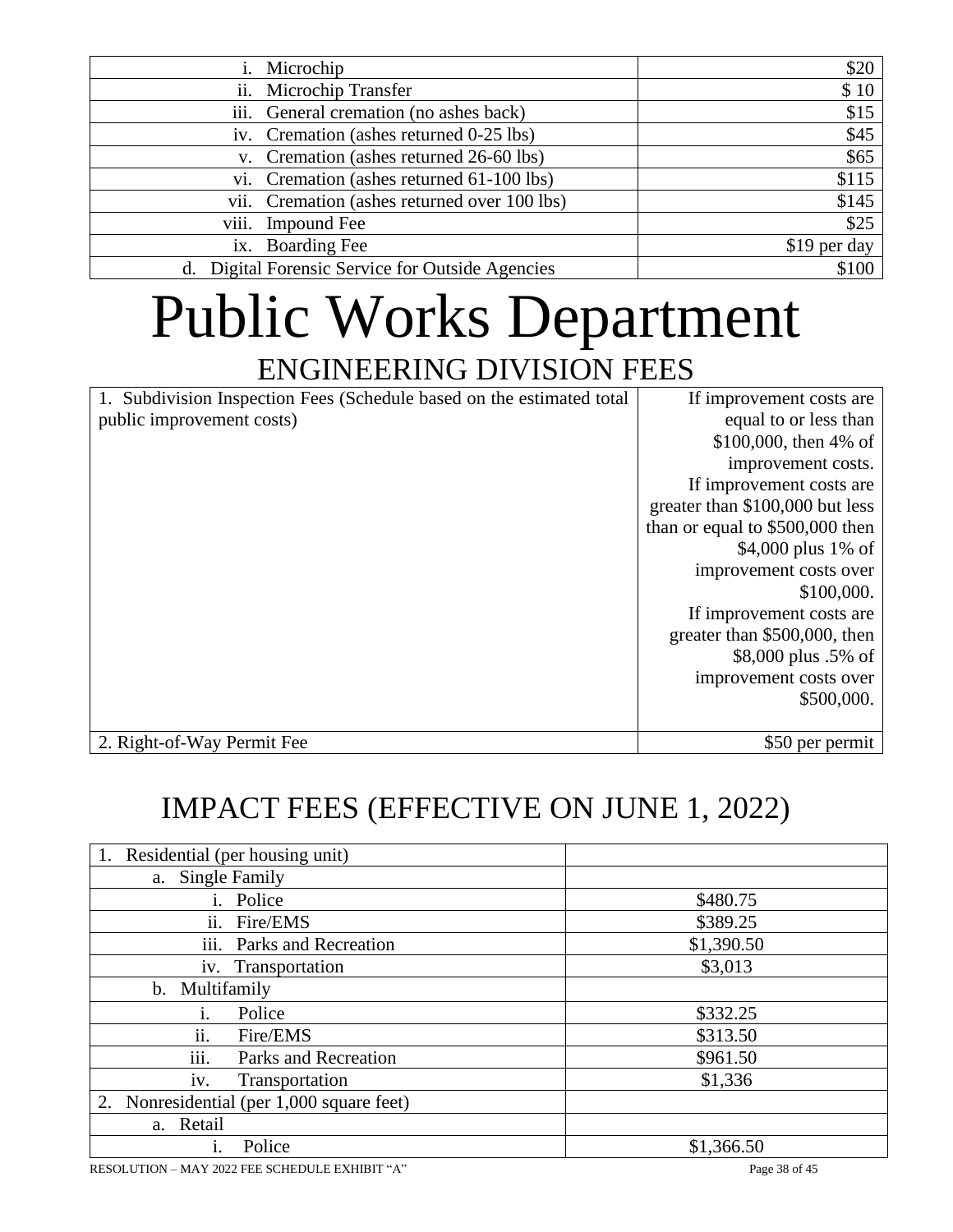| ii.<br>Fire/EMS               | \$346.50   |
|-------------------------------|------------|
| iii.<br>Parks and Recreation  | \$0        |
| Transportation<br>iv.         | \$3,835    |
| Office<br>b.                  |            |
| Police                        | \$463.50   |
| ii.<br>Fire/EMS               | \$57.75    |
| iii.<br>Parks and Recreation  | \$0        |
| Transportation<br>1V.         | \$1,440    |
| Industrial<br>$\mathbf{c}$ .  |            |
| Police<br>1.                  | \$236.25   |
| Fire/EMS<br>$\overline{11}$ . | \$27.75    |
| iii.<br>Parks and Recreation  | \$0        |
| iv. Transportation            | \$733      |
| Institutional<br>d.           |            |
| Police<br>$\mathbf{1}$ .      | \$510.75   |
| ii.<br>Fire/EMS               | \$1,251.75 |
| iii.<br>Parks and Recreation  | \$0        |
| iv. Transportation            | \$1,585    |

### SANITATION DIVISION SERVICE FEES

| Monthly Residential Sanitation Charge:<br>1.                   |          |
|----------------------------------------------------------------|----------|
| Cart or Hand-load Container:<br>a.                             |          |
| <b>Weekly Pickup</b><br>1.                                     | \$9.45   |
| ii. Additional Cart, Weekly Pickup (3-Month Minimum            | \$9.45   |
| Billing)                                                       |          |
| <b>Shared Commercial Container</b><br>b.                       | \$9.45   |
| Additional Cart City Delivery Fee (Patron Pickup No Fee)<br>2. | \$30     |
| Monthly Commercial and Industrial Charges:<br>3.               |          |
| Cart or Hand-load Container:<br>a.                             |          |
| <b>Weekly Pickup</b><br>i.                                     | \$9.45   |
| ii. Additional Cart, Weekly Pickup (3-Month Minimum            |          |
| Billing)                                                       | \$9.45   |
| b. $1\frac{1}{2}$ C. Y. Container:                             |          |
| i.<br><b>Base Charge</b>                                       | \$30.70  |
| ii. Per Weekly Pickup                                          | \$10.10  |
| 3 C. Y. Container:<br>C <sub>1</sub>                           |          |
| <b>Base Charge</b><br>1.                                       | \$35.80  |
| Per Weekly Pickup<br>$\overline{11}$ .                         | \$13.90  |
| d. 4 C. Y. Container:                                          |          |
| <b>Base Charge</b><br>1.                                       | \$38.45  |
| Per Weekly Pickup<br>$\overline{11}$ .                         | \$17.65  |
| Large Uncompacted Container:<br>e.                             |          |
| <b>Base Charge</b><br>$\mathbf{1}$ .                           | \$35.70  |
| Per Solid Waste Pickup<br>11.                                  | \$141.75 |
| iii. Per Construction Waste Pickup                             | \$164.85 |
| iv. County Disposal Fee, Per Load                              | \$25     |
| County Unsorted Fee, Per Load<br>V.                            | \$150    |
| f.<br><b>Large Compacted Container:</b>                        |          |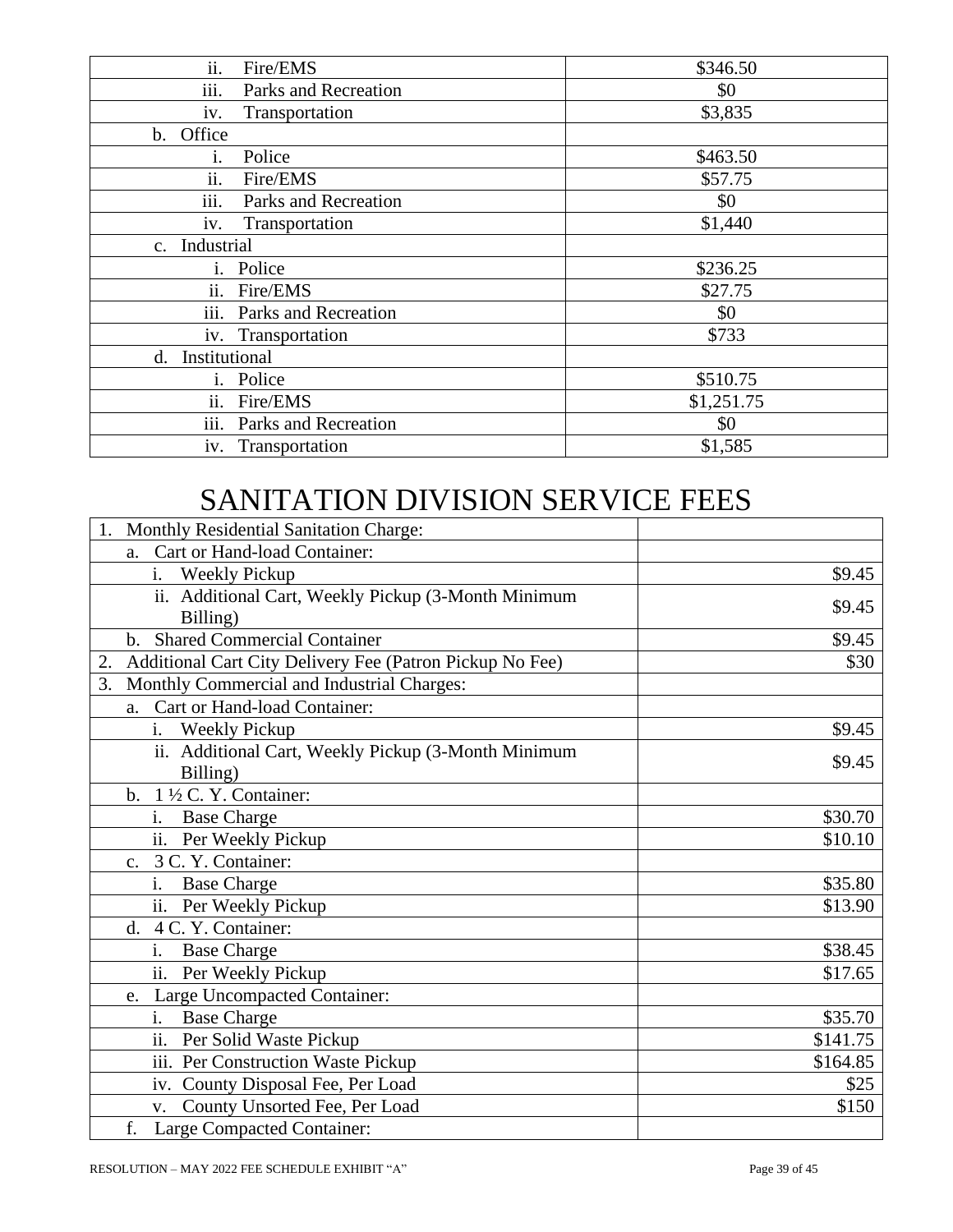| Per Solid Waste Pickup<br>$\mathbf{i}$ .                        | \$129.15           |
|-----------------------------------------------------------------|--------------------|
| <b>Curbside Recycling</b><br>4.                                 |                    |
| Cart Pickup once every two weeks (Monthly fee)<br>a.            | \$15               |
| <b>Short Term Suspension</b><br>5.                              |                    |
| Vacant for a minimum of 3 weeks or 21 calendar days, but not    |                    |
| more than 6 months or 180 calendar days.                        |                    |
| Container must remain on property and not be serviced           |                    |
| a. Requested within 5 business days, during regular business    | No Charge          |
| hours, 8:00 am to 5:00 pm                                       |                    |
| b. Requested without 5 business days' notice, or after          | No Charge          |
| business hours                                                  |                    |
| <b>Tire Disposal Fees</b><br>6.                                 |                    |
| a. Motorcycle, ATV or UTV                                       | \$2.00/Each        |
| b. Automobile, Light Truck                                      | \$3.00/Each        |
| Truck<br>C <sub>1</sub>                                         | \$6.00/Each        |
| Farm Implement<br>d.                                            | \$25.00/Each       |
| Earth Moving Equipment<br>e.                                    | \$50.00/Each       |
| <b>Shredded Tires</b><br>f.                                     | \$250.00/Ton       |
| <b>Bulk Tires</b><br>g.                                         | \$250.00/Ton       |
| Freon Fee, per unit<br>7.                                       | \$<br>10.00        |
| Peterson Hill/Landfill Haul Fee (30 C.Y.), per container<br>8.  | 142.00             |
| Swap Out of 1.5, 3 and 4 C.Y. Containers, per request<br>9.     | \$<br>25.00        |
| 10. Extra Dump for 1.5, 3 and 4 C.Y. Containers, per extra dump | \$<br>15.00        |
| 11. Dry Run Fee for Inaccessible 30 C.Y. Containers, per each   | \$<br>50.00        |
| 12. Damage to Commercial Containers                             | <b>Actual Cost</b> |

### STREET DIVISION FEES

| 1. Candlesticks and Base replacement                               | \$50 Each           |
|--------------------------------------------------------------------|---------------------|
| 2. A-Frame replacement                                             | \$65 Each           |
| 3. Cones replacement                                               | \$50 Each           |
| 4. Sign and Stand replacement                                      | \$300 Each          |
| 5. Emergency service/accident support (traffic control & sweeping) | <b>Actual Costs</b> |
| 6. Patching/surface repair                                         | <b>Actual Costs</b> |
| 7. Street Variable Message Board Rental (per hour, 8 hour minimum  | \$25                |
| charge)                                                            |                     |

### TRANSIT FEES

1. Microtransit User Fee Not to exceed \$5

### WASTEWATER DIVISION SERVICE FEES

| 1. Wastewater Service Connection Fees: Based on Water Service |         |
|---------------------------------------------------------------|---------|
| <b>Connection Size</b>                                        |         |
| a. 1" Service Connection                                      | \$1,285 |
| b. 1.5" Service Connection                                    | \$2,570 |
| c. 2" Service Connection                                      | \$4,112 |
| d. 3" Service Connection                                      |         |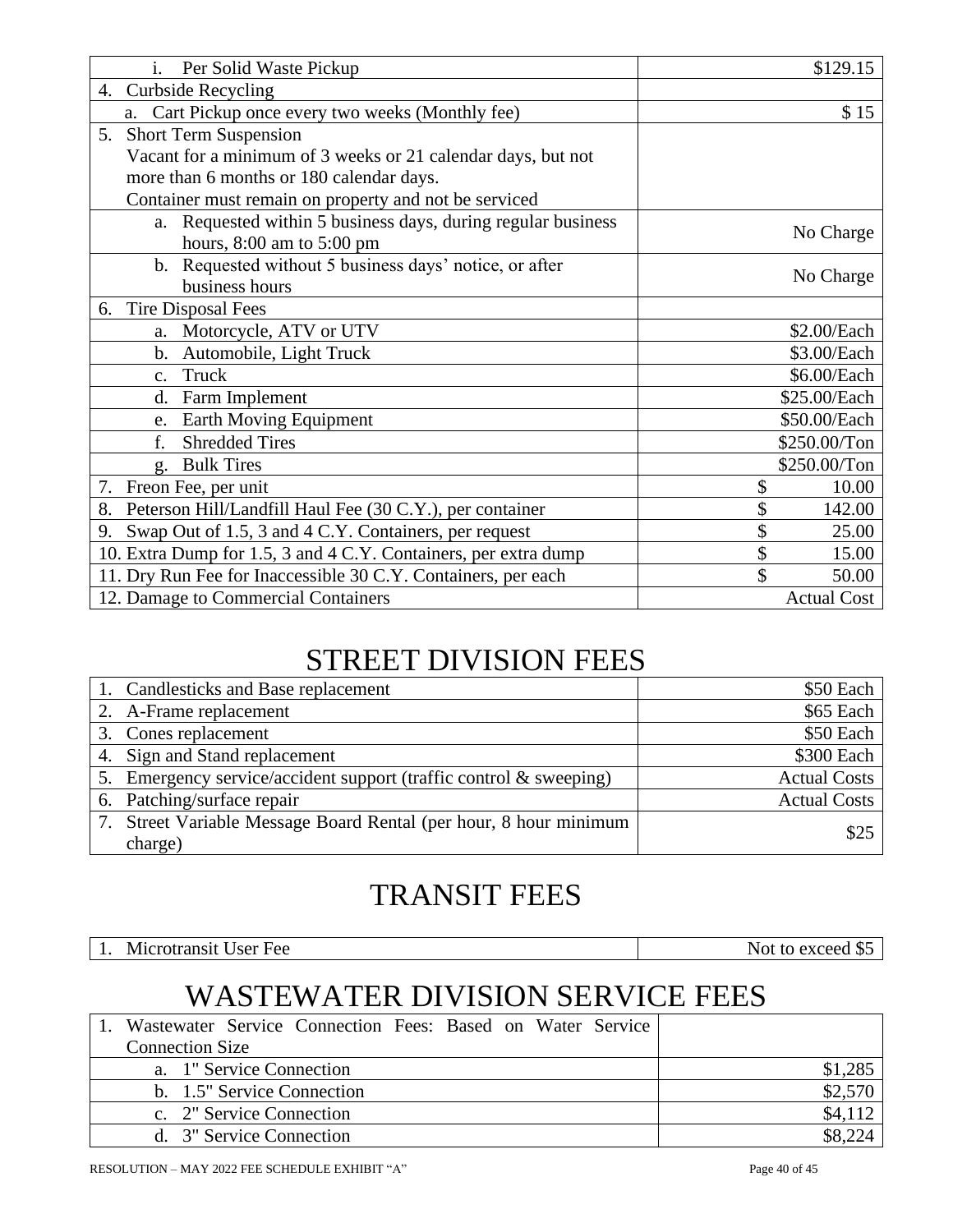| e. 4" Service Connection                                                                                                                        |                          | \$12,850             |
|-------------------------------------------------------------------------------------------------------------------------------------------------|--------------------------|----------------------|
| f.<br>6" Service Connection                                                                                                                     |                          | \$25,700             |
| 8" Service Connection<br>g.                                                                                                                     |                          | \$41,210             |
| Monthly Idaho DEQ Wastewater Fee (Per Connection)<br>2.                                                                                         |                          | \$0.15               |
| 3.<br>Sewer Main Connection Charge, per front foot of property owned upon<br>street or public right-of-way within which a sewer main is located |                          | \$25.70              |
| 4. Monthly Non-metered Residential Wastewater Rates:                                                                                            |                          |                      |
| a. Single Family Dwellings, including condominium units and                                                                                     |                          |                      |
| mobile homes (excluding separate apartment units within such<br>dwelling), per dwelling or unit                                                 | \$                       | 24.00                |
| b. Duplex, per dwelling or unit                                                                                                                 | \$                       | 24.00                |
| c. Apartment Unit (tenant pays bill), per unit                                                                                                  | \$                       | 18.00                |
| Monthly Non-metered Commercial Wastewater Rates:<br>5.                                                                                          |                          |                      |
| Category 1 (Commercial Apartment Buildings where landlord<br>a.<br>pays bill) per apartment unit                                                | \$                       | 22.40                |
| b. Category 2 (Bar, Church, Gym, Office Space, Retail, Salon, Shop,<br>Warehouse), per business                                                 | \$                       | 29.920               |
| c. Category 3 (Big Box Retail, Car Sales, Convenience Store, Day                                                                                |                          |                      |
| Care, Fast Food, Medical Office), per business                                                                                                  | \$                       | 54.25                |
| Category 4 (Hall, Restaurant), per business<br>d.                                                                                               | \$                       | 79.30                |
| Category 5 (Grocery Store, Hotel or Rest Home with 20 rooms or<br>e.                                                                            |                          |                      |
| less), per business                                                                                                                             | \$                       | 148.00               |
| Category 6 (Hotel or Rest Home with more than 20 rooms), per<br>f.                                                                              |                          |                      |
| business                                                                                                                                        | \$                       | 858.50               |
| 6. Monthly Non-metered School Wastewater Rates:                                                                                                 |                          |                      |
| Elementary Schools, per 50 students or fraction thereof<br>a.                                                                                   | \$                       | 10.65                |
| Junior High Schools, High Schools, Colleges, and Universities, per<br>$\mathbf b$ .                                                             |                          |                      |
| 50 students or fraction thereof                                                                                                                 | \$                       | 13.55                |
| 7. Monthly Metered Wastewater Rates:                                                                                                            |                          |                      |
| 1. Base Charge                                                                                                                                  | \$                       | 3.92                 |
| 2.<br>Plus per each 1,000 gallons of metered water                                                                                              | \$                       | 2.43                 |
|                                                                                                                                                 |                          |                      |
| 8. Outside of City Billing Rates                                                                                                                | 110% of Metered Rates or |                      |
|                                                                                                                                                 | Non-metered Rates as Set |                      |
|                                                                                                                                                 |                          | Forth Above for City |
|                                                                                                                                                 |                          | Residents            |
| <b>Construction Wastewater Rates</b><br>9.                                                                                                      |                          |                      |
| Monthly Non-metered Residential Construction Water Rate,<br>a.                                                                                  |                          |                      |
| Single Family Dwellings and Duplex (excluding separate                                                                                          | \$                       | 11.85                |
| apartments units in such dwelling), per dwelling or unit                                                                                        |                          |                      |
| Monthly Non-metered Apartment Construction Water Rate,<br>$\mathbf b$ .<br>per unit                                                             | \$                       | 8.90                 |
| c. Monthly Non-metered Commercial Construction Water Rate,<br>per building                                                                      | \$                       | 25.35                |
| 10. Industrial Rates for Certain Users:                                                                                                         |                          |                      |
| a. Ingredion Incorporated:                                                                                                                      |                          |                      |
| Flow<br>$\mathbf{i}$                                                                                                                            |                          | \$0.6918             |
|                                                                                                                                                 |                          | per 1,000 Gallons    |
| <b>BOD</b><br>$\rm ii)$                                                                                                                         |                          | \$0.6935             |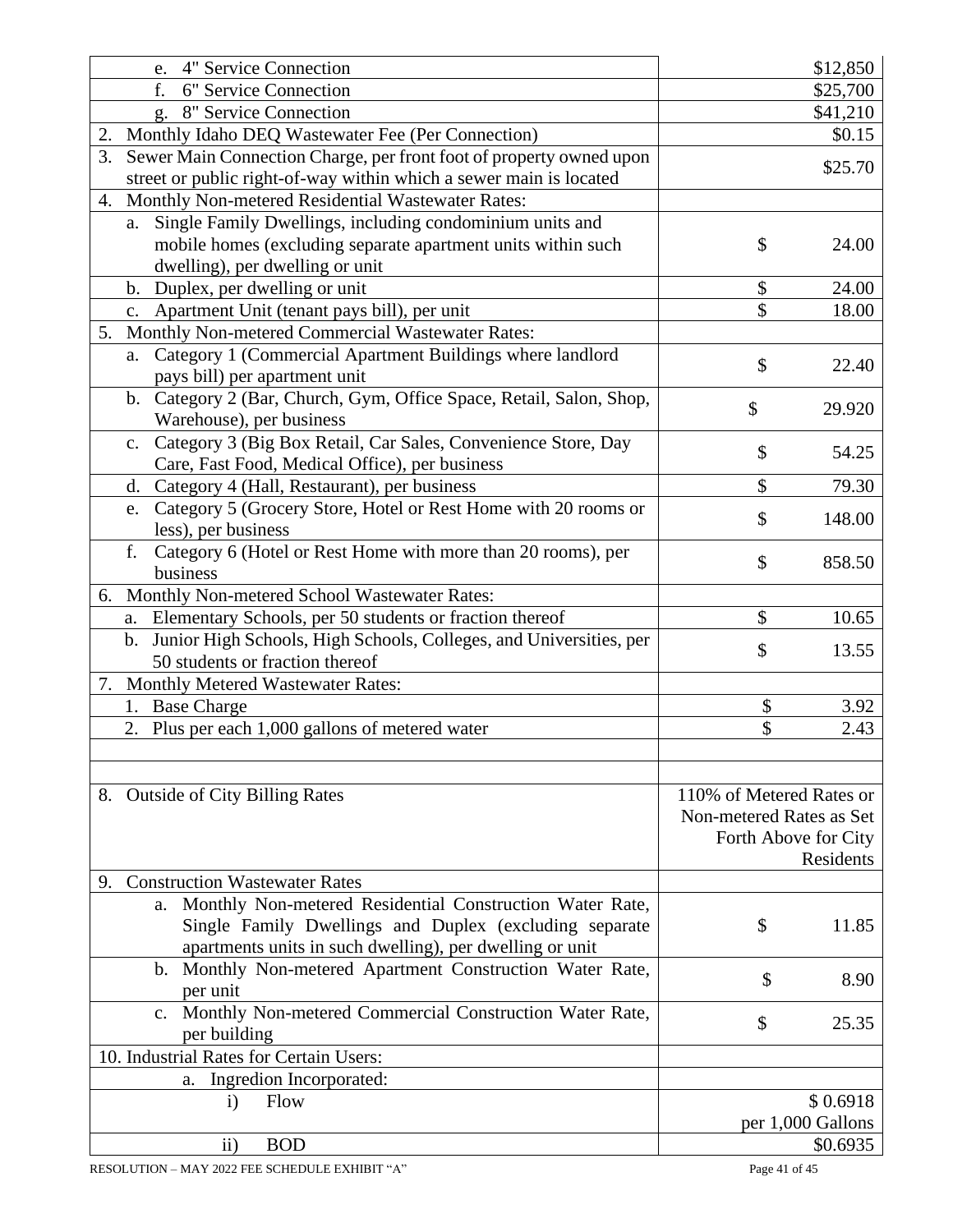|                                                                                   | per Pound                |
|-----------------------------------------------------------------------------------|--------------------------|
| iii)<br><b>TSS</b>                                                                | \$0.4268                 |
|                                                                                   | per Pound                |
| <b>Busch Agricultural Resources:</b><br>$\mathbf{b}$ .                            |                          |
| $\mathbf{i}$<br>Flow                                                              | \$0.6918                 |
|                                                                                   | per 1,000 Gallons        |
| <b>BOD</b><br>$\overline{11})$                                                    | \$0.6935 per Pound       |
| iii)<br><b>TSS</b>                                                                | \$0.4268                 |
|                                                                                   | Per Pound                |
| Golden Valley Natural<br>$C_{\bullet}$                                            |                          |
| Flow<br>$\mathbf{i}$                                                              | \$0.9942 Per 1,000       |
|                                                                                   | Gallons                  |
| <b>BOD</b><br>$\rm ii)$                                                           | \$0.7628                 |
|                                                                                   | per Pound                |
| iii)<br><b>TSS</b>                                                                | \$0.4694                 |
|                                                                                   | per Pound                |
| <b>Monthy Base Service</b><br>iv)                                                 | \$1,300 per month        |
| 11. County and City Rates:                                                        |                          |
| a. City of Ammon                                                                  | \$3.58 per 1,000 Gallons |
| b. City of Ammon - Monthly Idaho DEQ Wastewater Fee (Per                          | \$0.15                   |
| Connection)                                                                       |                          |
|                                                                                   |                          |
| Iona Bonneville Sewer District<br>$\mathbf{c}$ .                                  | \$3.53 per 1,000 Gallons |
| Iona Bonneville Sewer District - Monthly Idaho DEQ<br>d.                          | \$0.15                   |
| <b>Wastewater Fee (Per Connection)</b>                                            |                          |
| City of Ucon<br>e.                                                                | \$2.59 per 1,000 Gallons |
| City of Ucon - Monthly Idaho DEQ Wastewater Fee (Per<br>f.                        | \$0.15                   |
| Connection)                                                                       |                          |
| 12. Ammon and ISBD Wasterwater Service Connection Fee: Based on                   |                          |
| <b>Water Service Connection Size</b>                                              |                          |
| a. 1" Service Connection                                                          | \$582                    |
| b. 1.5" Service Connection                                                        | \$1,164                  |
| 2" Service Connection<br>$\mathbf{C}$ .                                           | \$1,862                  |
| 3" Service Connection<br>d.                                                       | \$3,725                  |
| 4" Service Connection<br>e.                                                       | \$5,820                  |
| f.<br>6" Service Connection                                                       | \$11,640                 |
| 8" Service Connection<br>g.                                                       | \$18,624                 |
| 13. Violation Fees:                                                               |                          |
| a. Violation of Wastewater Code Fee                                               | \$1,000                  |
| b. Civil Fine for Wastewater Code Violation                                       | \$1,000                  |
| c. Misdemeanor Penalty - Criminal Fine for Willful or Negligent                   | \$1,000                  |
| Violation of Wastewater Code                                                      |                          |
| d. Misdemeanor Penalty – Criminal Fine for Willful or Negligent                   | \$1,000                  |
| Introduction of any Substance into POTW, which causes Injury or Damage            |                          |
| e. Misdemeanor Penalty - Criminal Fine for Knowingly Making False                 | \$1,000                  |
| Statement in Any Wastewater Permit Application                                    |                          |
| 14. Maximum Informant Reward                                                      | \$1,000                  |
| 15. Septic Haulers Annual License:                                                | \$105                    |
| Septic Hauler Dumping fees (based on truck tank capacity, not<br>quantity hauled) | \$<br>48.20              |
|                                                                                   |                          |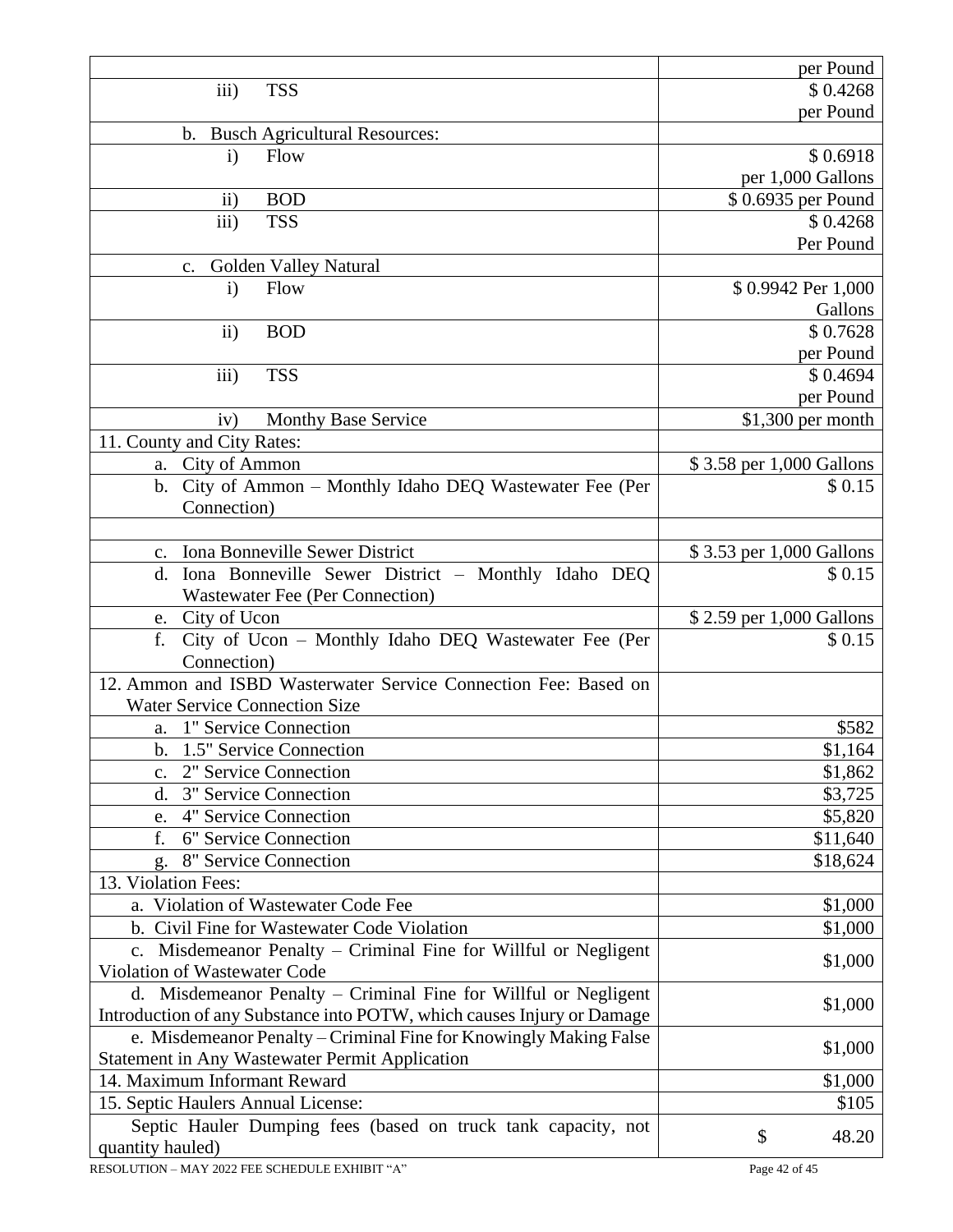| a. $0 \geq 500$ Gallons                              |                       |
|------------------------------------------------------|-----------------------|
| $501 \ge 1000$ Gallons<br>$\mathbf{b}$ .             | \$<br>96.40           |
| $1001 \ge 1500$ Gallons<br>$\mathbf{c}$ .            | 144.60                |
| $1501 \geq 2000$ Gallons<br>d.                       | 192.80                |
| $2001 \geq 2500$ Gallons<br>e.                       | 241.00                |
| f.<br>$2501 \geq 3000$ Gallons                       | 289.20                |
| $3001 \geq 3500$ Gallons<br>g.                       | 337.40                |
| $3501 \geq 4000$ Gallons<br>h.                       | 385.60                |
| $4001 \ge 4500$ Gallons<br>1.                        | 433.80                |
| $4501 \geq 5000$ Gallons                             | 482.00                |
| $5001 \geq 5500$ Gallons<br>k.                       | 530.20                |
| $5501 \geq 6000$ Gallons                             | 578.40                |
| 16. Maximum Fine for Violation of Wastewater Code    | \$1,000               |
| 17. Maximum Penalty for Violation of Wastewater Code | \$1,000               |
| 18. Service/Inspection Call Charges                  |                       |
| Culvert/Pipe Clean Outs<br>a.                        | <b>Actual Costs</b>   |
| Jet-Vac Truck Usage<br>b.                            | <b>Actual Costs</b>   |
| c. After-hour Service/Inspection Call Charge         | \$26.25 per half hour |

#### WATER DIVISION SERVICE FEES

| <b>Water Service Connection Fees:</b>                                                                      |                    |
|------------------------------------------------------------------------------------------------------------|--------------------|
| a. 1" Service Connection                                                                                   | \$2,923            |
| b. 1.5" Service Connection                                                                                 | \$5,846            |
| c. 2" Service Connection                                                                                   | \$11,984           |
| d. 3" Service Connection                                                                                   | \$24,845           |
| e. 4" Service Connection                                                                                   | \$47,645           |
| 6" Service Connection<br>f.                                                                                | \$84,767           |
| 8" Service Connection<br>g.                                                                                | \$163,688          |
| 2. Short Term Suspension                                                                                   |                    |
| (Vacant for a minimum of 3 weeks or 21 calendar days, but not                                              |                    |
| more than 6 months or 180 calendar days.)                                                                  |                    |
| a. Requested within 5 business days, during regular business<br>hours, 8:00 am to 5:00 pm                  | \$10 per request   |
| b. Requested without 5 business days' notice, or after business<br>hours                                   | \$20 per request   |
| 3. Water Main Connection Charge, per front foot of property owned                                          |                    |
| upon street or public right-of-way within which a water main is                                            | \$43.90            |
| located                                                                                                    |                    |
| 4. Service Call Charge                                                                                     | <b>Actual Cost</b> |
| 5. Water Disconnection/Reconnection Fee (charged per service call)                                         | \$25               |
| Service/Inspection Call Charge: After-hour Service/Inspection Call<br>6.<br>Charge, per $\frac{1}{2}$ hour | \$26.25            |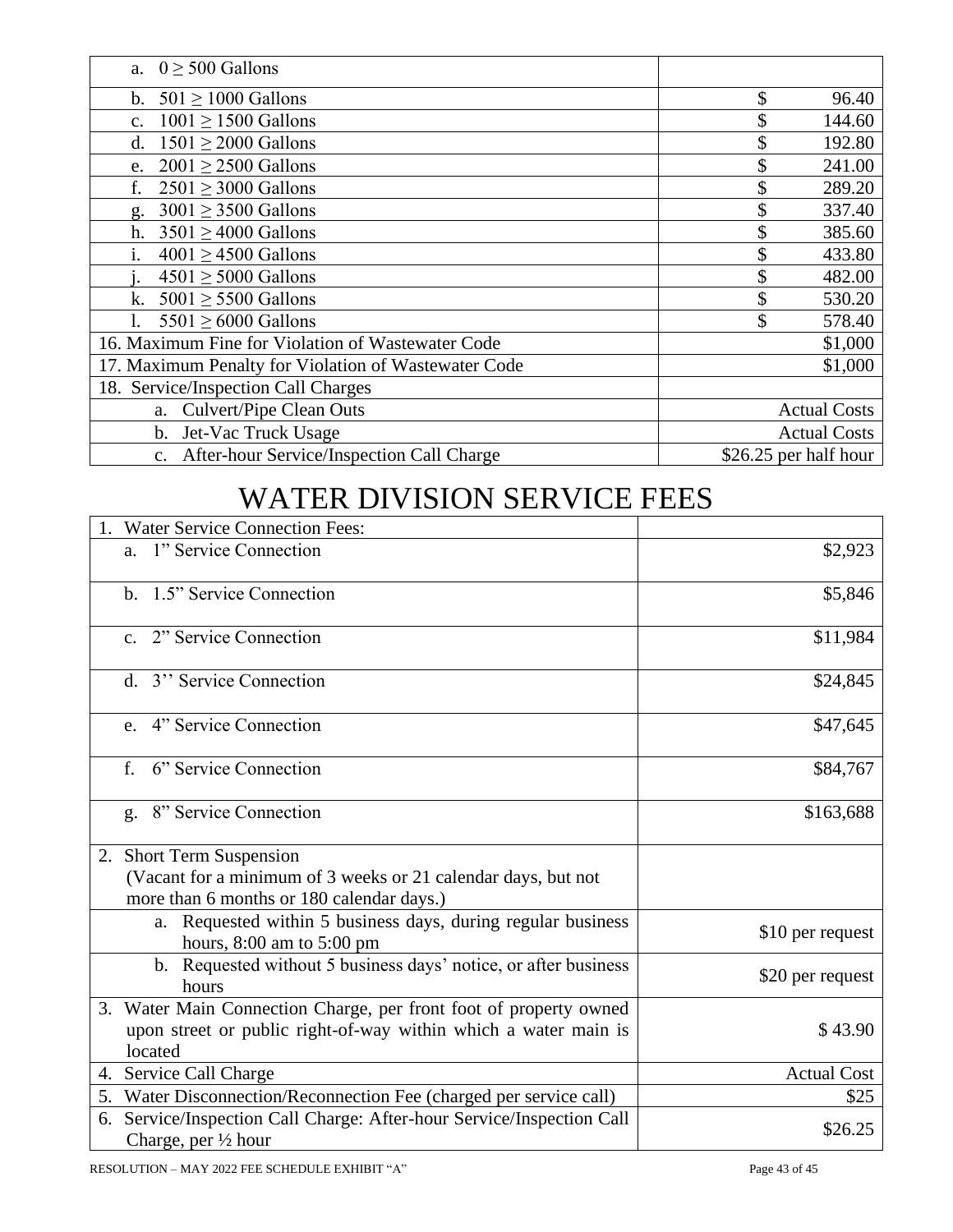| 7. Monthly Non-metered Residential Water Rates:                      |         |              |
|----------------------------------------------------------------------|---------|--------------|
| Single Family Dwellings and Mobile Homes (excluding<br>a.            |         |              |
| separate apartment units within such dwelling), per dwelling or      |         | \$<br>23.40  |
| unit                                                                 |         |              |
| Duplex, per dwelling or unit<br>$b$ .                                |         | \$<br>23.40  |
| Apartment Unit (tenant pays bill), per unit<br>c.                    |         | \$<br>18.80  |
| 8. Monthly Non-metered Commercial Water Rates:                       |         |              |
| Category 1 (Commercial Apartment Buildings where landlord<br>a.      |         |              |
| pays bill) per apartment unit                                        |         | \$<br>18.80  |
| b. Category 2 (Bar, Church, Gym, Office Space, Retail, Salon,        |         |              |
| Shop, Warehouse), per business                                       |         | \$<br>33.10  |
| c. Category 3 (Big Box Retail, Car Sales, Convenience Store,         |         |              |
| Day Care, Fast Food, Medical Office), per business                   |         | \$<br>41.50  |
| d. Category 4 (Hall, Restaurant), per business                       |         | \$<br>109.40 |
| Category 5 (Grocery Store, Hotel or Rest Home with 20 rooms<br>e.    |         |              |
| or less), per business                                               |         | \$<br>157.50 |
| Category 6 (Hotel or Rest Home with more than 20 rooms), per<br>f.   |         |              |
| business                                                             |         | \$<br>328.10 |
| 9. Monthly Non-metered School Water Rates:                           |         |              |
| Elementary Schools, per 50 students or fraction thereof              | \$13.90 |              |
| a.                                                                   |         |              |
| Junior High Schools, High Schools, Colleges, and Universities,<br>b. | \$17.50 |              |
| per 50 students or fraction thereof                                  |         |              |
| 10. Monthly Non-metered Residential Irrigation Water Rate:           |         |              |
| Single Family Dwellings and Mobile Homes, per dwelling or<br>a.      |         | \$<br>12.50  |
| separately owned landscape parcel                                    |         |              |
| b. Duplex, per dwelling or unit                                      |         | \$<br>6.25   |
| c. Apartment Unit (tenant pays bill), per unit                       |         | \$<br>3.10   |
| 11. Monthly Non-metered Commercial Irrigation Water Rate (All        |         |              |
| Commercial Categories plus Private Parks, Privately Maintained       |         | \$<br>0.21   |
| Common Area or Parcel), per 100 square feet of calculated            |         |              |
| landscape area                                                       |         |              |
| 12. Monthly Non-metered School Irrigation Water Rate, per acre or    |         | \$<br>12.80  |
| fraction thereof                                                     |         |              |
| 13. Construction water rates                                         |         |              |
| Monthly Non-metered Residential Construction Water Rate,<br>a.       |         |              |
| Single Family Dwellings and Duplex (excluding separate               |         | \$11.25      |
| apartments units in such dwelling), per dwelling or unit             |         |              |
| b. Monthly Non-metered Apartment Construction Water Rate,            |         |              |
| per unit                                                             |         | \$9.05       |
| c. Monthly Non-metered Commercial Construction Water                 |         |              |
| Rate, per building                                                   |         | \$19.95      |
| 14. Fire Hydrant Meter Assembly Deposit, per meter assembly          |         | \$1,800      |
| 15. Fire Hydrant Metered Use Volumetric Rate, per 1,000 gallons (or  |         |              |
| fraction thereof)                                                    |         | \$5          |
| 16. Monthly Base Metered Water Rates, per size of water meter:       |         |              |
| 5/8" Meter<br>a.                                                     |         | \$26.50      |
| $\frac{3}{4}$ " Meter<br>b.                                          |         | \$26.50      |
| 1" Meter<br>c.                                                       |         | \$26.50      |
| $1-1/4$ " Meter<br>d.                                                |         | \$35.25      |
|                                                                      |         |              |